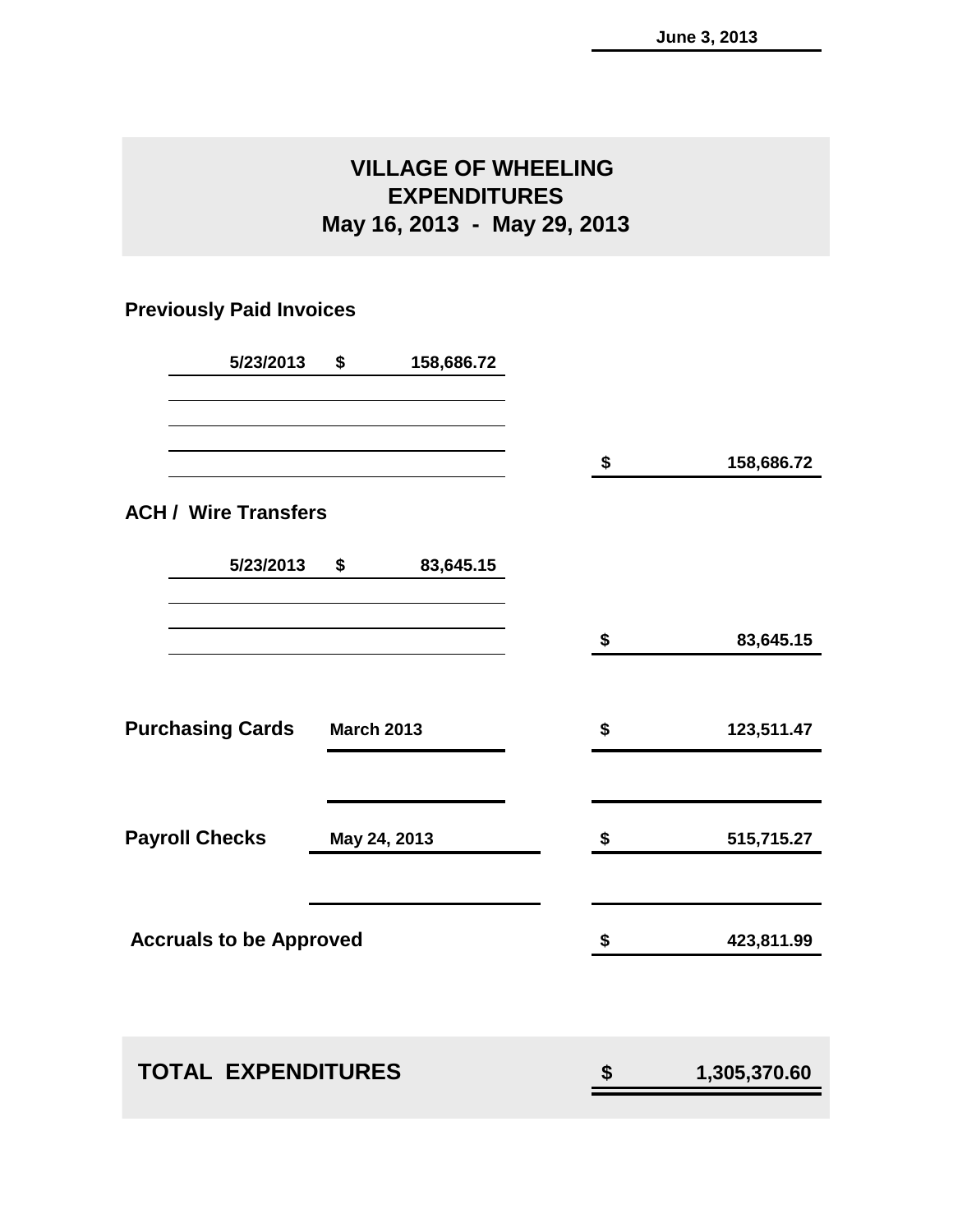SUNGARD PENTAMATION<br>DATE: 05/23/2013 SELECTION CRITERIA: ALL

TIME: 11:14:02 CASH REQUIREMENTS - CHECK FORMAT - DUE DATE: 05/24/2013

PAGE NUMBER: 1 VILLAGE OF WHEELING<br>
- CHECK FORMAT - DUE DATE: 05/24/2013 ACCOUNTING PERIOD: 5/13

| <b>VENDOR</b>                                       | ORGANIZATION                                                                 | <b>ACCOUNT</b>                                                               | PURCHASE OR                                                                                                          | INVOICE                                                                                                    | AMOUNT                                                                                                       | DESCRIPTION                                                                                                                                                                                                                                                                               |
|-----------------------------------------------------|------------------------------------------------------------------------------|------------------------------------------------------------------------------|----------------------------------------------------------------------------------------------------------------------|------------------------------------------------------------------------------------------------------------|--------------------------------------------------------------------------------------------------------------|-------------------------------------------------------------------------------------------------------------------------------------------------------------------------------------------------------------------------------------------------------------------------------------------|
| 7109<br><b>AECOM</b>                                | 3000                                                                         | 5504                                                                         | 13000694                                                                                                             | 37341060                                                                                                   | 1,354.20                                                                                                     | HERITAGE PARK SEWER                                                                                                                                                                                                                                                                       |
| TOTAL CHECK                                         |                                                                              |                                                                              |                                                                                                                      |                                                                                                            | 1,354.20                                                                                                     |                                                                                                                                                                                                                                                                                           |
| 7417<br>ARTISTIC FRAMING INC<br>TOTAL CHECK         | 1600                                                                         | 5318                                                                         | 13001181                                                                                                             | 106651                                                                                                     | 258.00<br>258.00                                                                                             | AIRPORT AERIAL PHOTO MAT                                                                                                                                                                                                                                                                  |
| 4920<br>AT&T                                        | 1600                                                                         | 5238                                                                         | 13001185                                                                                                             |                                                                                                            | 2,669.50                                                                                                     | 911 PHONE LINES                                                                                                                                                                                                                                                                           |
| TOTAL CHECK                                         |                                                                              |                                                                              |                                                                                                                      |                                                                                                            | 2,669.50                                                                                                     |                                                                                                                                                                                                                                                                                           |
| 8013<br>BLUE MEDICARE RX (PDP)<br>TOTAL CHECK       | 2100                                                                         | 5242                                                                         | 13001172                                                                                                             |                                                                                                            | 39.00<br>39.00                                                                                               | L DAWSON RX-MAY                                                                                                                                                                                                                                                                           |
|                                                     |                                                                              |                                                                              |                                                                                                                      |                                                                                                            |                                                                                                              |                                                                                                                                                                                                                                                                                           |
| 3006<br>CHRISTOPHER B BURKE ENGINEER                | 3410                                                                         | 5506                                                                         | 13001176                                                                                                             | 110675                                                                                                     | 167.50                                                                                                       | DUNDEE PATH PROJECT                                                                                                                                                                                                                                                                       |
| TOTAL CHECK                                         |                                                                              |                                                                              |                                                                                                                      |                                                                                                            | 167.50                                                                                                       |                                                                                                                                                                                                                                                                                           |
| 397                                                 | 1600                                                                         | 5238                                                                         | 13000271                                                                                                             |                                                                                                            | 13,638.26                                                                                                    | PHONE SERVICE                                                                                                                                                                                                                                                                             |
| CALL ONE<br>TOTAL CHECK                             |                                                                              |                                                                              |                                                                                                                      |                                                                                                            | 13,638.26                                                                                                    |                                                                                                                                                                                                                                                                                           |
| 8409<br>MANUEL CORTEZ<br>TOTAL CHECK                | 40                                                                           | 2207                                                                         |                                                                                                                      | REFUND                                                                                                     | 8.86<br>8.86                                                                                                 | <b>UB REFUND</b>                                                                                                                                                                                                                                                                          |
|                                                     | 1600                                                                         |                                                                              |                                                                                                                      |                                                                                                            |                                                                                                              |                                                                                                                                                                                                                                                                                           |
| 5717<br>COSTAR REALTY INFORMATION IN<br>TOTAL CHECK |                                                                              | 5302                                                                         | 13001183                                                                                                             | 102087787                                                                                                  | 503.91<br>503.91                                                                                             | COMMERICAL RE LIST                                                                                                                                                                                                                                                                        |
| 6706                                                | 1600                                                                         | 5222                                                                         | 13001182                                                                                                             |                                                                                                            | 200.00                                                                                                       | MEMBERSHIP DUES                                                                                                                                                                                                                                                                           |
| CRBA<br>TOTAL CHECK                                 |                                                                              |                                                                              |                                                                                                                      |                                                                                                            | 200.00                                                                                                       |                                                                                                                                                                                                                                                                                           |
| 3160                                                | 33                                                                           | 5401                                                                         | 13000272                                                                                                             | E2100-02                                                                                                   | 78,711.00                                                                                                    | THREE POLICE UTILITY                                                                                                                                                                                                                                                                      |
| <b>CURRIE MOTORS</b><br>TOTAL CHECK                 |                                                                              |                                                                              |                                                                                                                      |                                                                                                            | 78,711.00                                                                                                    |                                                                                                                                                                                                                                                                                           |
| 5370<br>FRANCE PUBLICATIONS<br>TOTAL CHECK          | 3000<br>3100<br>3200<br>3700<br>3900<br>3000<br>3100<br>3200<br>3700<br>3900 | 5333<br>5333<br>5333<br>5333<br>5333<br>5333<br>5333<br>5333<br>5333<br>5333 | 13001179<br>13001179<br>13001179<br>13001179<br>13001179<br>13001180<br>13001180<br>13001180<br>13001180<br>13001180 | HL53330<br>HL53330<br>HL53330<br>HL53330<br>HL53330<br>SB53571<br>SB53571<br>SB53571<br>SB53571<br>SB53571 | 300.00<br>300.00<br>300.00<br>300.00<br>300.00<br>600.00<br>600.00<br>600.00<br>600.00<br>600.00<br>4,500.00 | HEARTLAND REAL ESTATE BUS<br>HEARTLAND REAL ESTATE BUS<br>HEARTLAND REAL ESTATE BUS<br>HEARTLAND REAL ESTATE BUS<br>HEARTLAND REAL ESTATE BUS<br>SHOPPING CENTER BUSINESS<br>SHOPPING CENTER BUSINESS<br>SHOPPING CENTER BUSINESS<br>SHOPPING CENTER BUSINESS<br>SHOPPING CENTER BUSINESS |
| 3606                                                | 50                                                                           | 2119                                                                         |                                                                                                                      |                                                                                                            | 8,703.47                                                                                                     | DED:340 1ST PPO S                                                                                                                                                                                                                                                                         |
| GUARDIAN<br>TOTAL CHECK                             |                                                                              |                                                                              |                                                                                                                      |                                                                                                            | 8,703.47                                                                                                     |                                                                                                                                                                                                                                                                                           |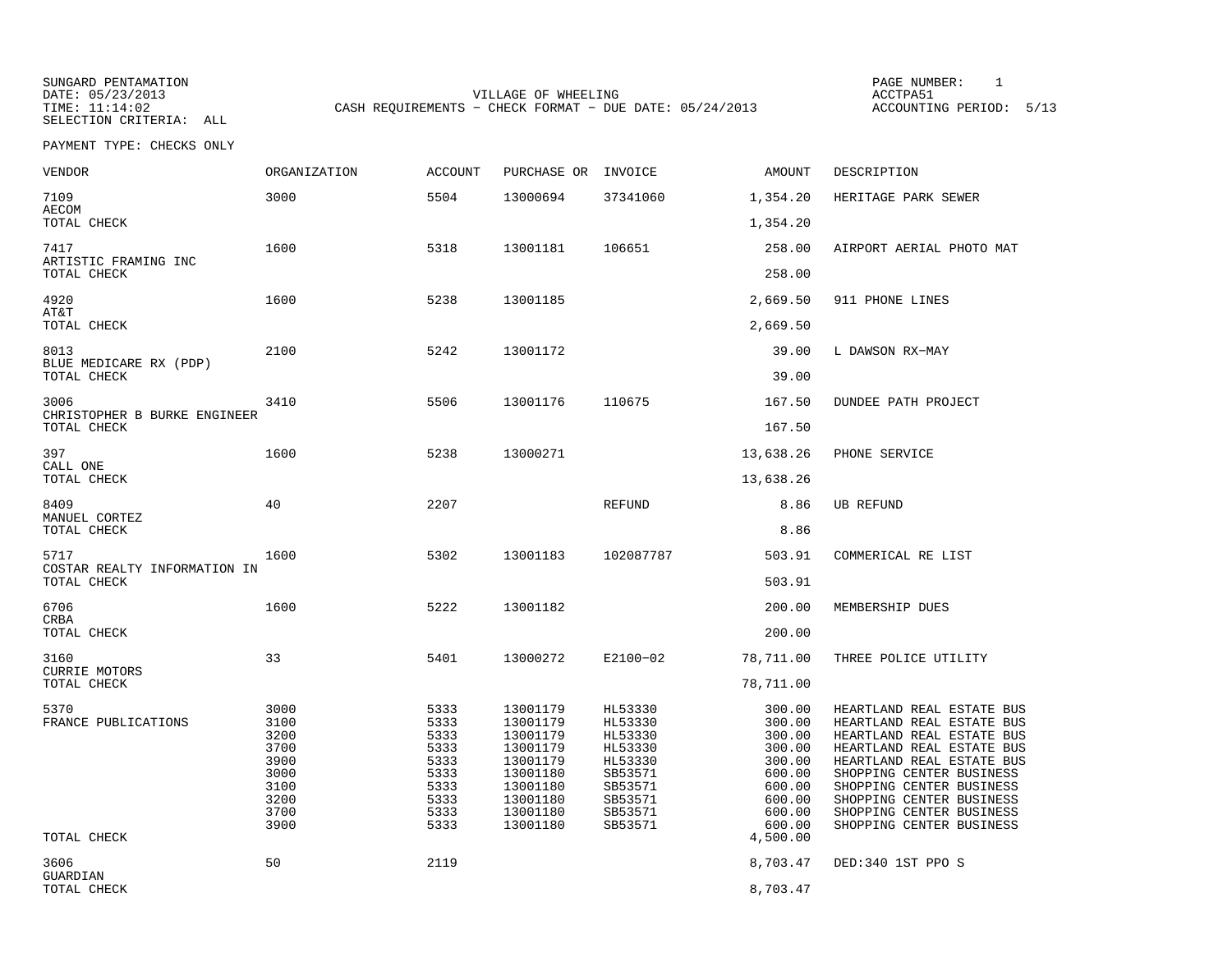SUNGARD PENTAMATION<br>DATE: 05/23/2013 SELECTION CRITERIA: ALL

VILLAGE OF WHEELING<br>
- CHECK FORMAT - DUE DATE: 05/24/2013 ACCOUNTING PERIOD: 5/13 TIME: 11:14:02 CASH REQUIREMENTS - CHECK FORMAT - DUE DATE: 05/24/2013

PAGE NUMBER: 2

| VENDOR                                      | <b>ORGANIZATION</b> | <b>ACCOUNT</b> | PURCHASE OR INVOICE |     | AMOUNT   | DESCRIPTION           |
|---------------------------------------------|---------------------|----------------|---------------------|-----|----------|-----------------------|
| 2460<br>STEVEN J HANDLER                    | 1900                | 5218           | 13000066            |     | 1,325.00 | RE-ISSUE APR. LOST CK |
| TOTAL CHECK                                 |                     |                |                     |     | 1,325.00 |                       |
| 5741<br>HARTFORD LIFE                       | 50                  | 2116           |                     |     | 9,435.91 | DED: 035 VEMA/HRTFD   |
| TOTAL CHECK                                 |                     |                |                     |     | 9,435.91 |                       |
| 8296<br>I.U.O.E. LOCAL 150                  | 50                  | 2124           |                     |     | 376.64   | DED:095 L150 MDUES    |
| TOTAL CHECK                                 |                     |                |                     |     | 376.64   |                       |
| 8297<br>I.U.O.E. LOCAL 150                  | 50                  | 2124           |                     |     | 809.26   | DED:094 L150 ADUES    |
| TOTAL CHECK                                 |                     |                |                     |     | 809.26   |                       |
| 7422<br>LORI LEE SMITH                      | 50                  | 2134           |                     |     | 636.00   | DED:192 MISC DEDUC    |
| TOTAL CHECK                                 |                     |                |                     |     | 636.00   |                       |
| 16<br>NCPERS-IL IMRF                        | 50                  | 2110           |                     |     | 512.00   | DED:052 NCPERS LIF    |
| TOTAL CHECK                                 |                     |                |                     |     | 512.00   |                       |
| 1969<br>NUGENT CONSULTING LLC               | 51                  | 5206           | 13000021            | 594 | 4,500.00 | RISK MANAGEMENT       |
| TOTAL CHECK                                 |                     |                |                     |     | 4,500.00 |                       |
| 5495                                        | 50                  | 2138           |                     |     | 302.31   | DED:191 MISC DEDUC    |
| OFFICE OF CHAPTER 13 TRUSTEE<br>TOTAL CHECK |                     |                |                     |     | 302.31   |                       |
| 2335                                        | 2100                | 5310           | 13001150            |     | 101.00   | RENEW LICENSE PLATE   |
| SECRETARY OF STATE<br>TOTAL CHECK           |                     |                |                     |     | 101.00   |                       |
| 2440                                        | 50                  | 2140           |                     |     | 332.00   | DED:198 MISC DEDUC    |
| STATE DISBURSEMENT UNIT<br>TOTAL CHECK      |                     |                |                     |     | 332.00   |                       |
| 2441                                        | 50                  | 2136           |                     |     | 527.00   | DED:193 MISC DEDUC    |
| STATE DISBURSEMENT UNIT<br>TOTAL CHECK      |                     |                |                     |     | 527.00   |                       |
| 2443                                        | 50                  | 2139           |                     |     | 722.49   | DED:197 MISC DEDUC    |
| STATE DISBURSEMENT UNIT<br>TOTAL CHECK      |                     |                |                     |     | 722.49   |                       |
| 2444                                        | 50                  | 2136           |                     |     | 628.93   | DED:502 MISC DEDUC    |
| STATE DISBURSEMENT UNIT<br>TOTAL CHECK      |                     |                |                     |     | 628.93   |                       |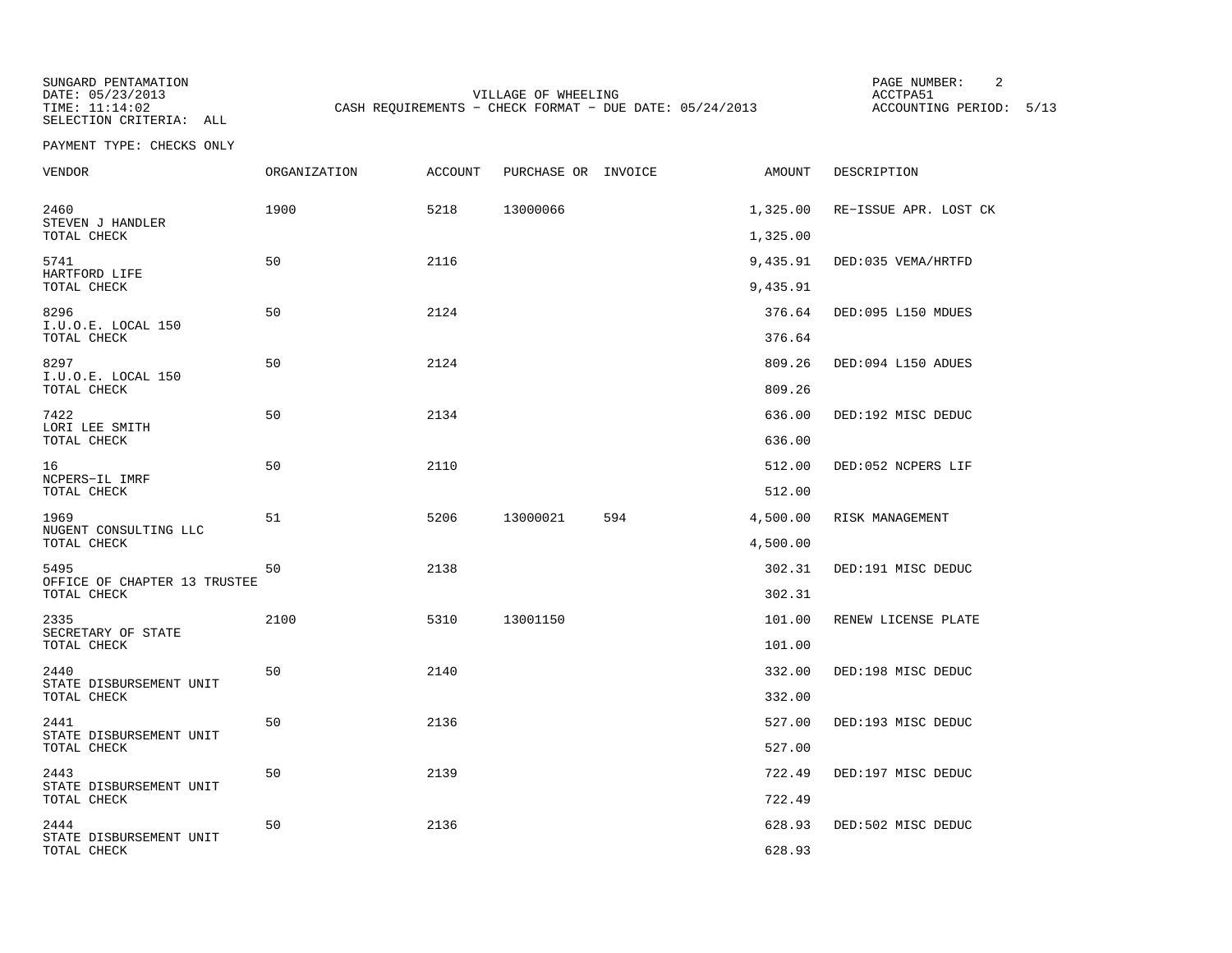SUNGARD PENTAMATION SELECTION CRITERIA: ALL

DATE: 05/23/2013 VILLAGE OF WHEELING ACCTPA51 TIME: 11:14:02 CASH REQUIREMENTS - CHECK FORMAT - DUE DATE: 05/24/2013 ACCOUNTING PERIOD: 5/13

PAGE NUMBER: 3

| <b>VENDOR</b>                                      | <b>ORGANIZATION</b> | <b>ACCOUNT</b> | PURCHASE OR          | INVOICE                | <b>AMOUNT</b>         | DESCRIPTION                              |
|----------------------------------------------------|---------------------|----------------|----------------------|------------------------|-----------------------|------------------------------------------|
| 2445<br>STATE DISBURSEMENT UNIT                    | 50                  | 2136           |                      |                        | 746.89                | DED:195 MISC DEDUC                       |
| TOTAL CHECK                                        |                     |                |                      |                        | 746.89                |                                          |
| 2447<br>STATE DISBURSEMENT UNIT                    | 50                  | 2136           |                      |                        | 494.77                | DED:194 MISC DEDUC                       |
| TOTAL CHECK                                        |                     |                |                      |                        | 494.77                |                                          |
| 8200<br>STATE DISBURSEMENT UNIT                    | 50                  | 2136           |                      |                        | 703.85                | DED:504 MISC DED                         |
| TOTAL CHECK                                        |                     |                |                      |                        | 703.85                |                                          |
| 2488<br>SUNGARD PUBLIC SECTOR PENTAM 33            | 33                  | 5413<br>5413   | 13001037<br>13001037 | 64896<br>64897         | 14,460.00<br>1,510.00 | SOFTWARE UPDATE<br>SOFTWARE UPDATE       |
|                                                    | 33                  | 5413           | 13001037             | 65015                  | 9,708.00              | SOFTWARE UPDATE                          |
| TOTAL CHECK                                        |                     |                |                      |                        | 25,678.00             |                                          |
| 2666<br><b>UPS</b>                                 | 1600<br>1600        | 5227<br>5227   | 13000138<br>13000138 | 328T1T193<br>328T1T203 | 59.82<br>41.15        | OVERNIGHT DELIVERY<br>OVERNIGHT DELIVERY |
| TOTAL CHECK                                        |                     |                |                      |                        | 100.97                |                                          |
| TOTAL CASHABLE CHECKS                              |                     |                |                      |                        | 158,686.72            |                                          |
| TOTAL EFT VOUCHERS                                 |                     |                |                      |                        | .00                   |                                          |
| TOTAL REPORT<br>NUMBER OF CHECKS TO BE ISSUED - 30 |                     |                |                      |                        | 158,686.72            |                                          |
| NUMBER OF EFT VOUCHERS TO BE ISSUED - 0            |                     |                |                      |                        |                       |                                          |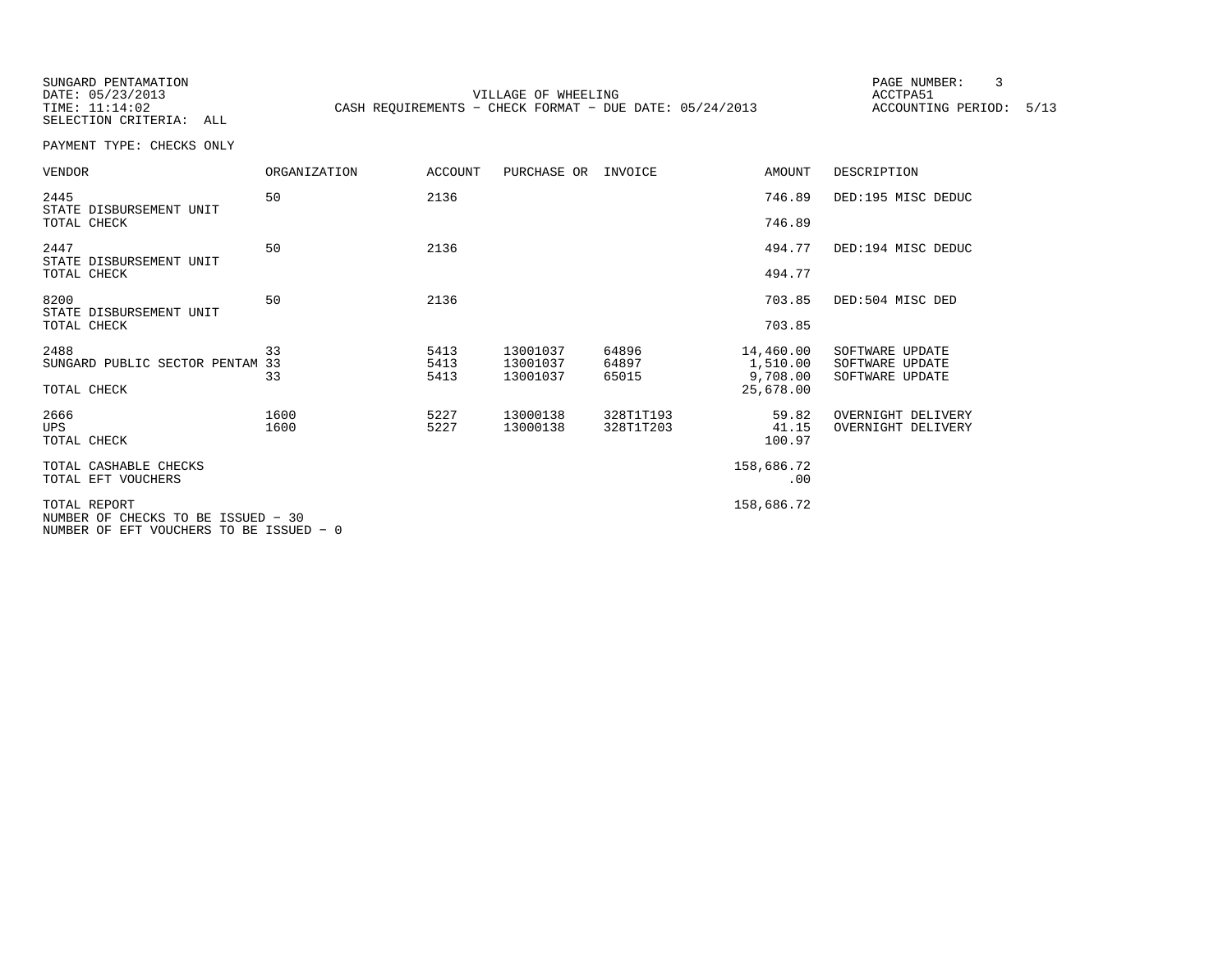SUNGARD PENTAMATION<br>DATE: 05/23/2013 SELECTION CRITERIA: ALL

VILLAGE OF WHEELING **ACCTPA51** TIME: 11:13:19 CASH REQUIREMENTS - CHECK FORMAT - DUE DATE: 05/24/2013 ACCOUNTING PERIOD: 5/13

PAGE NUMBER: 1

PAYMENT TYPE: EFT ONLY

| VENDOR                                                                                        | <b>ORGANIZATION</b> | <b>ACCOUNT</b> | PURCHASE OR INVOICE  | <b>AMOUNT</b>                    | DESCRIPTION                                |
|-----------------------------------------------------------------------------------------------|---------------------|----------------|----------------------|----------------------------------|--------------------------------------------|
| 554<br>COMBINED COUNTIES POLICE ASN                                                           | 50                  | 2108           |                      | 942.00                           | DED:090 CCPA DUES                          |
| TOTAL VOUCHER                                                                                 |                     |                |                      | 942.00                           |                                            |
| 4972<br>DIVERSIFIED 457 INVESTMENT A 50<br>TOTAL VOUCHER                                      | 50                  | 2115<br>2137   |                      | 1,290.00<br>1,003.01<br>2,293.01 | DED:042 DIVERS 457<br>DED:503 DIVER LOAN   |
| 1106<br>I C M A RETIREMENT TRUST-457<br>TOTAL VOUCHER                                         | 50                  | 2101           |                      | 11,990.96<br>11,990.96           | DED:030 457 ICMA                           |
|                                                                                               |                     |                |                      |                                  |                                            |
| 6991<br>ICMA VANTAGE CARE RHS PLAN<br>TOTAL VOUCHER                                           | 50                  | 2113           |                      | 10,523.50<br>10,523.50           | DED:021F ICMA RHS                          |
| 6327<br>JENNIFER KANCHES                                                                      | 50                  | 2136           |                      | 584.07                           | DED:199 MISC DEDUC                         |
| TOTAL VOUCHER                                                                                 |                     |                |                      | 584.07                           |                                            |
| 8406                                                                                          | 1600                | 5205           | 13001177             | 264.00                           | CONF. MEAL REIMB                           |
| JOHN MELANIPHY<br>TOTAL VOUCHER                                                               |                     |                |                      | 264.00                           |                                            |
| 1869                                                                                          | 50                  | 2112           |                      | 16,221.30                        | DED:040 457 NTWIDE                         |
| NATIONWIDE RETIREMENT SOLUTI<br>TOTAL VOUCHER                                                 |                     |                |                      | 16,221.30                        |                                            |
| 662<br>DAVID PALMERI<br>TOTAL VOUCHER                                                         | 2200<br>2200        | 5106<br>5113   | 13001113<br>13001136 | 179.84<br>1,034.01<br>1,213.85   | UNIFORM ALLOWANCE<br>TUITION REIMBURSEMENT |
| 2703                                                                                          | 2100                | 5302           | 13001104             | 50.00                            | TRAINING REIMB                             |
| VERONICA SALAZAR<br>TOTAL VOUCHER                                                             |                     |                |                      | 50.00                            |                                            |
| 2735                                                                                          | 50                  | 2107           |                      | 15,680.22                        | DED:012 FIRE PENS                          |
| WHEELING FIRE PENSION FUND<br>TOTAL VOUCHER                                                   |                     |                |                      | 15,680.22                        |                                            |
| 2792<br>WHEELING FIREFIGHTER'S ASSN                                                           | 50                  | 2111           |                      | 1,982.64                         | DED:091 FIRE ASC                           |
| TOTAL VOUCHER                                                                                 |                     |                |                      | 1,982.64                         |                                            |
| 2736                                                                                          | 50                  | 2106           |                      | 21,899.60                        | DED:011 POL PENS                           |
| WHEELING POLICE PENSION FUND<br>TOTAL VOUCHER                                                 |                     |                |                      | 21,899.60                        |                                            |
| TOTAL CASHABLE CHECKS<br>TOTAL EFT VOUCHERS                                                   |                     |                |                      | .00<br>83,645.15                 |                                            |
| TOTAL REPORT<br>NUMBER OF CHECKS TO BE ISSUED - 0<br>NUMBER OF EFT VOUCHERS TO BE ISSUED - 12 |                     |                |                      | 83,645.15                        |                                            |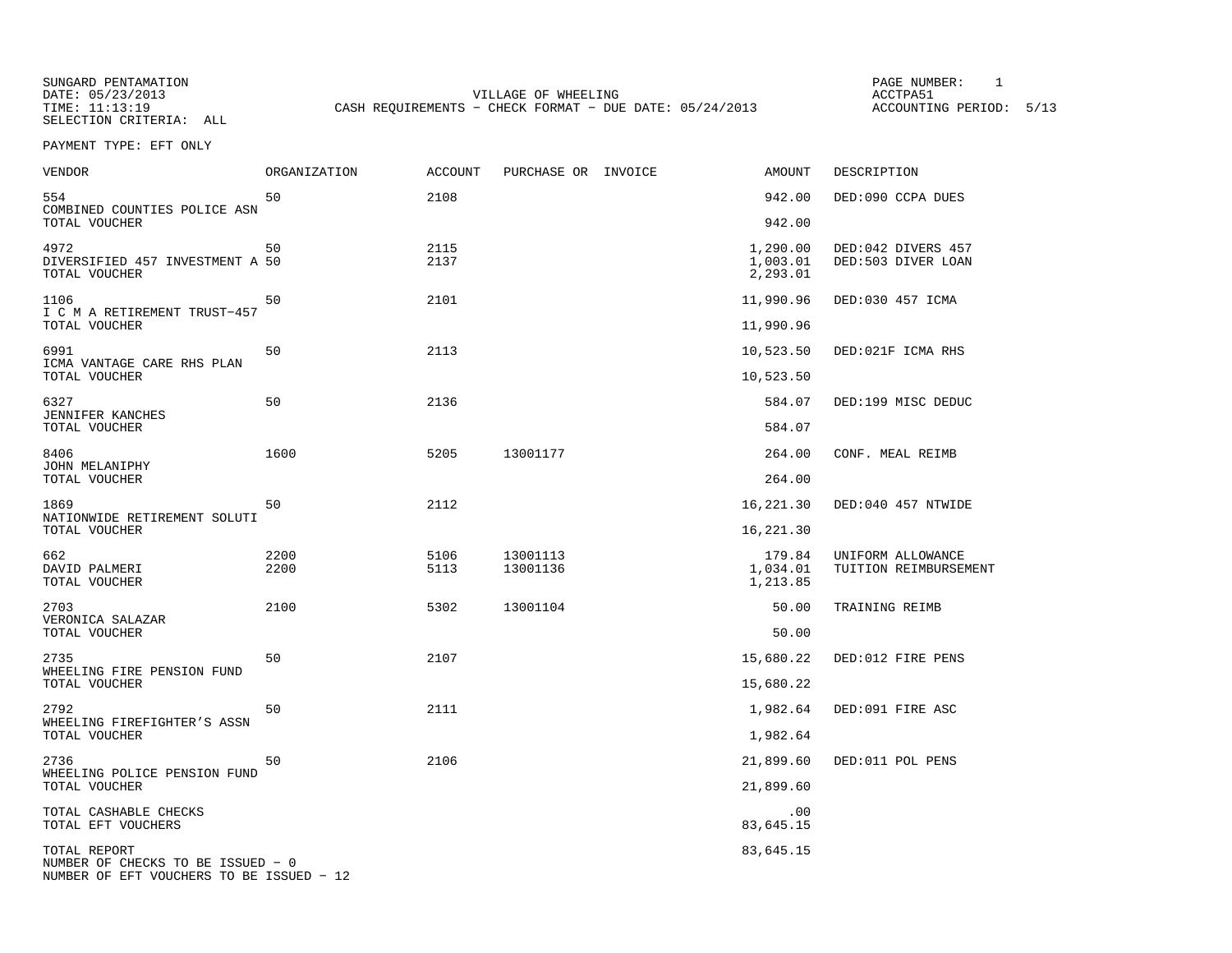# PURCHASE CARD REPORT March, 2013

**(03/05/2013 through 04/04/2013)**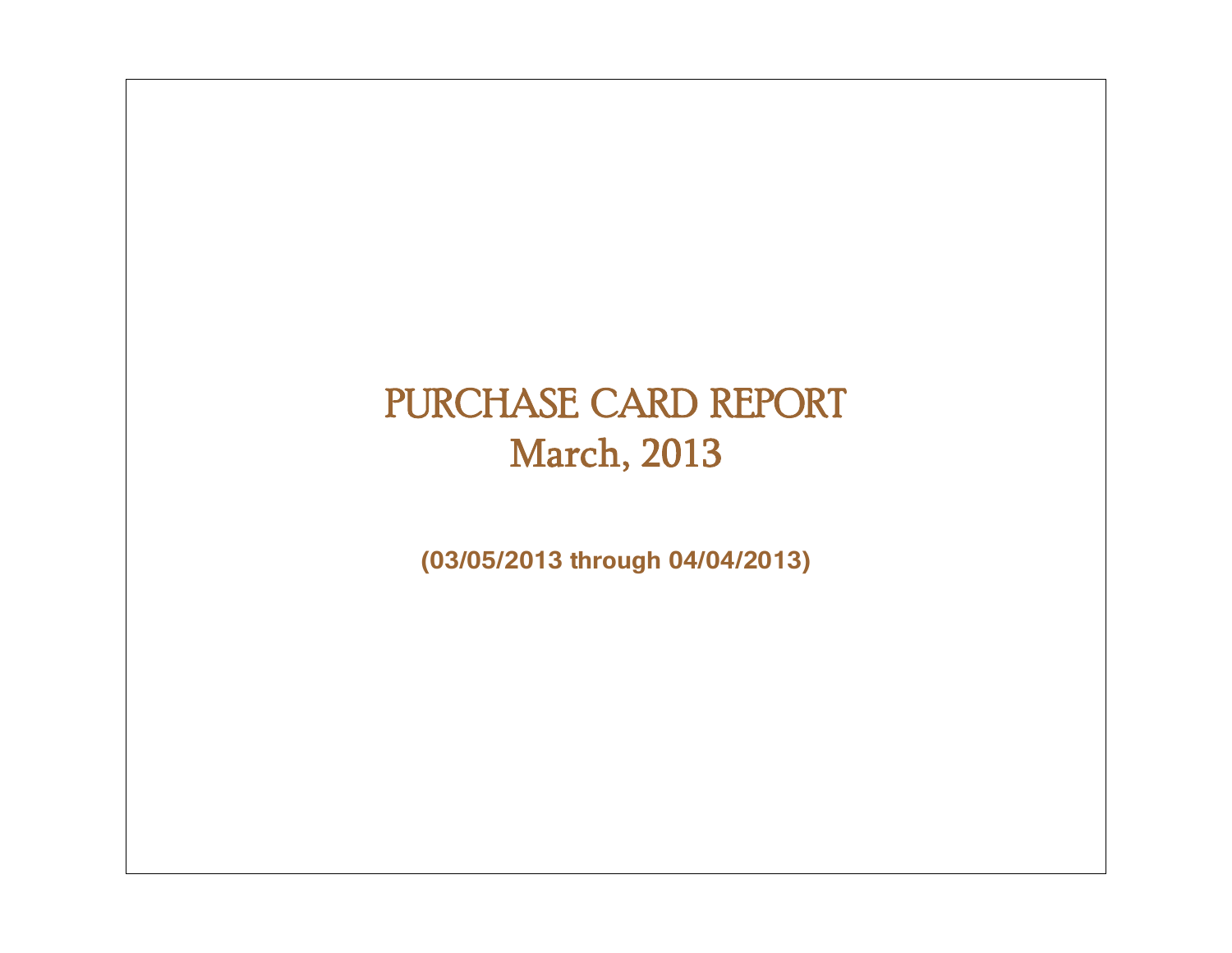### Account Statement

Run Date: 05/23/2013Report ID: sd10002

Posting Date: 03/05/2013 - 04/04/2013

### VILLAGE OF WHEELING MICHAEL MONDSCHAIN 2 COMMUNITY BLVD WHEELING, IL 60090-2726 USA

|                            | <b>Transaction</b> | <b>Transaction</b> |
|----------------------------|--------------------|--------------------|
| <b>Account Name</b>        | Count              | <b>Amount</b>      |
| ALYSIA MILLER GOLDSTEIN    | 8                  | 2,099.48           |
| ANGELA MORRIS              | 6                  | 44,389.17          |
| <b>CHRISTIE REVELAND</b>   | 13                 | 1,218.39           |
| <b>CHRISTINE BAJOR</b>     | 21                 | 9,782.32           |
| <b>CHUCK SPRATT</b>        | 32                 | 7,993.45           |
| DARLA CALLANAN             | 7                  | 1,797.17           |
| <b>DERRYL SHAPIRO</b>      | 9                  | 9,831.86           |
| DONALD WENNERSTROM         | 2                  | 819.74             |
| <b>DRUCILLA GARCIA</b>     | 8                  | 473.82             |
| <b>JANET SIMENSON</b>      | 3                  | 179.79             |
| <b>JEFF WOLFGRAM</b>       | $\overline{2}$     | 576.30             |
| <b>JOHNNY PEREZ</b>        | 1                  | 654.33             |
| <b>JON SFONDILIS</b>       | 4                  | 750.02             |
| JOSHUA BERMAN              | 5                  | 396.51             |
| <b>LANA RUDNIK</b>         | 5                  | 3,325.65           |
| LINDA JOHNSON              | 2                  | 248.62             |
| LORI HAZLEWOOD             | 5                  | 8,371.57           |
| <b>LOUIS MAGURNO</b>       | $\overline{7}$     | 4,203.48           |
| <b>LUCA URSAN</b>          | 34                 | 3,549.67           |
| <b>MELODY BONK</b>         | 13                 | 2,395.65           |
| <b>MICHAEL BLIEFERNICH</b> | 4                  | 1,571.09           |
| <b>MICHAEL CROTTY</b>      | 2                  | 517.99             |
| MICHAEL MONDSCHAIN         | 1                  | 425.00             |
| MICHAEL SCHROEDER          | 10                 | 2,535.09           |
| PETER RODGERS              | 3                  | 2,001.99           |
| <b>SCOTT WILSON</b>        | 11                 | 1,352.55           |
| <b>SEAN LINDSAY</b>        | 6                  | 4,562.47           |
| SHARI MATTHEWS HUIZAR      | 3                  | 185.95             |
| <b>STEPHEN D KRAUS</b>     | 1                  | 103.22             |
| <b>THOMAS LUEDERS</b>      | 1                  | 5.98               |
| TY JOHNSON                 | 12                 | 3,326.00           |
| <b>VINCENT HOFFMAN</b>     | 6                  | 3,867.15           |
| <b>Report Totals</b>       | 247                | 123,511.47         |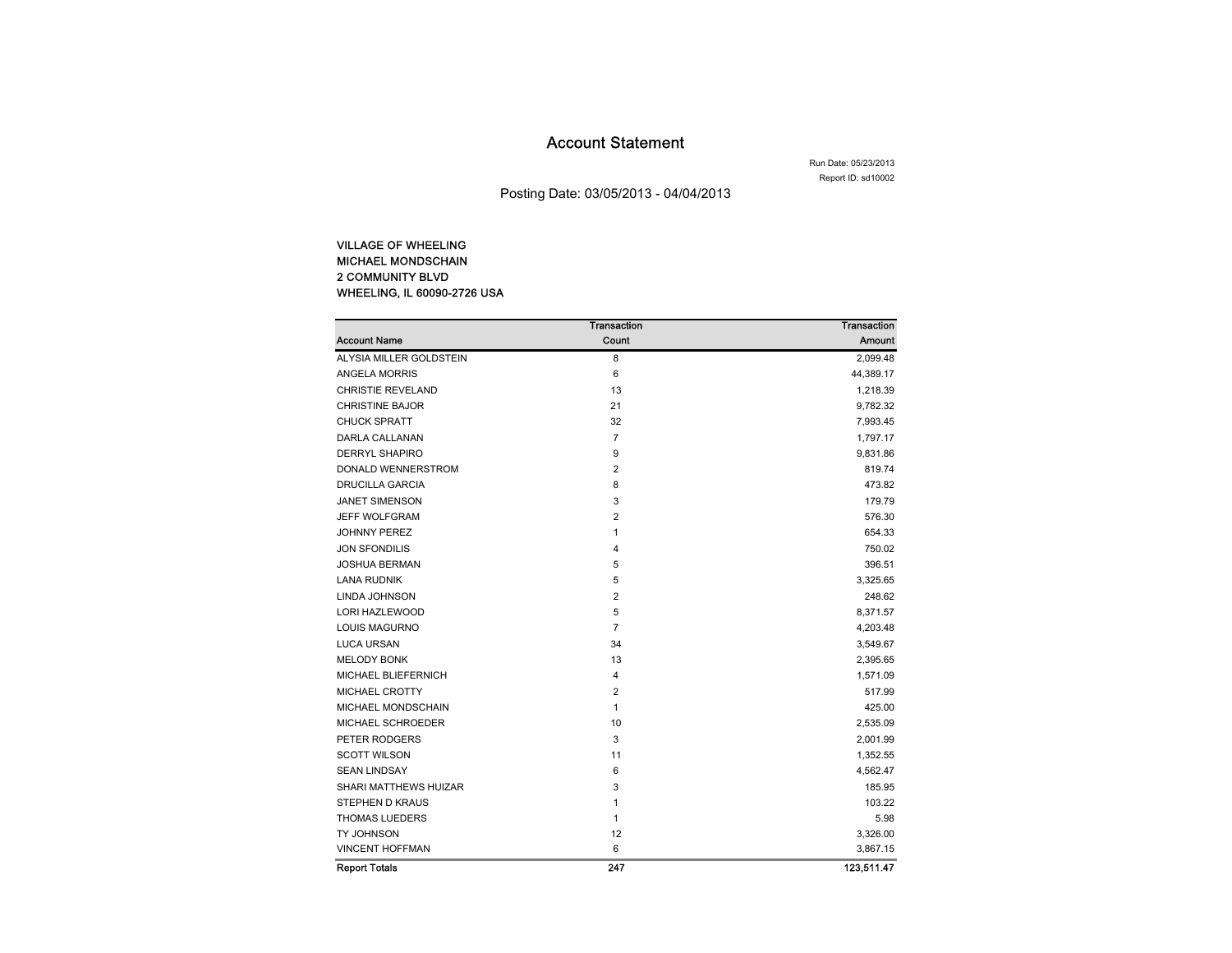### Expense Report

Run Date: 05/23/2013 Report ID: sd10017

### Posting Date: 03/05/2013 - 04/04/2013

#### ALYSIA MILLER GOLDSTEIN

|  |  | <b>Card Transactions</b> |
|--|--|--------------------------|
|--|--|--------------------------|

| Posting                 | Transaction |                                                    | Expense                                                      | Receipt         |                  | Exponso    |              |
|-------------------------|-------------|----------------------------------------------------|--------------------------------------------------------------|-----------------|------------------|------------|--------------|
| Date                    | Date        | <b>Description</b>                                 | <b>Description</b>                                           | Amount          |                  | Amount     | Reviewed     |
| 03/07/2013              | 03/06/2013  | CORKYS CATERING-630-9323200.IL.60101               | Deposit/St. Pats Food                                        | 189.46 USD      | <b>USD</b>       | 189.46 USD | $\checkmark$ |
| <b>Accounting Codes</b> |             | <b>FUND/PROGRAM: 1320 SENIOR CITIZENS SERVICES</b> | <b>EXPENDITURE ACCOUNTS: 5205 CONFERENCES &amp; MEETINGS</b> | <b>VENDOR#:</b> | <b>PROJECT#:</b> |            |              |
| 03/11/2013              | 03/07/2013  | APOLLO THEATER-CHICAGO,IL,60614                    | Dep/Million\$ Quar 4/13/13                                   | 335.00 USD      | <b>USD</b>       | 335.00 USD | $\checkmark$ |
| <b>Accounting Codes</b> |             | <b>FUND/PROGRAM: 1320 SENIOR CITIZENS SERVICES</b> | <b>EXPENDITURE ACCOUNTS: 5205 CONFERENCES &amp; MEETINGS</b> | <b>VENDOR#:</b> | <b>PROJECT#:</b> |            |              |
| 03/12/2013              | 03/11/2013  | CORKYS CATERING-630-9323200.IL.60101               | Balance St. Pat's Food                                       | 163.09 USD      | <b>USD</b>       | 163.09 USD | ✓            |
| <b>Accounting Codes</b> |             | <b>FUND/PROGRAM: 1320 SENIOR CITIZENS SERVICES</b> | <b>EXPENDITURE ACCOUNTS: 5205 CONFERENCES &amp; MEETINGS</b> | <b>VENDOR#:</b> | <b>PROJECT#:</b> |            |              |
| 03/20/2013              | 03/19/2013  | POSITIVE PROMOTIONS-800-635-2666.NY.11788          | Volunteer Gifts-Kevs                                         | 206.20 USD      | <b>USD</b>       | 206.20 USD | ✓            |
| <b>Accounting Codes</b> |             | <b>FUND/PROGRAM: 1320 SENIOR CITIZENS SERVICES</b> | <b>EXPENDITURE ACCOUNTS: 5205 CONFERENCES &amp; MEETINGS</b> | <b>VENDOR#:</b> | <b>PROJECT#:</b> |            |              |
| 03/21/2013              | 03/19/2013  | SUBWAY 03037991-WHEELING, IL, 60090                | Spring Fling Food                                            | 61.75 USD       | <b>USD</b>       | 61.75 USD  | ✓            |
| <b>Accounting Codes</b> |             | <b>FUND/PROGRAM: 1320 SENIOR CITIZENS SERVICES</b> | <b>EXPENDITURE ACCOUNTS: 5205 CONFERENCES &amp; MEETINGS</b> | <b>VENDOR#:</b> | <b>PROJECT#:</b> |            |              |
| 03/21/2013              | 03/20/2013  | DISPLAYS2GOCOM-401-2470333.RI.02809                | <b>Flyer Display Racks</b>                                   | 33.98 USD       | <b>USD</b>       | 33.98 USD  | $\checkmark$ |
| <b>Accounting Codes</b> |             | <b>FUND/PROGRAM: 1320 SENIOR CITIZENS SERVICES</b> | <b>EXPENDITURE ACCOUNTS: 5205 CONFERENCES &amp; MEETINGS</b> | <b>VENDOR#:</b> | <b>PROJECT#:</b> |            |              |
| 03/22/2013              | 03/20/2013  | ORIENTAL TRADING CO-800-2280475.NE.68127           | Vol Party Paper Goods                                        | 130.00 USD      | <b>USD</b>       | 130.00 USD | $\checkmark$ |
| <b>Accounting Codes</b> |             | <b>FUND/PROGRAM: 1320 SENIOR CITIZENS SERVICES</b> | <b>EXPENDITURE ACCOUNTS: 5205 CONFERENCES &amp; MEETINGS</b> | <b>VENDOR#:</b> | <b>PROJECT#:</b> |            |              |
|                         |             | CASINO TOURS AND CHART-CRESTWOOD.IL.60445-         |                                                              |                 |                  |            |              |
| 03/26/2013              | 03/25/2013  | 1122                                               | Payment 4 Winds Casino                                       | 980.00 USD      | <b>USD</b>       | 980.00 USD | $\checkmark$ |
| <b>Accounting Codes</b> |             | <b>FUND/PROGRAM: 1320 SENIOR CITIZENS SERVICES</b> | <b>EXPENDITURE ACCOUNTS: 5205 CONFERENCES &amp; MEETINGS</b> | <b>VENDOR#:</b> | <b>PROJECT#:</b> |            |              |
| <b>Card Subtotal</b>    |             |                                                    |                                                              |                 |                  | 2.099.48   |              |
| <b>Grand Total</b>      |             |                                                    |                                                              |                 |                  | 2.099.48   |              |

### ANGELA MORRIS

| Posting                 | <b>Transaction</b> |                                                 | Expense                                                         | Receipt          |                  | Expense       |              |
|-------------------------|--------------------|-------------------------------------------------|-----------------------------------------------------------------|------------------|------------------|---------------|--------------|
| Date                    | Date               | <b>Description</b>                              | Description                                                     | <b>Amount</b>    |                  | <b>Amount</b> | Reviewed     |
| 03/12/2013              | 03/11/2013         | COMCAST-866-511-6489, PA, 19462                 | <b>High Speed Internet</b>                                      | 1.020.00 USD     | <b>USD</b>       | 1.020.00 USD  |              |
| <b>Accounting Codes</b> |                    | <b>FUND/PROGRAM: 1750 INFORMATION SYSTEMS</b>   | <b>EXPENDITURE ACCOUNTS: 5207 IS SERV &amp; MAINT AGREEMENT</b> | <b>VENDOR#:</b>  | <b>PROJECT#:</b> |               |              |
| 03/13/2013              | 03/11/2013         | VZWRLSS MY VZ VB P-ALPHARETTA.GA.30004          | Cellular Service                                                | 5.056.67 USD     | <b>USD</b>       | 5.056.67 USD  |              |
| <b>Accounting Codes</b> |                    | FUND/PROGRAM: 1600 ADMIN & BOT                  | <b>EXPENDITURE ACCOUNTS: 5239 CELLULAR SERVICES</b>             | <b>VENDOR#:</b>  | <b>PROJECT#:</b> |               |              |
| 03/14/2013              | 03/13/2013         | DAILY HERALD-8474274348.IL.60005                | Legal Notice-Doc 2013 035                                       | 57.00 USD        | <b>USD</b>       | 28.50 USD     | $\mathbf v$  |
| <b>Accounting Codes</b> |                    | <b>FUND/PROGRAM: 1300 COMMUNITY DEVELOPMENT</b> | <b>EXPENDITURE ACCOUNTS: 5201 ADVERTISING &amp; PUBLISHING</b>  | <b>VENDOR #:</b> | <b>PROJECT#:</b> |               |              |
| 03/14/2013              | 03/13/2013         | DAILY HERALD-8474274348.IL.60005                | Legal Notice-Doc 2013 036                                       | 57.00 USD        | <b>USD</b>       | 28.50 USD     |              |
| <b>Accounting Codes</b> |                    | <b>FUND/PROGRAM: 1300 COMMUNITY DEVELOPMENT</b> | <b>EXPENDITURE ACCOUNTS: 5201 ADVERTISING &amp; PUBLISHING</b>  | <b>VENDOR#:</b>  | <b>PROJECT#:</b> |               |              |
| 03/14/2013              | 03/13/2013         | CBT NUGGETS-05412845522.OR.97401                | IT Training                                                     | 2,227.00 USD     | <b>USD</b>       | 2.227.00 USD  | $\checkmark$ |
| <b>Accounting Codes</b> |                    | <b>FUND/PROGRAM: 1750 INFORMATION SYSTEMS</b>   | <b>EXPENDITURE ACCOUNTS: 5105 TRAINING</b>                      | <b>VENDOR #:</b> | <b>PROJECT#:</b> |               |              |
| 03/27/2013              | 03/26/2013         | DAILY HERALD-8474274348.IL.60005                | Legal Notice-Doc 2013 07                                        | 28.50 USD        | <b>USD</b>       | 28.50 USD     |              |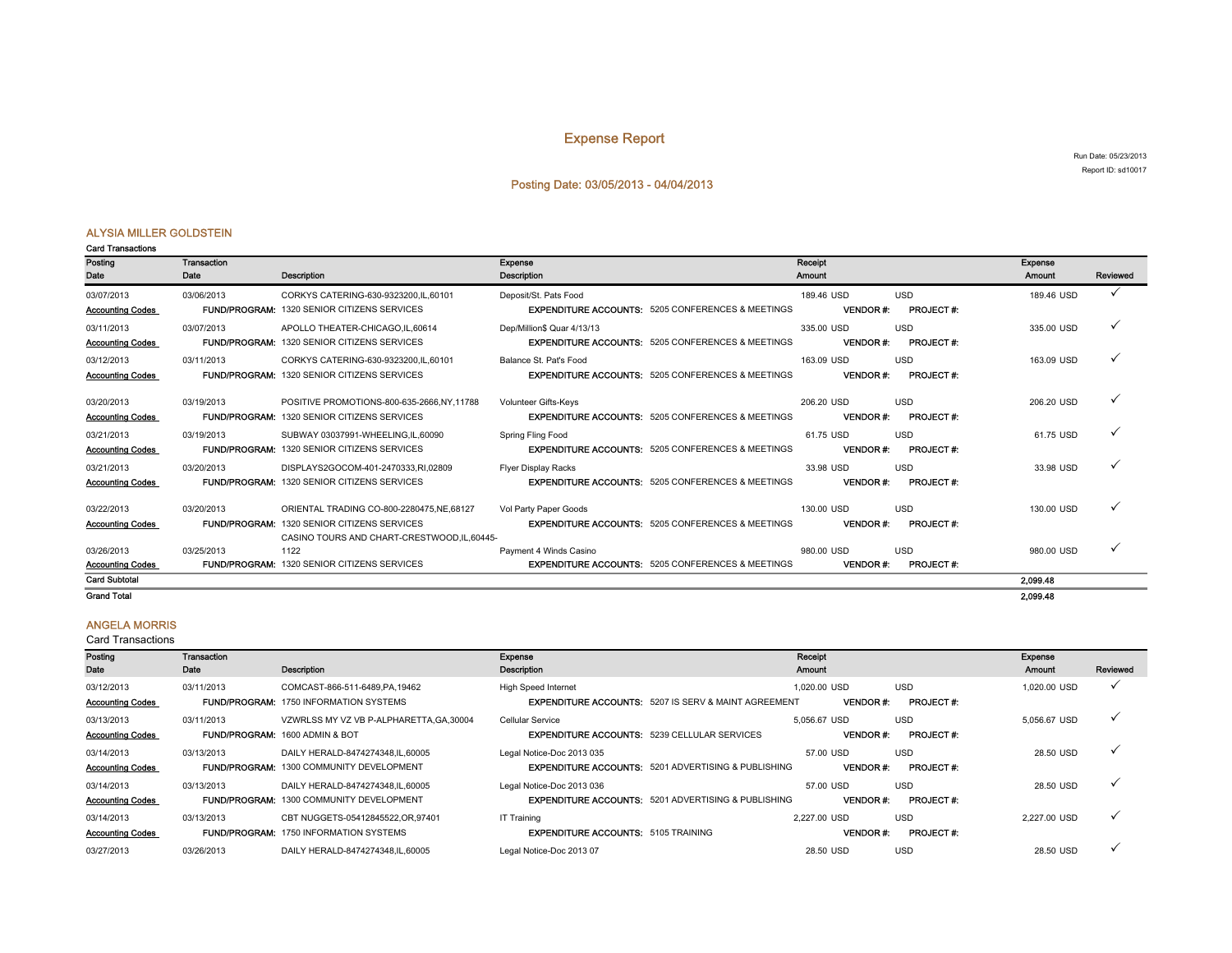Accounting Codes FUND/PROGRAM: 1300 COMMUNITY DEVELOPMENT EXPENDITURE ACCOUNTS: 5201 ADVERTISING & PUBLISHING VENDOR #: PROJECT #:

03/28/2013 03/27/2013 WW GRAINGER-877-2022594,PA,15201-1416 Diesel Generator 36,000.00 USD USD 36,000.00 USD 3 Accounting Codes FUND/PROGRAM: 4200 SEWER DIVISION **EXPENDITURE ACCOUNTS:** 5401 MOBILE EQUIPMENT **VENDOR #: PROJECT #:** Card Subtotal Grand Total 44,389.17 44,389.17

#### CHRISTIE REVELAND

Card Transactions

| Posting<br>Date                            | Transaction<br>Date | <b>Description</b>                                                                                                        | Expense<br>Description                                                                |                                                           | Receipt<br><b>Amount</b>      |                                | Expense<br>Amount | Reviewed     |
|--------------------------------------------|---------------------|---------------------------------------------------------------------------------------------------------------------------|---------------------------------------------------------------------------------------|-----------------------------------------------------------|-------------------------------|--------------------------------|-------------------|--------------|
| 03/05/2013<br><b>Accounting Codes</b>      | 03/01/2013          | QUILL CORPORATION-08007898965.IL.60069<br><b>FUND/PROGRAM: 1300 COMMUNITY DEVELOPMENT</b>                                 | Office Supplies<br><b>EXPENDITURE ACCOUNTS: 5318 OFFICE SUPPLIES</b>                  |                                                           | 37.94 USD<br><b>VENDOR#:</b>  | <b>USD</b><br><b>PROJECT#:</b> | 37.94 USD         | ✓            |
| 03/08/2013<br><b>Accounting Codes</b>      | 03/06/2013          | QUILL CORPORATION-08007898965.IL.60069<br>FUND/PROGRAM: 1300 COMMUNITY DEVELOPMENT                                        | Office Supplies                                                                       | <b>EXPENDITURE ACCOUNTS: 5317 MISC OPERATING SUPPLIES</b> | 93.47 USD<br><b>VENDOR#:</b>  | <b>USD</b><br><b>PROJECT#:</b> | 93.47 USD         | $\checkmark$ |
| 03/13/2013<br><b>Accounting Codes</b>      | 03/11/2013          | MMPRESS WHEELING-WHEELING.IL.60090<br><b>FUND/PROGRAM: 1300 COMMUNITY DEVELOPMENT</b>                                     | Legislation Admin Hearing<br><b>EXPENDITURE ACCOUNTS: 5228 PRINTING &amp; BINDING</b> |                                                           | 138.12 USD<br><b>VENDOR#:</b> | <b>USD</b><br><b>PROJECT#:</b> | 138.12 USD        | ✓            |
| 03/15/2013<br><b>Accounting Codes</b>      | 03/13/2013          | NRA TRADE SHOW-CHICAGO.IL.60604<br><b>FUND/PROGRAM: 1300 COMMUNITY DEVELOPMENT</b>                                        | NRA Show/Slaby & Fried<br><b>EXPENDITURE ACCOUNTS: 5105 TRAINING</b>                  |                                                           | 98.00 USD<br><b>VENDOR#:</b>  | <b>USD</b><br><b>PROJECT#:</b> | 98.00 USD         |              |
| 03/20/2013<br><b>Accounting Codes</b>      | 03/19/2013          | AMER SOC CIVIL ENGINEE-08005482723, VA, 20191<br><b>FUND/PROGRAM: 1300 COMMUNITY DEVELOPMENT</b>                          | <b>ASCE Membership/Tack</b><br><b>EXPENDITURE ACCOUNTS: 5222 MEMBERSHIP DUES</b>      |                                                           | 255.00 USD<br><b>VENDOR#:</b> | <b>USD</b><br><b>PROJECT#:</b> | 255.00 USD        |              |
| 03/21/2013<br>Accounting Codes             | 03/19/2013          | ANDERSON PEST SOLUTION-630-8343300,IL,60126 Health Summit/Slaby&Fried<br><b>FUND/PROGRAM: 1300 COMMUNITY DEVELOPMENT</b>  | <b>EXPENDITURE ACCOUNTS: 5105 TRAINING</b>                                            |                                                           | 80.00 USD<br><b>VENDOR#:</b>  | <b>USD</b><br>PROJECT#:        | 80.00 USD         |              |
| 03/22/2013<br>Accounting Codes             | 03/21/2013          | THERMOWORKS INC-08017567705,UT,84042<br><b>FUND/PROGRAM: 1300 COMMUNITY DEVELOPMENT</b><br>PAPERTHERMOMETER.COM-          | Thermometer                                                                           | <b>EXPENDITURE ACCOUNTS: 5306 HEALTH TEST SUPPLIES</b>    | 97.00 USD<br><b>VENDOR#:</b>  | <b>USD</b><br>PROJECT #:       | 97.00 USD         |              |
| 03/25/2013<br><b>Accounting Codes</b>      | 03/21/2013          | GREENFIELD, NH, 03047<br><b>FUND/PROGRAM: 1300 COMMUNITY DEVELOPMENT</b>                                                  | <b>Temp Thermolabel</b>                                                               | <b>EXPENDITURE ACCOUNTS: 5306 HEALTH TEST SUPPLIES</b>    | 40.20 USD<br><b>VENDOR#:</b>  | <b>USD</b><br><b>PROJECT#:</b> | 40.20 USD         | ✓            |
| 03/26/2013<br><b>Accounting Codes</b>      | 03/22/2013          | QUILL CORPORATION-08007898965,IL,60069<br><b>FUND/PROGRAM: 1300 COMMUNITY DEVELOPMENT</b><br><b>AMAZON MKTPLACE PMTS-</b> | Office Supplies<br><b>EXPENDITURE ACCOUNTS: 5318 OFFICE SUPPLIES</b>                  |                                                           | 12.58 USD<br><b>VENDOR#:</b>  | <b>USD</b><br><b>PROJECT#:</b> | 12.58 USD         |              |
| 03/26/2013<br>Accounting Codes             | 03/25/2013          | AMZN.COM/BILL, WA, 98108<br><b>FUND/PROGRAM: 1300 COMMUNITY DEVELOPMENT</b>                                               | <b>Disinfectant Hand Wipes</b>                                                        | <b>EXPENDITURE ACCOUNTS: 5317 MISC OPERATING SUPPLIES</b> | 47.60 USD<br><b>VENDOR #:</b> | <b>USD</b><br><b>PROJECT#:</b> | 47.60 USD         | ✓            |
| 03/28/2013<br><b>Accounting Codes</b>      | 03/26/2013          | QUILL CORPORATION-08007898965.IL.60069<br><b>FUND/PROGRAM: 1300 COMMUNITY DEVELOPMENT</b>                                 | <b>Office Supplies</b><br><b>EXPENDITURE ACCOUNTS: 5318 OFFICE SUPPLIES</b>           |                                                           | 14.99 USD<br><b>VENDOR#:</b>  | <b>USD</b><br>PROJECT #:       | 14.99 USD         |              |
| 04/01/2013<br>Accounting Codes             | 03/28/2013          | QUILL CORPORATION-08007898965, IL, 60069<br>FUND/PROGRAM: 1300 COMMUNITY DEVELOPMENT                                      | <b>Office Supplies</b><br><b>EXPENDITURE ACCOUNTS: 5318 OFFICE SUPPLIES</b>           |                                                           | 9.49 USD<br><b>VENDOR#:</b>   | <b>USD</b><br><b>PROJECT#:</b> | 9.49 USD          |              |
| 04/04/2013<br><b>Accounting Codes</b>      | 04/03/2013          | APA MEMBERSHIPS AND SU-03124319100,IL,60603 APA Memebership/Jones<br>FUND/PROGRAM: 1300 COMMUNITY DEVELOPMENT             | <b>EXPENDITURE ACCOUNTS: 5222 MEMBERSHIP DUES</b>                                     |                                                           | 294.00 USD<br><b>VENDOR#:</b> | <b>USD</b><br><b>PROJECT#:</b> | 294.00 USD        | ✓            |
| <b>Card Subtotal</b><br><b>Grand Total</b> |                     |                                                                                                                           |                                                                                       |                                                           |                               |                                | 1.218.39          |              |
|                                            |                     |                                                                                                                           |                                                                                       |                                                           |                               |                                | 1.218.39          |              |

### CHRISTINE BAJOR

| Posting<br><b>Transaction</b><br>. . <b>. . .</b> |            |                                          | Expense                | Receip        |            | Expense   |          |
|---------------------------------------------------|------------|------------------------------------------|------------------------|---------------|------------|-----------|----------|
| Date                                              | Date       | <b>Description</b>                       | <b>Description</b>     | <b>Amount</b> |            | Amount    | Reviewed |
| 03/05/2013                                        | 03/04/2013 | OFFICE DEPOT #1105-800-463-3768,IL,60188 | <b>Office Supplies</b> | 77.75 USD     | <b>USD</b> | 38.88 USD |          |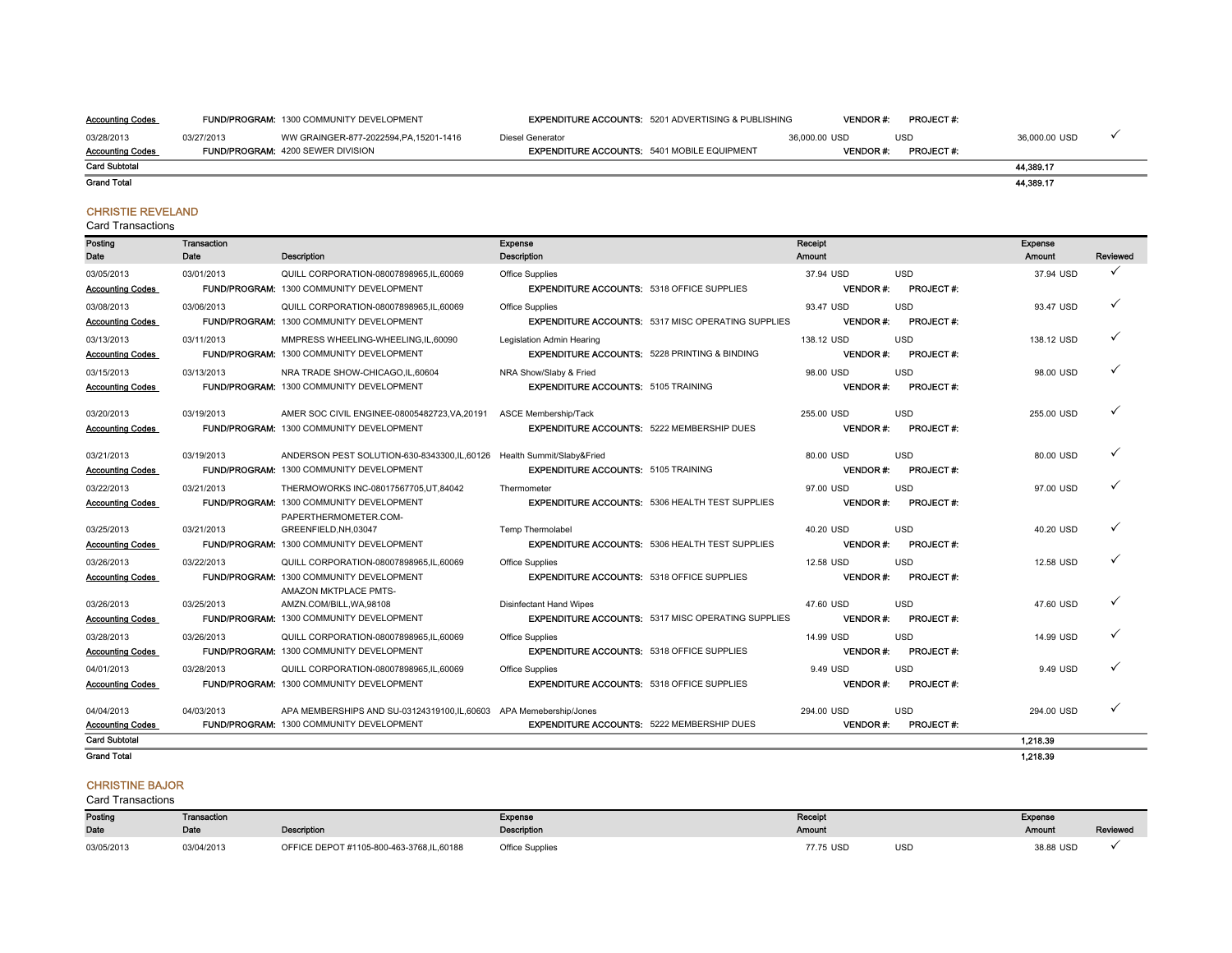| <b>Accounting Codes</b> |                        | <b>FUND/PROGRAM: 1420 STREETS DIVISION</b>                        | <b>EXPENDITURE ACCOUNTS: 5318 OFFICE SUPPLIES</b>  |                                                            | <b>VENDOR#:</b> | <b>PROJECT#:</b> |              |   |
|-------------------------|------------------------|-------------------------------------------------------------------|----------------------------------------------------|------------------------------------------------------------|-----------------|------------------|--------------|---|
| 03/05/2013              | 03/04/2013             | OFFICE DEPOT #1105-800-463-3768.IL.60188                          | Office Supplies                                    |                                                            | 77.75 USD       | <b>USD</b>       | 38.87 USD    | ✓ |
| <b>Accounting Codes</b> |                        | FUND/PROGRAM: 1430 FORESTRY DIVISION                              | <b>EXPENDITURE ACCOUNTS: 5318 OFFICE SUPPLIES</b>  |                                                            | <b>VENDOR#:</b> | PROJECT#:        |              |   |
| 03/08/2013              | 03/07/2013             | MIDWEST SALT LLC-630-513-7575.IL.60510-1470                       | Snow Salt/Bulk Delivery                            |                                                            | 5.564.86 USD    | <b>USD</b>       | 5.564.86 USD | ✓ |
| <b>Accounting Codes</b> | FUND/PROGRAM: 0011 MFT |                                                                   | <b>EXPENDITURE ACCOUNTS: 5303 CHEMICALS</b>        |                                                            | <b>VENDOR#:</b> | <b>PROJECT#:</b> |              |   |
|                         |                        | AMAZON MKTPLACE PMTS-                                             |                                                    |                                                            |                 |                  |              |   |
| 03/08/2013              | 03/07/2013             | AMZN.COM/BILL, WA, 98108                                          | <b>Toner Cartridges</b>                            |                                                            | 22.89 USD       | <b>USD</b>       | 22.89 USD    | ✓ |
| <b>Accounting Codes</b> |                        | FUND/PROGRAM: 1500 PUBLIC WORKS ADMINISTRATI                      | <b>EXPENDITURE ACCOUNTS: 5318 OFFICE SUPPLIES</b>  |                                                            | VENDOR#:        | PROJECT #:       |              |   |
| 03/11/2013              | 03/08/2013             | AMERICAN WATERWORKS-08009267337,CO,80235 AWWA Membership-Stavros  |                                                    |                                                            | 77.00 USD       | <b>USD</b>       | 77.00 USD    | ✓ |
| <b>Accounting Codes</b> |                        | FUND/PROGRAM: 4100 WATER DIVISION                                 | <b>EXPENDITURE ACCOUNTS: 5222 MEMBERSHIP DUES</b>  |                                                            | <b>VENDOR#:</b> | <b>PROJECT#:</b> |              |   |
| 03/11/2013              | 03/08/2013             | AMERICAN WATERWORKS-08009267337,CO,80235 AWWA Membership-Wolfgram |                                                    |                                                            | 77.00 USD       | <b>USD</b>       | 77.00 USD    | ✓ |
| <b>Accounting Codes</b> |                        | FUND/PROGRAM: 4100 WATER DIVISION                                 | <b>EXPENDITURE ACCOUNTS: 5222 MEMBERSHIP DUES</b>  |                                                            | <b>VENDOR#:</b> | <b>PROJECT#:</b> |              |   |
| 03/11/2013              | 03/08/2013             | AMERICAN WATERWORKS-08009267337,CO,80235 AWWA Member-Wennerstrom  |                                                    |                                                            | 77.00 USD       | <b>USD</b>       | 77.00 USD    | ✓ |
| <b>Accounting Codes</b> |                        | <b>FUND/PROGRAM: 4100 WATER DIVISION</b>                          | <b>EXPENDITURE ACCOUNTS: 5222 MEMBERSHIP DUES</b>  |                                                            | <b>VENDOR#:</b> | <b>PROJECT#:</b> |              |   |
| 03/11/2013              | 03/08/2013             | OFFICE DEPOT #1105-800-463-3768,IL,60188                          | Office Supplies                                    |                                                            | 52.16 USD       | <b>USD</b>       | 52.16 USD    | ✓ |
| <b>Accounting Codes</b> |                        | <b>FUND/PROGRAM: 1500 PUBLIC WORKS ADMINISTRATI</b>               | <b>EXPENDITURE ACCOUNTS: 5318 OFFICE SUPPLIES</b>  |                                                            | <b>VENDOR#:</b> | PROJECT #:       |              |   |
|                         |                        | CHICAGO OFFICE TECHNO-630-424-8500, IL, 60440-                    |                                                    |                                                            |                 |                  |              |   |
| 03/13/2013              | 03/12/2013             | 3558                                                              | Black to Color Copies-Feb                          |                                                            | 134.00 USD      | <b>USD</b>       | 134.00 USD   | ✓ |
| <b>Accounting Codes</b> |                        | <b>FUND/PROGRAM: 1500 PUBLIC WORKS ADMINISTRATI</b>               |                                                    | <b>EXPENDITURE ACCOUNTS: 5220 MAINT OFF/SPEC EQUIPMENT</b> | <b>VENDOR#:</b> | <b>PROJECT#:</b> |              |   |
| 03/14/2013              | 03/12/2013             | RED WING SHOE STORE-ARLINGTON HEI.IL.60005                        | Boots-Chernoff                                     |                                                            | 242.00 USD      | <b>USD</b>       | 121.00 USD   | ✓ |
| <b>Accounting Codes</b> |                        | FUND/PROGRAM: 4100 WATER DIVISION                                 |                                                    | <b>EXPENDITURE ACCOUNTS: 5106 UNIFORM ALLOWANCE</b>        | <b>VENDOR#:</b> | PROJECT #:       |              |   |
| 03/14/2013              | 03/12/2013             | RED WING SHOE STORE-ARLINGTON HEI, IL, 60005                      | Boots-Chernoff                                     |                                                            | 242.00 USD      | <b>USD</b>       | 121.00 USD   | ✓ |
| <b>Accounting Codes</b> |                        | FUND/PROGRAM: 4200 SEWER DIVISION                                 |                                                    | <b>EXPENDITURE ACCOUNTS: 5106 UNIFORM ALLOWANCE</b>        | VENDOR#:        | PROJECT #:       |              |   |
| 03/14/2013              | 03/12/2013             | WM EZPAY-866-834-2080.TX.77002                                    | Commercial Pickup-Feb                              |                                                            | 161.03 USD      | <b>USD</b>       | 161.03 USD   | ✓ |
| <b>Accounting Codes</b> |                        | FUND/PROGRAM: 1420 STREETS DIVISION                               | <b>EXPENDITURE ACCOUNTS: 5233 RENTAL EQUIPMENT</b> |                                                            | <b>VENDOR#:</b> | PROJECT #:       |              |   |
| 03/15/2013              | 03/14/2013             | PCI PATTERSON MEDICAL-716-695-3244,NY,14150                       | First Aid Kit Supplies                             |                                                            | 5.95 USD        | <b>USD</b>       | 5.95 USD     | ✓ |
| <b>Accounting Codes</b> |                        | FUND/PROGRAM: 1420 STREETS DIVISION                               |                                                    | <b>EXPENDITURE ACCOUNTS: 5319 PROTECTIVE CLOTHING</b>      | <b>VENDOR#:</b> | PROJECT#:        |              |   |
| 03/20/2013              | 03/19/2013             | OFFICE DEPOT #1105-800-463-3768,IL,60188                          | Office Supplies                                    |                                                            | 92.54 USD       | <b>USD</b>       | 30.85 USD    | ✓ |
| <b>Accounting Codes</b> |                        | FUND/PROGRAM: 4200 SEWER DIVISION                                 | <b>EXPENDITURE ACCOUNTS: 5318 OFFICE SUPPLIES</b>  |                                                            | <b>VENDOR#:</b> | <b>PROJECT#:</b> |              |   |
| 03/20/2013              | 03/19/2013             | OFFICE DEPOT #1105-800-463-3768.IL.60188                          | Office Supplies                                    |                                                            | 92.54 USD       | <b>USD</b>       | 30.85 USD    | ✓ |
| <b>Accounting Codes</b> |                        | <b>FUND/PROGRAM: 4100 WATER DIVISION</b>                          | <b>EXPENDITURE ACCOUNTS: 5318 OFFICE SUPPLIES</b>  |                                                            | <b>VENDOR#:</b> | <b>PROJECT#:</b> |              |   |
| 03/20/2013              | 03/19/2013             | OFFICE DEPOT #1105-800-463-3768,IL,60188                          | <b>Office Supplies</b>                             |                                                            | 92.54 USD       | <b>USD</b>       | 30.84 USD    | ✓ |
| <b>Accounting Codes</b> |                        | FUND/PROGRAM: 1500 PUBLIC WORKS ADMINISTRATI                      | <b>EXPENDITURE ACCOUNTS: 5318 OFFICE SUPPLIES</b>  |                                                            | <b>VENDOR#:</b> | <b>PROJECT#:</b> |              |   |
| 03/21/2013              | 03/19/2013             | SEARS.COM 9300-8003494358.IA.50266                                | Jeans-Scanlon                                      |                                                            | 137.03 USD      | <b>USD</b>       | 68.52 USD    | ✓ |
| <b>Accounting Codes</b> |                        | FUND/PROGRAM: 4100 WATER DIVISION                                 |                                                    | <b>EXPENDITURE ACCOUNTS: 5106 UNIFORM ALLOWANCE</b>        | <b>VENDOR#:</b> | <b>PROJECT#:</b> |              |   |
| 03/21/2013              | 03/19/2013             | SEARS.COM 9300-8003494358,IA,50266                                | Jeans-Scanlon                                      |                                                            | 137.03 USD      | <b>USD</b>       | 68.51 USD    | ✓ |
| <b>Accounting Codes</b> |                        | FUND/PROGRAM: 4200 SEWER DIVISION                                 |                                                    | <b>EXPENDITURE ACCOUNTS: 5106 UNIFORM ALLOWANCE</b>        | <b>VENDOR#:</b> | PROJECT#:        |              |   |
| 03/21/2013              | 03/19/2013             | SEARS.COM 9300-8003494358.IA.50266                                | Jeans-Minarik                                      |                                                            | 365.42 USD      | <b>USD</b>       | 182.71 USD   | ✓ |
| <b>Accounting Codes</b> |                        | FUND/PROGRAM: 4100 WATER DIVISION                                 |                                                    | <b>EXPENDITURE ACCOUNTS: 5106 UNIFORM ALLOWANCE</b>        | <b>VENDOR#:</b> | <b>PROJECT#:</b> |              |   |
| 03/21/2013              | 03/19/2013             | SEARS.COM 9300-8003494358,IA,50266                                | Jeans-Minarik                                      |                                                            | 365.42 USD      | <b>USD</b>       | 182.71 USD   | ✓ |
| <b>Accounting Codes</b> |                        | FUND/PROGRAM: 4200 SEWER DIVISION                                 |                                                    | <b>EXPENDITURE ACCOUNTS: 5106 UNIFORM ALLOWANCE</b>        | <b>VENDOR#:</b> | <b>PROJECT#:</b> |              |   |
| 03/29/2013              | 03/28/2013             | AMAZON MKTPLACE PMTS-<br>AMZN.COM/BILL, WA, 98108                 | Switch-Washing Machine                             |                                                            | 7.06 USD        | <b>USD</b>       | 7.06 USD     |   |
|                         |                        |                                                                   |                                                    |                                                            |                 |                  |              |   |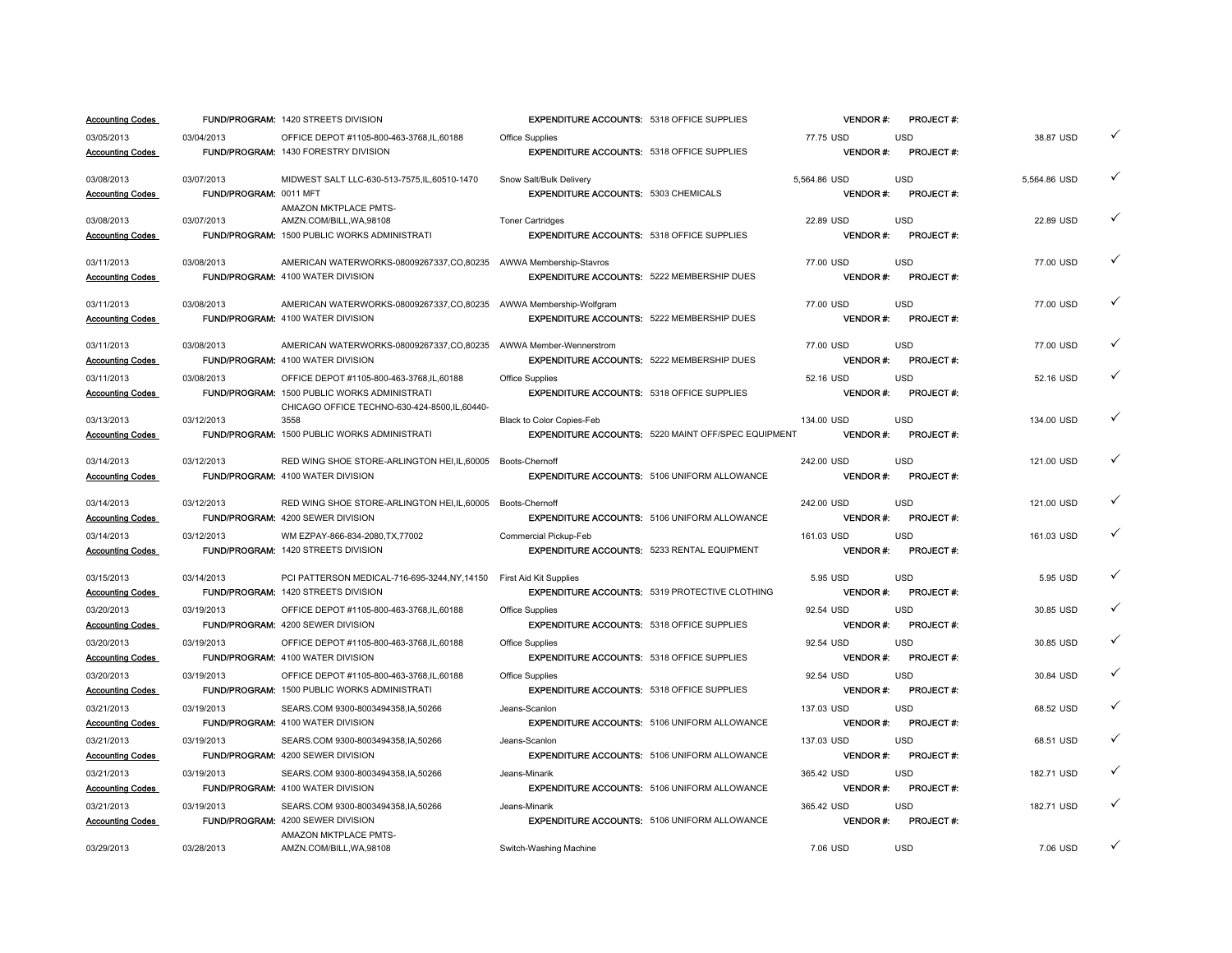| <b>Accounting Codes</b> |            | <b>FUND/PROGRAM: 2200 FIRE DEPARTMENT</b>                            |                               | <b>EXPENDITURE ACCOUNTS: 5311 BLDG/GROUNDS MAINTENANCE</b> |              | <b>VENDOR#:</b> | PROJECT #:       |              |   |
|-------------------------|------------|----------------------------------------------------------------------|-------------------------------|------------------------------------------------------------|--------------|-----------------|------------------|--------------|---|
| 03/29/2013              | 03/28/2013 | PRO SAFETY INC-04143842345.WI.53223                                  | Carhartt Jacket               |                                                            | 63.95 USD    |                 | <b>USD</b>       | 31.98 USD    | ✓ |
| <b>Accounting Codes</b> |            | FUND/PROGRAM: 4100 WATER DIVISION                                    |                               | <b>EXPENDITURE ACCOUNTS: 5319 PROTECTIVE CLOTHING</b>      |              | <b>VENDOR#:</b> | PROJECT#:        |              |   |
| 03/29/2013              | 03/28/2013 | PRO SAFETY INC-04143842345.WI.53223                                  | Carhartt Jacket               |                                                            | 63.95 USD    |                 | <b>USD</b>       | 31.97 USD    | ✓ |
| <b>Accounting Codes</b> |            | <b>FUND/PROGRAM: 4200 SEWER DIVISION</b>                             |                               | <b>EXPENDITURE ACCOUNTS: 5319 PROTECTIVE CLOTHING</b>      |              | <b>VENDOR#:</b> | <b>PROJECT#:</b> |              |   |
| 03/29/2013              | 03/28/2013 | FLOWERS BY DESIGN-800-833-7455,IL,60188                              | <b>Flowers for Baskets</b>    |                                                            | 2,489.00 USD |                 | <b>USD</b>       | 2,489.00 USD | ✓ |
| <b>Accounting Codes</b> |            | FUND/PROGRAM: 1430 FORESTRY DIVISION                                 |                               | <b>EXPENDITURE ACCOUNTS: 5506 STREETSCAPE IMPROVEMENTS</b> |              | <b>VENDOR#:</b> | <b>PROJECT#:</b> |              |   |
|                         |            |                                                                      |                               |                                                            |              |                 |                  |              |   |
| 04/01/2013              | 03/29/2013 | PCI PATTERSON MEDICAL-716-695-3244,NY,14150                          | <b>First Aid Kit Supplies</b> |                                                            | 43.95 USD    |                 | <b>USD</b>       | 7.33 USD     | ✓ |
| <b>Accounting Codes</b> |            | <b>FUND/PROGRAM: 1420 STREETS DIVISION</b>                           |                               | <b>EXPENDITURE ACCOUNTS: 5319 PROTECTIVE CLOTHING</b>      |              | <b>VENDOR#:</b> | <b>PROJECT#:</b> |              |   |
| 04/01/2013              | 03/29/2013 | PCI PATTERSON MEDICAL-716-695-3244,NY,14150                          | First Aid Kit Supplies        |                                                            | 43.95 USD    |                 | <b>USD</b>       | 7.33 USD     | ✓ |
| <b>Accounting Codes</b> |            | <b>FUND/PROGRAM: 1430 FORESTRY DIVISION</b>                          |                               | <b>EXPENDITURE ACCOUNTS: 5319 PROTECTIVE CLOTHING</b>      |              | <b>VENDOR#:</b> | <b>PROJECT#:</b> |              |   |
|                         |            |                                                                      |                               |                                                            |              |                 |                  |              |   |
| 04/01/2013              | 03/29/2013 | PCI PATTERSON MEDICAL-716-695-3244,NY,14150                          | First Aid Kit Supplies        |                                                            | 43.95 USD    |                 | <b>USD</b>       | 7.33 USD     | ✓ |
| <b>Accounting Codes</b> |            | <b>FUND/PROGRAM: 1220 BUILDING SERVICES</b>                          |                               | <b>EXPENDITURE ACCOUNTS: 5319 PROTECTIVE CLOTHING</b>      |              | <b>VENDOR#:</b> | <b>PROJECT#:</b> |              |   |
| 04/01/2013              | 03/29/2013 | PCI PATTERSON MEDICAL-716-695-3244, NY, 14150 First Aid Kit Supplies |                               |                                                            | 43.95 USD    |                 | <b>USD</b>       | 7.33 USD     | ✓ |
| <b>Accounting Codes</b> |            | <b>FUND/PROGRAM: 1240 FLEET SERVICES</b>                             |                               | <b>EXPENDITURE ACCOUNTS: 5319 PROTECTIVE CLOTHING</b>      |              | <b>VENDOR#:</b> | <b>PROJECT#:</b> |              |   |
|                         |            |                                                                      |                               |                                                            |              |                 |                  |              |   |
| 04/01/2013              | 03/29/2013 | PCI PATTERSON MEDICAL-716-695-3244,NY,14150                          | First Aid Kit Supplies        |                                                            | 43.95 USD    |                 | <b>USD</b>       | 7.33 USD     | ✓ |
| <b>Accounting Codes</b> |            | <b>FUND/PROGRAM: 4100 WATER DIVISION</b>                             |                               | <b>EXPENDITURE ACCOUNTS: 5319 PROTECTIVE CLOTHING</b>      |              | <b>VENDOR#:</b> | <b>PROJECT#:</b> |              |   |
| 04/01/2013              | 03/29/2013 | PCI PATTERSON MEDICAL-716-695-3244,NY,14150                          | First Aid Kit Supplies        |                                                            | 43.95 USD    |                 | <b>USD</b>       | 7.30 USD     | ✓ |
| <b>Accounting Codes</b> |            | FUND/PROGRAM: 4200 SEWER DIVISION                                    |                               | <b>EXPENDITURE ACCOUNTS: 5319 PROTECTIVE CLOTHING</b>      |              | <b>VENDOR#:</b> | <b>PROJECT#:</b> |              |   |
|                         |            | AMAZON MKTPLACE PMTS-                                                |                               |                                                            |              |                 |                  |              |   |
| 04/02/2013              | 04/01/2013 | AMZN.COM/BILL, WA, 98108                                             | Wash Machine Repair Parts     |                                                            | 68.74 USD    |                 | <b>USD</b>       | 68.74 USD    | ✓ |
| <b>Accounting Codes</b> |            | FUND/PROGRAM: 2200 FIRE DEPARTMENT                                   |                               | <b>EXPENDITURE ACCOUNTS: 5311 BLDG/GROUNDS MAINTENANCE</b> |              | <b>VENDOR#:</b> | <b>PROJECT#:</b> |              |   |
|                         |            | AMAZON MKTPLACE PMTS-                                                |                               |                                                            |              |                 |                  |              | ✓ |
| 04/03/2013              | 04/02/2013 | AMZN.COM/BILL, WA, 98108                                             | Salt Dome Switch              |                                                            | 11.50 USD    |                 | <b>USD</b>       | 11.50 USD    |   |
| <b>Accounting Codes</b> |            | <b>FUND/PROGRAM: 1420 STREETS DIVISION</b><br>AMAZON MKTPLACE PMTS-  |                               | <b>EXPENDITURE ACCOUNTS: 5317 MISC OPERATING SUPPLIES</b>  |              | <b>VENDOR#:</b> | <b>PROJECT#:</b> |              |   |
| 04/03/2013              | 04/03/2013 | AMZN.COM/BILL, WA, 98108                                             | Salt Dome Switch              |                                                            | 11.49 USD    |                 | <b>USD</b>       | 11.49 USD    | ✓ |
| <b>Accounting Codes</b> |            | <b>FUND/PROGRAM: 1420 STREETS DIVISION</b>                           |                               | <b>EXPENDITURE ACCOUNTS: 5317 MISC OPERATING SUPPLIES</b>  |              | <b>VENDOR#:</b> | <b>PROJECT#:</b> |              |   |
| <b>Card Subtotal</b>    |            |                                                                      |                               |                                                            |              |                 |                  | 9.782.32     |   |
| <b>Grand Total</b>      |            |                                                                      |                               |                                                            |              |                 |                  | 9,782.32     |   |

#### CHUCK SPRATT

| Posting<br>Date                       | <b>Transaction</b><br>Date | Description                                                                             | Expense<br>Description                                                             | Receipt<br><b>Amount</b>      |                                 | <b>Expense</b><br>Amount | Reviewed |
|---------------------------------------|----------------------------|-----------------------------------------------------------------------------------------|------------------------------------------------------------------------------------|-------------------------------|---------------------------------|--------------------------|----------|
| 03/05/2013<br><b>Accounting Codes</b> | 03/04/2013                 | CHECKPOINT TIRE CENTER-WHEELING.IL.60090<br><b>FUND/PROGRAM: 2100 POLICE DEPARTMENT</b> | Tires-# I-35<br><b>EXPENDITURE ACCOUNTS: 5310 VEHICLE MAINTENANCE</b>              | 231.28 USD<br><b>VENDOR#:</b> | <b>USD</b><br><b>PROJECT #:</b> | 231.28 USD               |          |
| 03/06/2013<br><b>Accounting Codes</b> | 03/04/2013                 | CARQUEST 01027804-WHEELING.IL.60090<br><b>FUND/PROGRAM: 4100 WATER DIVISION</b>         | Generator Batteries/N Sta<br><b>EXPENDITURE ACCOUNTS: 5310 VEHICLE MAINTENANCE</b> | 441.12 USD<br><b>VENDOR#:</b> | <b>USD</b><br><b>PROJECT#:</b>  | 441.12 USD               |          |
| 03/06/2013<br><b>Accounting Codes</b> | 03/05/2013                 | PAYPAL EQUIPSOURCE-4029357733.CA.95131<br><b>FUND/PROGRAM: 1240 FLEET SERVICES</b>      | Washer Pump<br><b>EXPENDITURE ACCOUNTS: 5310 VEHICLE MAINTENANCE</b>               | 87.99 USD<br><b>VENDOR#:</b>  | <b>USD</b><br><b>PROJECT#:</b>  | 87.99 USD                |          |
| 03/07/2013<br><b>Accounting Codes</b> | 03/05/2013                 | CARQUEST 01027804-WHEELING.IL.60090<br><b>FUND/PROGRAM: 2200 FIRE DEPARTMENT</b>        | Insulation-#611<br><b>EXPENDITURE ACCOUNTS: 5310 VEHICLE MAINTENANCE</b>           | 68.66 USD<br><b>VENDOR#:</b>  | <b>USD</b><br><b>PROJECT#:</b>  | 68.66 USD                |          |
| 03/08/2013                            | 03/06/2013                 | ATR INC-866-7387267.IL.60060                                                            | Reblt Transmission-#113                                                            | 3.025.00 USD                  | <b>USD</b>                      | 3.025.00 USD             |          |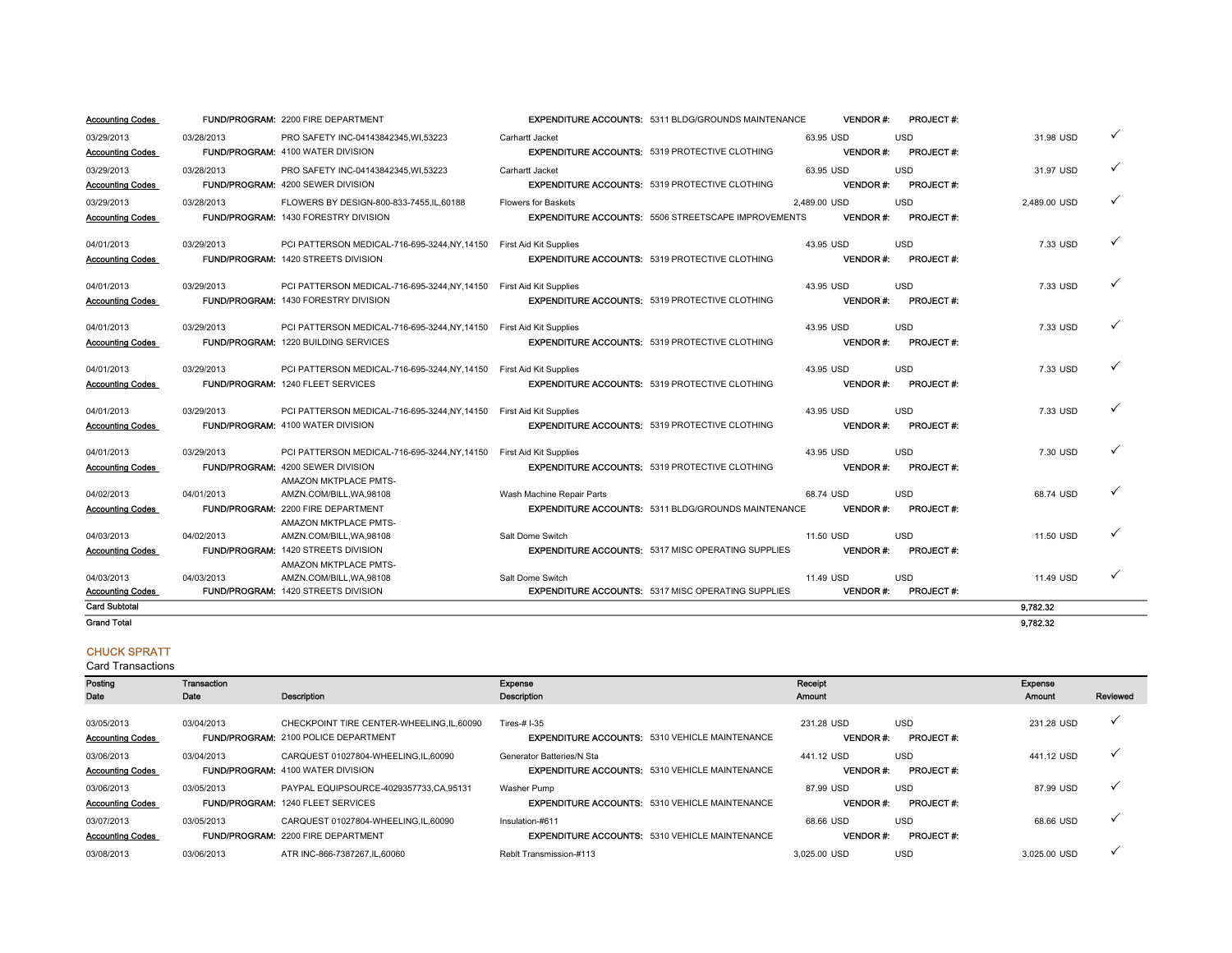|                         |            | <b>FUND/PROGRAM: 1420 STREETS DIVISION</b>  |                                                          | <b>EXPENDITURE ACCOUNTS: 5310 VEHICLE MAINTENANCE</b>     | <b>VENDOR</b> #: | <b>PROJECT#:</b> |               |   |
|-------------------------|------------|---------------------------------------------|----------------------------------------------------------|-----------------------------------------------------------|------------------|------------------|---------------|---|
| 03/11/2013              | 03/07/2013 | CARQUEST 01027804-WHEELING,IL,60090         | Battery-Husky Park                                       |                                                           | 220.56 USD       | <b>USD</b>       | 220.56 USD    | ✓ |
| <b>Accounting Codes</b> |            | <b>FUND/PROGRAM: 4200 SEWER DIVISION</b>    |                                                          | <b>EXPENDITURE ACCOUNTS: 5310 VEHICLE MAINTENANCE</b>     | <b>VENDOR#:</b>  | <b>PROJECT#:</b> |               |   |
| 03/11/2013              | 03/08/2013 | CARQUEST 01027804-WHEELING.IL.60090         | Refund Battery                                           |                                                           | $(53.32)$ USD    | <b>USD</b>       | $(53.32)$ USD | ✓ |
| <b>Accounting Codes</b> |            | <b>FUND/PROGRAM: 4200 SEWER DIVISION</b>    |                                                          | <b>EXPENDITURE ACCOUNTS: 5310 VEHICLE MAINTENANCE</b>     | <b>VENDOR#:</b>  | <b>PROJECT#:</b> |               |   |
|                         |            |                                             |                                                          |                                                           |                  |                  |               |   |
| 03/12/2013              | 03/11/2013 | BILL STASEK CHEVROLET,-WHEELING,IL,60090    | Bezel & Retainer                                         |                                                           | 35.81 USD        | <b>USD</b>       | 35.81 USD     | ✓ |
| <b>Accounting Codes</b> |            | <b>FUND/PROGRAM: 2200 FIRE DEPARTMENT</b>   |                                                          | <b>EXPENDITURE ACCOUNTS: 5310 VEHICLE MAINTENANCE</b>     | <b>VENDOR#:</b>  | <b>PROJECT#:</b> |               |   |
| 03/12/2013              | 03/11/2013 | AUTOZONE #3569-800-288-6966,IL,60090        | Battery-#U-75                                            |                                                           | 76.95 USD        | <b>USD</b>       | 76.95 USD     | ✓ |
| <b>Accounting Codes</b> |            | <b>FUND/PROGRAM: 2100 POLICE DEPARTMENT</b> |                                                          | <b>EXPENDITURE ACCOUNTS: 5310 VEHICLE MAINTENANCE</b>     | <b>VENDOR#:</b>  | <b>PROJECT#:</b> |               |   |
| 03/15/2013              | 03/13/2013 | AUTOZONE #3569-800-288-6966, IL, 60090      | Belt-#I-90                                               |                                                           | 28.79 USD        | <b>USD</b>       | 28.79 USD     | ✓ |
| <b>Accounting Codes</b> |            | FUND/PROGRAM: 2100 POLICE DEPARTMENT        |                                                          | <b>EXPENDITURE ACCOUNTS: 5310 VEHICLE MAINTENANCE</b>     | <b>VENDOR#:</b>  | <b>PROJECT#:</b> |               |   |
| 03/15/2013              | 03/14/2013 | AUTOZONE #3569-800-288-6966.IL.60090        | <b>Body Repair Supplies</b>                              |                                                           | 14.27 USD        | <b>USD</b>       | 14.27 USD     | ✓ |
| <b>Accounting Codes</b> |            | FUND/PROGRAM: 1420 STREETS DIVISION         |                                                          | <b>EXPENDITURE ACCOUNTS: 5310 VEHICLE MAINTENANCE</b>     | <b>VENDOR#:</b>  | <b>PROJECT#:</b> |               |   |
| 03/18/2013              | 03/14/2013 | CARQUEST 01027804-WHEELING,IL,60090         | <b>Hydrant Repair Parts</b>                              |                                                           | 88.23 USD        | <b>USD</b>       | 88.23 USD     | ✓ |
| <b>Accounting Codes</b> |            | <b>FUND/PROGRAM: 4200 SEWER DIVISION</b>    |                                                          | <b>EXPENDITURE ACCOUNTS: 5310 VEHICLE MAINTENANCE</b>     | <b>VENDOR#:</b>  | <b>PROJECT#:</b> |               |   |
| 03/18/2013              | 03/15/2013 | FASTENAL COMPANY01-WHEELING,IL,60090        | Vehicle Graphics                                         |                                                           | 135.07 USD       | <b>USD</b>       | 45.02 USD     | ✓ |
| <b>Accounting Codes</b> |            | <b>FUND/PROGRAM: 1220 BUILDING SERVICES</b> |                                                          | <b>EXPENDITURE ACCOUNTS: 5310 VEHICLE MAINTENANCE</b>     | <b>VENDOR#:</b>  | <b>PROJECT#:</b> |               |   |
| 03/18/2013              | 03/15/2013 | FASTENAL COMPANY01-WHEELING,IL,60090        | Vehicle Graphics                                         |                                                           | 135.07 USD       | <b>USD</b>       | 45.02 USD     | ✓ |
| <b>Accounting Codes</b> |            | FUND/PROGRAM: 4100 WATER DIVISION           |                                                          | <b>EXPENDITURE ACCOUNTS: 5310 VEHICLE MAINTENANCE</b>     | <b>VENDOR#:</b>  | <b>PROJECT#:</b> |               |   |
| 03/18/2013              | 03/15/2013 | FASTENAL COMPANY01-WHEELING.IL.60090        | <b>Vehicle Graphics</b>                                  |                                                           | 135.07 USD       | <b>USD</b>       | 45.03 USD     | ✓ |
| <b>Accounting Codes</b> |            | FUND/PROGRAM: 4200 SEWER DIVISION           |                                                          | <b>EXPENDITURE ACCOUNTS: 5310 VEHICLE MAINTENANCE</b>     | <b>VENDOR#:</b>  | <b>PROJECT#:</b> |               |   |
| 03/18/2013              | 03/15/2013 | CARQUEST 01027804-WHEELING,IL,60090         | <b>Hyd Fittings</b>                                      |                                                           | 50.96 USD        | <b>USD</b>       | 50.96 USD     | ✓ |
| <b>Accounting Codes</b> |            | FUND/PROGRAM: 1240 FLEET SERVICES           |                                                          | <b>EXPENDITURE ACCOUNTS: 5310 VEHICLE MAINTENANCE</b>     | <b>VENDOR#:</b>  | <b>PROJECT#:</b> |               |   |
|                         |            |                                             |                                                          |                                                           |                  |                  |               |   |
| 03/18/2013              |            |                                             |                                                          |                                                           |                  |                  |               | ✓ |
|                         | 03/15/2013 | BLACKSTONE LABORATO-FORT WAYNE, IN, 46806   | Oil Analysis                                             |                                                           | 25.00 USD        | <b>USD</b>       | 25.00 USD     |   |
| <b>Accounting Codes</b> |            | FUND/PROGRAM: 2200 FIRE DEPARTMENT          |                                                          | <b>EXPENDITURE ACCOUNTS: 5310 VEHICLE MAINTENANCE</b>     | <b>VENDOR#:</b>  | PROJECT #:       |               |   |
|                         |            |                                             |                                                          |                                                           |                  |                  |               |   |
| 03/19/2013              | 03/18/2013 | NOR NORTHERN TOOL-800-222-5381, MN, 55337   | Couplers Presserwasher                                   |                                                           | 166.53 USD       | <b>USD</b>       | 166.53 USD    | ✓ |
| <b>Accounting Codes</b> |            | <b>FUND/PROGRAM: 1240 FLEET SERVICES</b>    |                                                          | <b>EXPENDITURE ACCOUNTS: 5317 MISC OPERATING SUPPLIES</b> | <b>VENDOR#:</b>  | <b>PROJECT#:</b> |               |   |
| 03/19/2013              | 03/18/2013 | FASTENAL COMPANY01-WHEELING,IL,60090        | Fasteners-#118                                           |                                                           | 12.09 USD        | <b>USD</b>       | 12.09 USD     | ✓ |
| <b>Accounting Codes</b> |            | FUND/PROGRAM: 1420 STREETS DIVISION         |                                                          | <b>EXPENDITURE ACCOUNTS: 5310 VEHICLE MAINTENANCE</b>     | <b>VENDOR#:</b>  | <b>PROJECT#:</b> |               |   |
| 03/21/2013              | 03/19/2013 | AUTOZONE #3569-800-288-6966.IL.60090        | Brake Parts-#574                                         |                                                           | 194.44 USD       | <b>USD</b>       | 194.44 USD    | ✓ |
| <b>Accounting Codes</b> |            | FUND/PROGRAM: 1300 COMMUNITY DEVELOPMENT    |                                                          | <b>EXPENDITURE ACCOUNTS: 5310 VEHICLE MAINTENANCE</b>     | VENDOR#:         | <b>PROJECT#:</b> |               |   |
| 03/25/2013              | 03/22/2013 | AUTOZONE #3569-800-288-6966, IL, 60090      | Misc Repair Parts-#577                                   |                                                           | 208.73 USD       | <b>USD</b>       | 208.73 USD    | ✓ |
| <b>Accounting Codes</b> |            | FUND/PROGRAM: 1300 COMMUNITY DEVELOPMENT    |                                                          | <b>EXPENDITURE ACCOUNTS: 5310 VEHICLE MAINTENANCE</b>     | VENDOR#:         | <b>PROJECT#:</b> |               |   |
| 03/25/2013              | 03/22/2013 | CARQUEST 01027804-WHEELING.IL.60090         | Oil Filter-#135                                          |                                                           | 10.60 USD        | <b>USD</b>       | 10.60 USD     | ✓ |
| <b>Accounting Codes</b> |            | <b>FUND/PROGRAM: 1420 STREETS DIVISION</b>  |                                                          | <b>EXPENDITURE ACCOUNTS: 5310 VEHICLE MAINTENANCE</b>     | <b>VENDOR#:</b>  | <b>PROJECT#:</b> |               |   |
| 03/25/2013              | 03/22/2013 | CARQUEST 01027804-WHEELING.IL.60090         | Repl Filters-#216                                        |                                                           | 93.16 USD        | <b>USD</b>       | 93.16 USD     | ✓ |
| <b>Accounting Codes</b> |            | FUND/PROGRAM: 1430 FORESTRY DIVISION        |                                                          | <b>EXPENDITURE ACCOUNTS: 5310 VEHICLE MAINTENANCE</b>     | <b>VENDOR#:</b>  | <b>PROJECT#:</b> |               |   |
| 03/26/2013              | 03/25/2013 | OFFICE DEPOT #1105-800-463-3768,IL,60188    | Label Tape                                               |                                                           | 20.15 USD        | <b>USD</b>       | 20.15 USD     | ✓ |
| <b>Accounting Codes</b> |            | FUND/PROGRAM: 1240 FLEET SERVICES           | <b>EXPENDITURE ACCOUNTS: 5228 PRINTING &amp; BINDING</b> |                                                           | <b>VENDOR#:</b>  | <b>PROJECT#:</b> |               |   |
| 03/28/2013              | 03/26/2013 | CARQUEST 01027804-WHEELING,IL,60090         | Hyd Hose                                                 |                                                           | 162.00 USD       | <b>USD</b>       | 54.00 USD     | ✓ |
| <b>Accounting Codes</b> |            | FUND/PROGRAM: 1420 STREETS DIVISION         |                                                          | <b>EXPENDITURE ACCOUNTS: 5310 VEHICLE MAINTENANCE</b>     | VENDOR#:         | <b>PROJECT#:</b> |               |   |
| 03/28/2013              | 03/26/2013 | CARQUEST 01027804-WHEELING,IL,60090         | <b>Hyd Hose</b>                                          |                                                           | 162.00 USD       | <b>USD</b>       | 54.00 USD     | ✓ |
| <b>Accounting Codes</b> |            | FUND/PROGRAM: 4100 WATER DIVISION           |                                                          | <b>EXPENDITURE ACCOUNTS: 5310 VEHICLE MAINTENANCE</b>     | <b>VENDOR#:</b>  | <b>PROJECT#:</b> |               |   |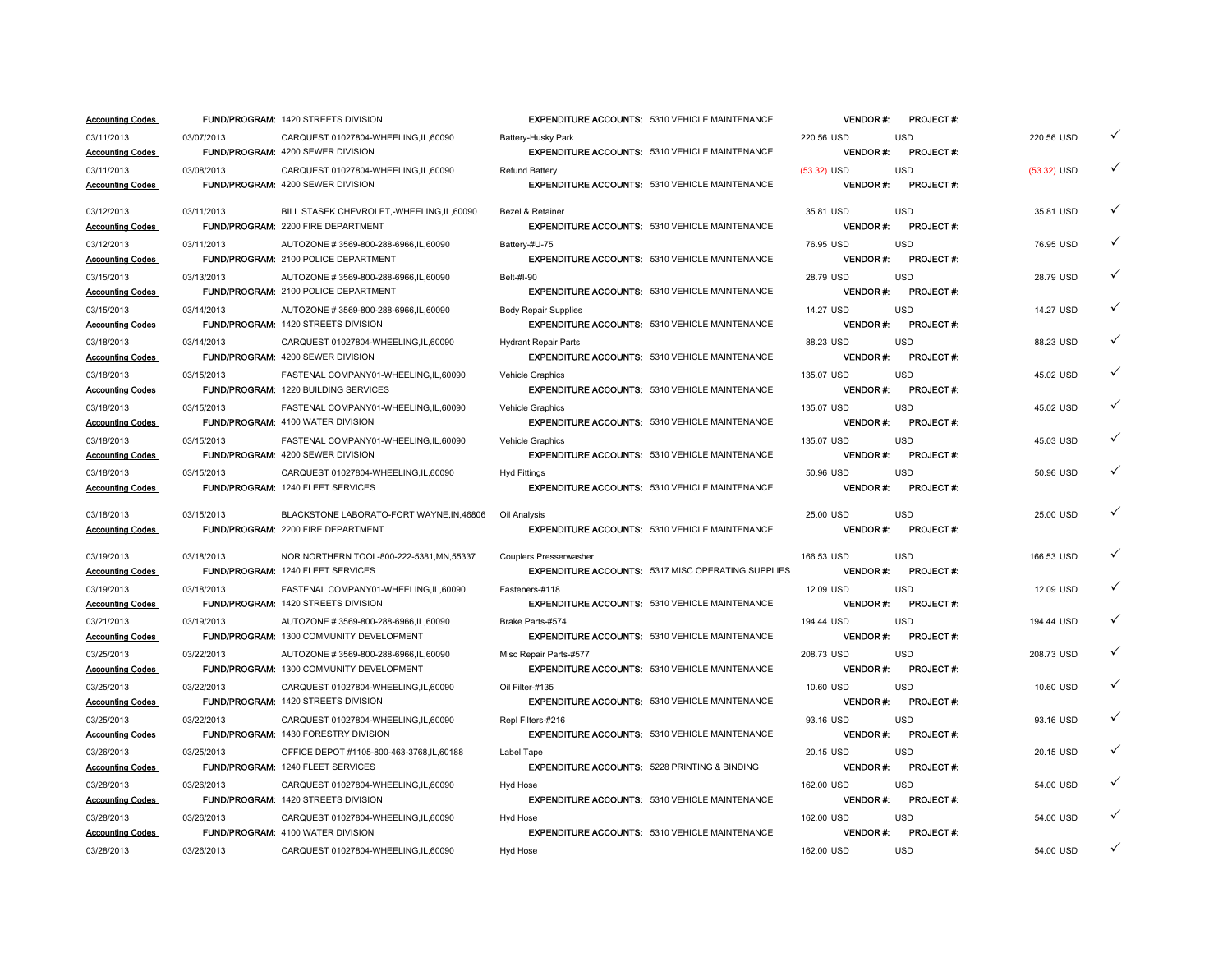| <b>Accounting Codes</b> |            | <b>FUND/PROGRAM: 4200 SEWER DIVISION</b>    |                                                    | <b>EXPENDITURE ACCOUNTS: 5310 VEHICLE MAINTENANCE</b>      |            | <b>VENDOR#:</b> | <b>PROJECT#:</b> |            |              |
|-------------------------|------------|---------------------------------------------|----------------------------------------------------|------------------------------------------------------------|------------|-----------------|------------------|------------|--------------|
| 03/29/2013              | 03/27/2013 | CARQUEST 01027804-WHEELING.IL.60090         | <b>Belts-Gas Pumps</b>                             |                                                            | 15.10 USD  |                 | <b>USD</b>       | 15.10 USD  | $\checkmark$ |
| <b>Accounting Codes</b> |            | <b>FUND/PROGRAM: 1220 BUILDING SERVICES</b> |                                                    | <b>EXPENDITURE ACCOUNTS: 5311 BLDG/GROUNDS MAINTENANCE</b> |            | <b>VENDOR#:</b> | <b>PROJECT#:</b> |            |              |
| 03/29/2013              | 03/27/2013 | CARQUEST 01027804-WHEELING.IL.60090         | Repl Filters #145                                  |                                                            | 35.73 USD  |                 | <b>USD</b>       | 35.73 USD  | ✓            |
| <b>Accounting Codes</b> |            | <b>FUND/PROGRAM: 1420 STREETS DIVISION</b>  |                                                    | <b>EXPENDITURE ACCOUNTS: 5310 VEHICLE MAINTENANCE</b>      |            | <b>VENDOR#:</b> | <b>PROJECT#:</b> |            |              |
| 04/02/2013              | 04/01/2013 | PAYPAL MASTENSERVI-4029357733.CA.95131      | <b>Trailer Tires</b>                               |                                                            | 160.24 USD |                 | <b>USD</b>       | 160.24 USD |              |
| <b>Accounting Codes</b> |            | <b>FUND/PROGRAM: 4100 WATER DIVISION</b>    |                                                    | <b>EXPENDITURE ACCOUNTS: 5310 VEHICLE MAINTENANCE</b>      |            | <b>VENDOR#:</b> | <b>PROJECT#:</b> |            |              |
|                         |            | ULTRA STROBE COMMUNICA-CRYSTAL              |                                                    |                                                            |            |                 |                  |            |              |
| 04/03/2013              | 04/01/2013 | LAKE.IL.60014                               | Light Bar-Truck#112                                |                                                            | 926.03 USD |                 | <b>USD</b>       | 926.03 USD | $\checkmark$ |
| <b>Accounting Codes</b> |            | FUND/PROGRAM: 0033 CAPITAL EQPT REPL FUND   | <b>EXPENDITURE ACCOUNTS: 5401 MOBILE EQUIPMENT</b> |                                                            |            | <b>VENDOR#:</b> | <b>PROJECT#:</b> |            |              |
|                         |            | CENTRAL PARTS WAREHOUS-815-464-             |                                                    |                                                            |            |                 |                  |            |              |
| 04/04/2013              | 04/02/2013 | 4800.IL.60477                               | Plow Light Kit                                     |                                                            | 229.91 USD |                 | <b>USD</b>       | 229.91 USD | ✓            |
| <b>Accounting Codes</b> |            | <b>FUND/PROGRAM: 4100 WATER DIVISION</b>    |                                                    | <b>EXPENDITURE ACCOUNTS: 5310 VEHICLE MAINTENANCE</b>      |            | <b>VENDOR#:</b> | <b>PROJECT#:</b> |            |              |
| 04/04/2013              | 04/03/2013 | NOR NORTHERN TOOL-800-222-5381.MN.55337     | <b>Quick Couplers</b>                              |                                                            | 21.11 USD  |                 | <b>USD</b>       | 21.11 USD  | $\checkmark$ |
| <b>Accounting Codes</b> |            | <b>FUND/PROGRAM: 1220 BUILDING SERVICES</b> |                                                    | <b>EXPENDITURE ACCOUNTS: 5310 VEHICLE MAINTENANCE</b>      |            | <b>VENDOR#:</b> | <b>PROJECT#:</b> |            |              |
|                         |            | UNIFORM&CAREER APPAREL-800-504-             |                                                    |                                                            |            |                 |                  |            |              |
| 04/04/2013              | 04/03/2013 | 0328.IL.60616                               | Mat Service                                        |                                                            | 636.82 USD |                 | <b>USD</b>       | 258.50 USD |              |
| <b>Accounting Codes</b> |            | <b>FUND/PROGRAM: 1220 BUILDING SERVICES</b> |                                                    | <b>EXPENDITURE ACCOUNTS: 5215 JANITORIAL SERVICES</b>      |            | <b>VENDOR#:</b> | <b>PROJECT#:</b> |            |              |
|                         |            | UNIFORM&CAREER APPAREL-800-504-             |                                                    |                                                            |            |                 |                  |            |              |
| 04/04/2013              | 04/03/2013 | 0328.IL.60616                               | <b>Uniform Service</b>                             |                                                            | 636.82 USD |                 | <b>USD</b>       | 378.32 USD | ✓            |
| <b>Accounting Codes</b> |            | FUND/PROGRAM: 1240 FLEET SERVICES           |                                                    | <b>EXPENDITURE ACCOUNTS: 5310 VEHICLE MAINTENANCE</b>      |            | <b>VENDOR#:</b> | <b>PROJECT#:</b> |            |              |
| 04/04/2013              | 04/03/2013 | BATTERIES PLUS #29-MOUNT PROSPEC.IL.60056   | Exit Light Battery                                 |                                                            | 29.69 USD  |                 | <b>USD</b>       | 29.69 USD  | $\checkmark$ |
| <b>Accounting Codes</b> |            | <b>FUND/PROGRAM: 1220 BUILDING SERVICES</b> |                                                    | <b>EXPENDITURE ACCOUNTS: 5311 BLDG/GROUNDS MAINTENANCE</b> |            | <b>VENDOR#:</b> | <b>PROJECT#:</b> |            |              |
| 04/04/2013              | 04/03/2013 | INTERMOTIVE INC-05308231048.CA.95602        | Idle Control-P-47                                  |                                                            | 594.75 USD |                 | <b>USD</b>       | 594.75 USD | $\checkmark$ |
| <b>Accounting Codes</b> |            | <b>FUND/PROGRAM: 2100 POLICE DEPARTMENT</b> |                                                    | <b>EXPENDITURE ACCOUNTS: 5310 VEHICLE MAINTENANCE</b>      |            | <b>VENDOR#:</b> | <b>PROJECT#:</b> |            |              |
| <b>Card Subtotal</b>    |            |                                             |                                                    |                                                            |            |                 |                  | 7.993.45   |              |
| <b>Grand Total</b>      |            |                                             |                                                    |                                                            |            |                 |                  | 7.993.45   |              |

### DARLA CALLANAN

| Posting                 | <b>Transaction</b> |                                                          | Expense                                            |                                                             | Receipt         |                  | Expense      |              |
|-------------------------|--------------------|----------------------------------------------------------|----------------------------------------------------|-------------------------------------------------------------|-----------------|------------------|--------------|--------------|
| Date                    | Date               | <b>Description</b>                                       | Description                                        |                                                             | <b>Amount</b>   |                  | Amount       | Reviewed     |
|                         |                    |                                                          |                                                    |                                                             |                 |                  |              |              |
| 03/07/2013              | 03/06/2013         | FRANKLIN INSTRUMENT CO-215-3557942, PA, 18974 Wall Clock |                                                    |                                                             | 80.04 USD       | <b>USD</b>       | 80.04 USD    | $\checkmark$ |
| <b>Accounting Codes</b> |                    | <b>FUND/PROGRAM: 2200 FIRE DEPARTMENT</b>                | <b>EXPENDITURE ACCOUNTS: 5312 MEDICAL SUPPLIES</b> |                                                             | <b>VENDOR#:</b> | <b>PROJECT#:</b> |              |              |
| 03/12/2013              | 03/11/2013         | WAL-MART #1735-WHEELING,IL,60090                         | Kitchen Equipment                                  |                                                             | 241.42 USD      | <b>USD</b>       | 241.42 USD   | $\checkmark$ |
| <b>Accounting Codes</b> |                    | <b>FUND/PROGRAM: 2200 FIRE DEPARTMENT</b>                |                                                    | <b>EXPENDITURE ACCOUNTS: 5317 MISC OPERATING SUPPLIES</b>   | <b>VENDOR#:</b> | <b>PROJECT#:</b> |              |              |
|                         |                    |                                                          |                                                    |                                                             |                 |                  |              |              |
| 03/18/2013              | 03/15/2013         | NFPA NATL FIRE PROTECT-800-344-3555, MA, 02269           | Fire Code Subscription                             |                                                             | 1,165.50 USD    | <b>USD</b>       | 1,165.50 USD | ✓            |
| <b>Accounting Codes</b> |                    | FUND/PROGRAM: 2200 FIRE DEPARTMENT                       |                                                    | <b>EXPENDITURE ACCOUNTS: 5302 BOOKS &amp; SUBSCRIPTIONS</b> | <b>VENDOR#:</b> | <b>PROJECT#:</b> |              |              |
| 03/18/2013              | 03/15/2013         | WAL-MART #1735-WHEELING.IL.60090                         | Misc Equip-Fire Engine                             |                                                             | 33.00 USD       | <b>USD</b>       | 33.00 USD    | $\checkmark$ |
| <b>Accounting Codes</b> |                    | <b>FUND/PROGRAM: 2200 FIRE DEPARTMENT</b>                |                                                    | <b>EXPENDITURE ACCOUNTS: 5305 FIREFIGHTING SUPPLIES</b>     | <b>VENDOR#:</b> | <b>PROJECT#:</b> |              |              |
| 03/18/2013              | 03/15/2013         | WAL-MART #1735-WHEELING,IL,60090                         | Misc Dive Equipment                                |                                                             | 11.58 USD       | <b>USD</b>       | 11.58 USD    | $\checkmark$ |
| <b>Accounting Codes</b> |                    | FUND/PROGRAM: 2200 FIRE DEPARTMENT                       |                                                    | <b>EXPENDITURE ACCOUNTS: 5305 FIREFIGHTING SUPPLIES</b>     | <b>VENDOR#:</b> | <b>PROJECT#:</b> |              |              |
| 03/22/2013              | 03/21/2013         | STAPLES 00116897-WHEELING.IL.60090                       | FF/PM Test Supplies                                |                                                             | 184.13 USD      | <b>USD</b>       | 184.13 USD   | $\checkmark$ |
| <b>Accounting Codes</b> |                    | <b>FUND/PROGRAM: 1800 HUMAN RESOURCES DEPT</b>           |                                                    | <b>EXPENDITURE ACCOUNTS: 5226 PERSONNEL SERVICES</b>        | <b>VENDOR#:</b> | <b>PROJECT#:</b> |              |              |
| 03/25/2013              | 03/23/2013         | POTBELLY 143-WHEELING,IL,60090                           | FF/PM Test Lunch                                   |                                                             | 81.50 USD       | <b>USD</b>       | 81.50 USD    | $\check{ }$  |
| <b>Accounting Codes</b> |                    | <b>FUND/PROGRAM: 1800 HUMAN RESOURCES DEPT</b>           |                                                    | <b>EXPENDITURE ACCOUNTS: 5226 PERSONNEL SERVICES</b>        | <b>VENDOR#:</b> | <b>PROJECT#:</b> |              |              |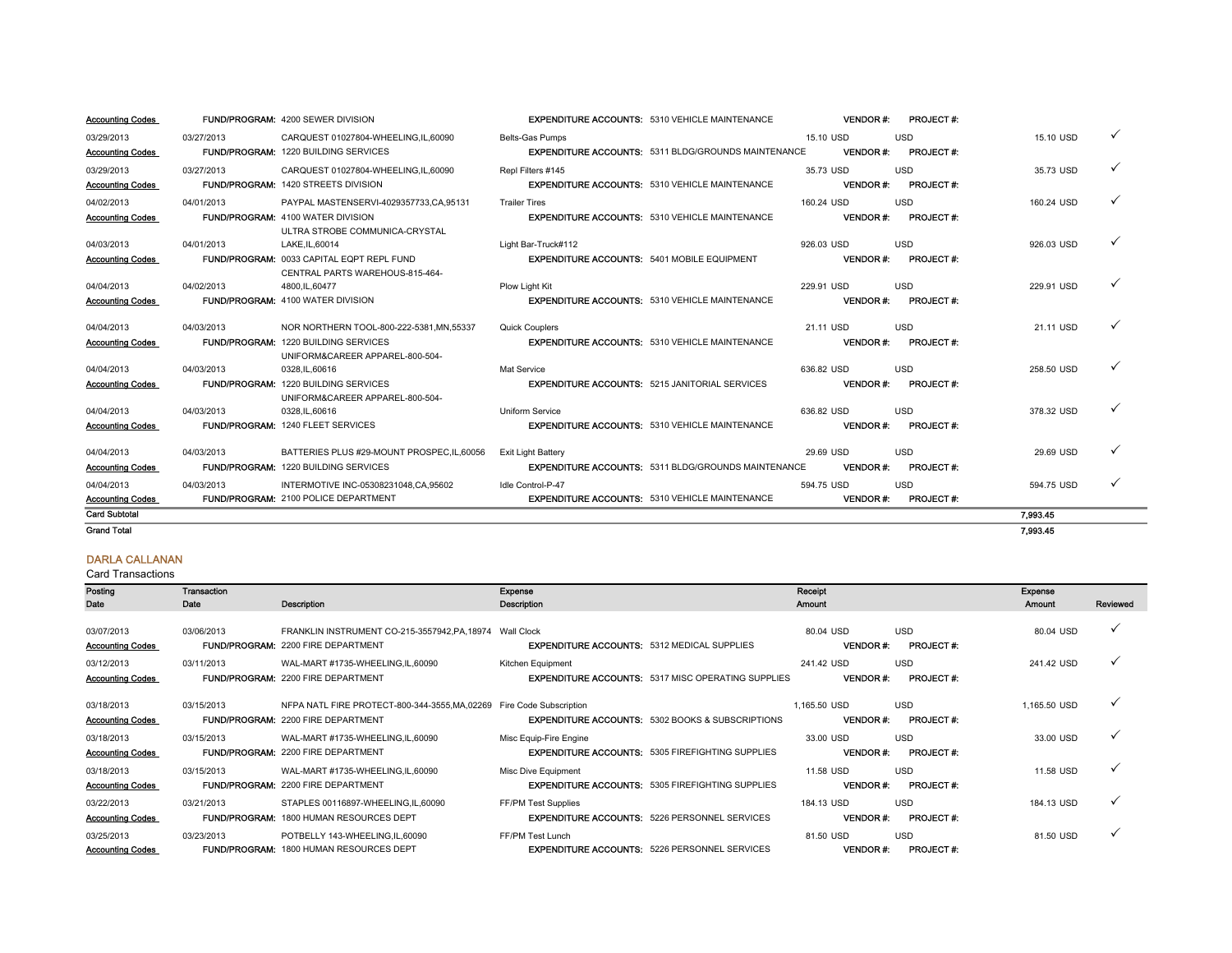#### Card Subtotal

Grand Total

#### DERRYL SHAPIRO

#### Card Transactions

| Posting<br>Date                       | <b>Transaction</b><br>Date | <b>Description</b>                                                                                 | Expense<br><b>Description</b>                                                                     | Receipt<br>Amount |                 |                                | Expense<br>Amount | Reviewed     |
|---------------------------------------|----------------------------|----------------------------------------------------------------------------------------------------|---------------------------------------------------------------------------------------------------|-------------------|-----------------|--------------------------------|-------------------|--------------|
| 03/06/2013<br><b>Accounting Codes</b> | 03/06/2013                 | CDW GOVERNMENT-800-750-4239.IL.60061<br><b>FUND/PROGRAM: 2200 FIRE DEPARTMENT</b>                  | CiscoAironetWirelessAnten<br><b>EXPENDITURE ACCOUNTS: 5313 IS MISC EQPT &amp; SUPPLIES</b>        | 86.78 USD         | <b>VENDOR#:</b> | <b>USD</b><br><b>PROJECT#:</b> | 86.78 USD         | $\checkmark$ |
| 03/07/2013<br><b>Accounting Codes</b> | 03/07/2013                 | DMI DELL K-12/GOVT-800-981-3355, TX, 78682<br>FUND/PROGRAM: 1300 COMMUNITY DEVELOPMENT             | Monitor Cables -5<br><b>EXPENDITURE ACCOUNTS: 5313 IS MISC EQPT &amp; SUPPLIES</b>                | 116.94 USD        | <b>VENDOR#:</b> | <b>USD</b><br><b>PROJECT#:</b> | 97.45 USD         |              |
| 03/07/2013<br><b>Accounting Codes</b> | 03/07/2013                 | DMI DELL K-12/GOVT-800-981-3355, TX, 78682<br>FUND/PROGRAM: 1600 ADMIN & BOT                       | Monitor Cable - 1<br><b>EXPENDITURE ACCOUNTS: 5313 IS MISC EQPT &amp; SUPPLIES</b>                | 116.94 USD        | <b>VENDOR#:</b> | <b>USD</b><br><b>PROJECT#:</b> | 19.49 USD         |              |
| 03/07/2013<br><b>Accounting Codes</b> | 03/07/2013                 | CDW GOVERNMENT-800-750-4239,IL,60061<br><b>FUND/PROGRAM: 2200 FIRE DEPARTMENT</b>                  | CiscoAironetAccessPnt<br><b>EXPENDITURE ACCOUNTS: 5313 IS MISC EQPT &amp; SUPPLIES</b>            | 1.720.30 USD      | <b>VENDOR#:</b> | <b>USD</b><br><b>PROJECT#:</b> | 1,720.30 USD      |              |
| 03/11/2013<br><b>Accounting Codes</b> | 03/11/2013                 | DMI DELL K-12/GOVT-800-981-3355.TX.78682<br>FUND/PROGRAM: 1300 COMMUNITY DEVELOPMENT               | Replacement PC - 5<br><b>EXPENDITURE ACCOUNTS: 5313 IS MISC EQPT &amp; SUPPLIES</b>               | 6.949.32 USD      | <b>VENDOR#:</b> | <b>USD</b><br><b>PROJECT#:</b> | 5,791.10 USD      |              |
| 03/11/2013<br><b>Accounting Codes</b> | 03/11/2013                 | DMI DELL K-12/GOVT-800-981-3355.TX.78682<br>FUND/PROGRAM: 1600 ADMIN & BOT                         | Replacement PC -1<br><b>EXPENDITURE ACCOUNTS: 5313 IS MISC EQPT &amp; SUPPLIES</b>                | 6.949.32 USD      | <b>VENDOR#:</b> | <b>USD</b><br>PROJECT #:       | 1.158.22 USD      |              |
| 03/12/2013<br><b>Accounting Codes</b> | 03/12/2013                 | CDW GOVERNMENT-800-750-4239.IL.60061<br>FUND/PROGRAM: 2200 FIRE DEPARTMENT                         | CiscoSmartAgreeWireless<br><b>EXPENDITURE ACCOUNTS: 5313 IS MISC EQPT &amp; SUPPLIES</b>          | 184.36 USD        | <b>VENDOR#:</b> | <b>USD</b><br><b>PROJECT#:</b> | 184.36 USD        |              |
| 03/18/2013<br><b>Accounting Codes</b> | 03/15/2013                 | AMAZON MKTPLACE PMTS-<br>AMZN.COM/BILL, WA, 98108<br><b>FUND/PROGRAM: 1750 INFORMATION SYSTEMS</b> | <b>Dell Printer Toner</b><br><b>EXPENDITURE ACCOUNTS: 5313 IS MISC EQPT &amp; SUPPLIES</b>        | 201.99 USD        | <b>VENDOR#:</b> | <b>USD</b><br><b>PROJECT#:</b> | 201.99 USD        |              |
| 03/18/2013<br><b>Accounting Codes</b> | 03/15/2013                 | FULLCOMPASS-800-356-5844.WI.53593<br>FUND/PROGRAM: 1600 ADMIN & BOT                                | Mics Brd Room<br><b>EXPENDITURE ACCOUNTS: 5317 MISC OPERATING SUPPLIES</b>                        | 565.00 USD        | <b>VENDOR#:</b> | <b>USD</b><br><b>PROJECT#:</b> | 565.00 USD        |              |
| 03/25/2013<br><b>Accounting Codes</b> | 03/23/2013                 | DMI DELL K-12/GOVT-800-981-3355.TX.78682<br><b>FUND/PROGRAM: 1750 INFORMATION SYSTEMS</b>          | <b>Battery VHSecurity Server</b><br><b>EXPENDITURE ACCOUNTS: 5313 IS MISC EQPT &amp; SUPPLIES</b> | 38.99 USD         | <b>VENDOR#:</b> | <b>USD</b><br>PROJECT #:       | 38.99 USD         |              |
| 03/27/2013<br><b>Accounting Codes</b> | 03/26/2013                 | FULLCOMPASS-800-356-5844, WI,53593<br>FUND/PROGRAM: 1600 ADMIN & BOT                               | Credit Mics Brd Rm<br><b>EXPENDITURE ACCOUNTS: 5317 MISC OPERATING SUPPLIES</b>                   | $(31.82)$ USD     | <b>VENDOR#:</b> | <b>USD</b><br><b>PROJECT#:</b> | $(31.82)$ USD     |              |
| <b>Card Subtotal</b>                  |                            |                                                                                                    |                                                                                                   |                   |                 |                                | 9,831.86          |              |
| <b>Grand Total</b>                    |                            |                                                                                                    |                                                                                                   |                   |                 |                                | 9.831.86          |              |

### DONALD WENNERSTROM

#### Posting Date Transaction Date **Description** Expense Description Receipt Amount Expense Amount Reviewed 03/20/2013 03/19/2013 MENARDS MOUNT PROSPECT-MT PROSPECT,IL,60056 Light Bulbs-North Station 13.41 USD USD 13.41 USD 3 Accounting Codes FUND/PROGRAM: 4100 WATER DIVISION **EXPENDITURE ACCOUNTS:** 5243 PUMPHOUSE MAINTENANCE VENDOR #: PROJECT #: 03/27/2013 03/26/2013 SEWER EQUIPMENT COMPAN-08156845566,IL,61021 Root Cutter Blades 806.33 USD USD 806.33 USD 3 Accounting Codes FUND/PROGRAM: 4200 SEWER DIVISION **EXPENDITURE ACCOUNTS:** 5315 SMALL TOOLS & EQUIPMENT VENDOR #: PROJECT #: Card Subtotal Grand Total Card Transactions 819.74 819.74

#### DRUCILLA GARCIA

Card Transactions

1,797.17

1,797.17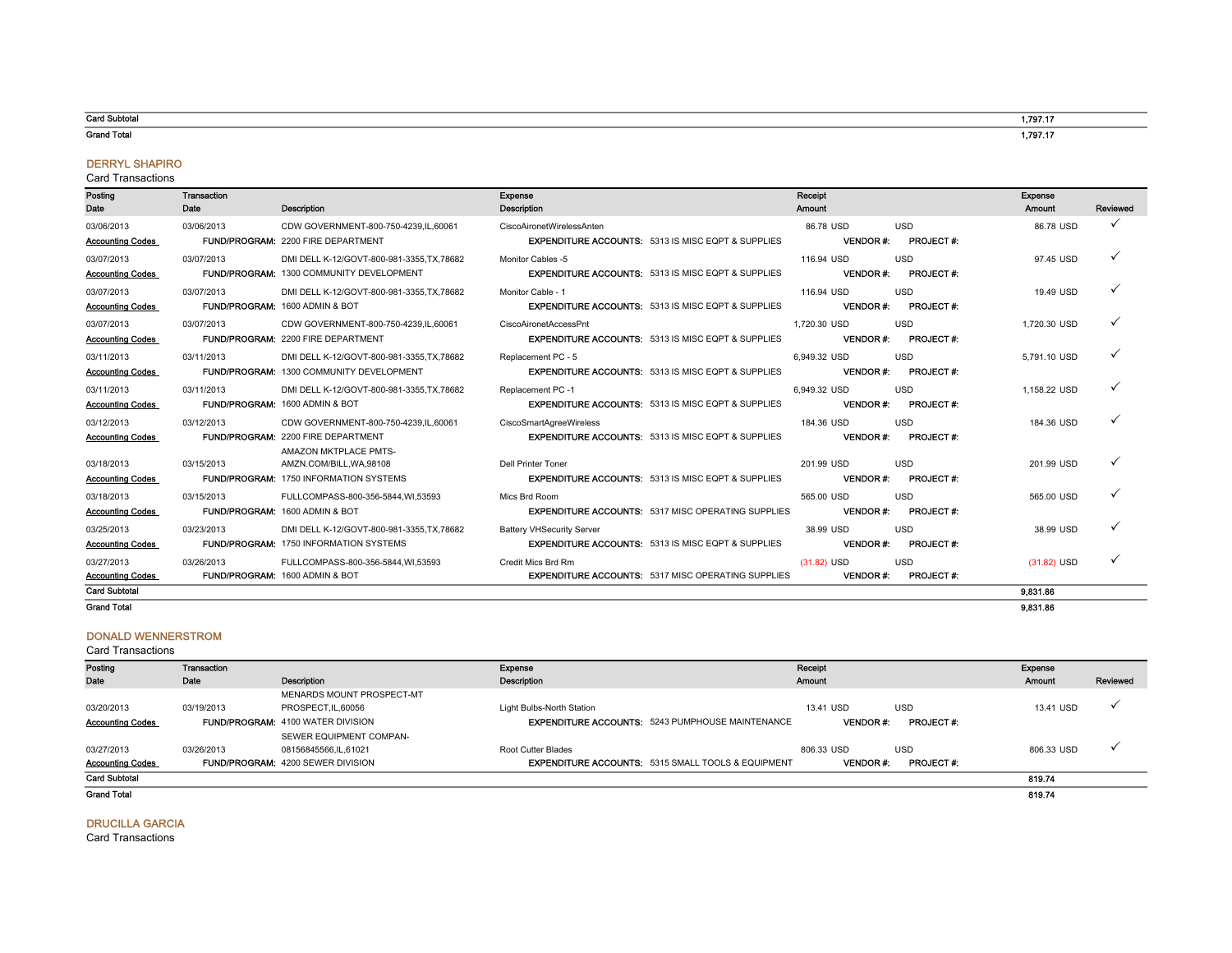| Posting<br>Date         | Transaction<br>Date | <b>Description</b>                                 | Expense<br>Description                                       | Receipt<br>Amount |                            | Expense<br><b>Amount</b> | Reviewed     |
|-------------------------|---------------------|----------------------------------------------------|--------------------------------------------------------------|-------------------|----------------------------|--------------------------|--------------|
| 03/06/2013              | 03/04/2013          | BROKERSAVANT-7738442830.IL.60614                   | Splt: VOW Listings Feb                                       | 60.00 USD         | <b>USD</b>                 | 12.00 USD                |              |
| <b>Accounting Codes</b> |                     | FUND/PROGRAM: 3000 TOWN CENTER TIF                 | <b>EXPENDITURE ACCOUNTS: 5333 BUSINESS RECRUITMENT</b>       | <b>VENDOR#:</b>   | <b>PROJECT #: 2013-002</b> |                          |              |
| 03/06/2013              | 03/04/2013          | BROKERSAVANT-7738442830.IL.60614                   | Splt: VOW Listings Feb                                       | 60.00 USD         | <b>USD</b>                 | 12.00 USD                |              |
| <b>Accounting Codes</b> |                     | <b>FUND/PROGRAM: 3100 CROSSROAD TIF IMPLEMENT.</b> | <b>EXPENDITURE ACCOUNTS: 5333 BUSINESS RECRUITMENT</b>       | <b>VENDOR#:</b>   | <b>PROJECT #: 2013-002</b> |                          |              |
| 03/06/2013              | 03/04/2013          | BROKERSAVANT-7738442830,IL,60614                   | Splt: VOW Listings Feb                                       | 60.00 USD         | <b>USD</b>                 | 12.00 USD                |              |
| <b>Accounting Codes</b> |                     | FUND/PROGRAM: 3200 SOUTH TIF DISTRICT              | <b>EXPENDITURE ACCOUNTS: 5333 BUSINESS RECRUITMENT</b>       | <b>VENDOR#:</b>   | <b>PROJECT #: 2013-002</b> |                          |              |
| 03/06/2013              | 03/04/2013          | BROKERSAVANT-7738442830.IL.60614                   | Splt: VOW Listings Feb                                       | 60.00 USD         | <b>USD</b>                 | 12.00 USD                |              |
| <b>Accounting Codes</b> |                     | <b>FUND/PROGRAM: 3900 NORTH TIF DISTRICT</b>       | <b>EXPENDITURE ACCOUNTS: 5333 BUSINESS RECRUITMENT</b>       | <b>VENDOR #:</b>  | <b>PROJECT #: 2013-002</b> |                          |              |
| 03/06/2013              | 03/04/2013          | BROKERSAVANT-7738442830.IL.60614                   | Splt: VOW Listings Feb                                       | 60.00 USD         | <b>USD</b>                 | 12.00 USD                |              |
| <b>Accounting Codes</b> |                     | FUND/PROGRAM: 3900 NORTH TIF DISTRICT              | <b>EXPENDITURE ACCOUNTS: 5333 BUSINESS RECRUITMENT</b>       | <b>VENDOR#:</b>   | <b>PROJECT #: 2013-002</b> |                          |              |
| 03/06/2013              | 03/04/2013          | BROKERSAVANT-7738442830.IL.60614                   | Split: VOW Listings Mar                                      | 60.00 USD         | <b>USD</b>                 | 12.00 USD                | $\checkmark$ |
| <b>Accounting Codes</b> |                     | FUND/PROGRAM: 3000 TOWN CENTER TIF                 | <b>EXPENDITURE ACCOUNTS: 5333 BUSINESS RECRUITMENT</b>       | <b>VENDOR#:</b>   | <b>PROJECT #: 2013-002</b> |                          |              |
| 03/06/2013              | 03/04/2013          | BROKERSAVANT-7738442830,IL,60614                   | Split: VOW Listings Mar                                      | 60.00 USD         | <b>USD</b>                 | 12.00 USD                | ✓            |
| <b>Accounting Codes</b> |                     | FUND/PROGRAM: 3100 CROSSROAD TIF IMPLEMENT.        | <b>EXPENDITURE ACCOUNTS: 5333 BUSINESS RECRUITMENT</b>       | <b>VENDOR#:</b>   | <b>PROJECT #: 2013-002</b> |                          |              |
| 03/06/2013              | 03/04/2013          | BROKERSAVANT-7738442830.IL.60614                   | Split: VOW Listings Mar                                      | 60.00 USD         | <b>USD</b>                 | 12.00 USD                |              |
| <b>Accounting Codes</b> |                     | <b>FUND/PROGRAM: 3200 SOUTH TIF DISTRICT</b>       | <b>EXPENDITURE ACCOUNTS: 5333 BUSINESS RECRUITMENT</b>       | <b>VENDOR#:</b>   | <b>PROJECT #: 2013-002</b> |                          |              |
| 03/06/2013              | 03/04/2013          | BROKERSAVANT-7738442830.IL.60614                   | Split: VOW Listings Mar                                      | 60.00 USD         | <b>USD</b>                 | 12.00 USD                |              |
| <b>Accounting Codes</b> |                     | <b>FUND/PROGRAM: 3900 NORTH TIF DISTRICT</b>       | <b>EXPENDITURE ACCOUNTS: 5333 BUSINESS RECRUITMENT</b>       | <b>VENDOR#:</b>   | <b>PROJECT #: 2013-002</b> |                          |              |
| 03/06/2013              | 03/04/2013          | BROKERSAVANT-7738442830.IL.60614                   | Split: VOW Listings Mar                                      | 60.00 USD         | <b>USD</b>                 | 12.00 USD                |              |
| <b>Accounting Codes</b> |                     | <b>FUND/PROGRAM: 3900 NORTH TIF DISTRICT</b>       | <b>EXPENDITURE ACCOUNTS: 5333 BUSINESS RECRUITMENT</b>       | <b>VENDOR#:</b>   | <b>PROJECT #: 2013-002</b> |                          |              |
| 03/08/2013              | 03/07/2013          | D'AGOSTINO'S PIZZERIA-WHEELING.IL.60090            | Wheeling Cmnctrs Ntwk Mtg                                    | 14.17 USD         | <b>USD</b>                 | 14.17 USD                |              |
| <b>Accounting Codes</b> |                     | FUND/PROGRAM: 1600 ADMIN & BOT                     | <b>EXPENDITURE ACCOUNTS: 5205 CONFERENCES &amp; MEETINGS</b> | <b>VENDOR#:</b>   | <b>PROJECT#:</b>           |                          |              |
| 03/15/2013              | 03/13/2013          | UIC PARKING MSPS-CHICAGO, IL, 60607                | Prkg: ICSC MWIDEX                                            | 12.75 USD         | <b>USD</b>                 | 12.75 USD                |              |
| <b>Accounting Codes</b> |                     | FUND/PROGRAM: 1600 ADMIN & BOT                     | <b>EXPENDITURE ACCOUNTS: 5205 CONFERENCES &amp; MEETINGS</b> | <b>VENDOR#:</b>   | <b>PROJECT#:</b>           |                          |              |
| 03/21/2013              | 03/19/2013          | NATIONAL BUSINESS INST-07158358525.WI.54720        | Seminar: Eminent Domain                                      | 299.00 USD        | <b>USD</b>                 | 299.00 USD               |              |
| <b>Accounting Codes</b> |                     | FUND/PROGRAM: 1600 ADMIN & BOT                     | <b>EXPENDITURE ACCOUNTS: 5205 CONFERENCES &amp; MEETINGS</b> | <b>VENDOR#:</b>   | <b>PROJECT#:</b>           |                          |              |
| 03/21/2013              | 03/20/2013          | CHOICE TAXI 3526-CHICAGO.IL.60626                  | Taxi: Eminent Dmn Smnr                                       | 11.05 USD         | <b>USD</b>                 | 11.05 USD                |              |
| <b>Accounting Codes</b> |                     | FUND/PROGRAM: 1600 ADMIN & BOT                     | <b>EXPENDITURE ACCOUNTS: 5205 CONFERENCES &amp; MEETINGS</b> | <b>VENDOR#:</b>   | <b>PROJECT#:</b>           |                          |              |
| 03/21/2013              | 03/20/2013          | METRA WHEATON-WHEATON, IL, 60187                   | Train: Eminent Dmn Smnr                                      | 10.50 USD         | <b>USD</b>                 | 10.50 USD                |              |
| <b>Accounting Codes</b> |                     | FUND/PROGRAM: 1600 ADMIN & BOT                     | <b>EXPENDITURE ACCOUNTS: 5205 CONFERENCES &amp; MEETINGS</b> | <b>VENDOR#:</b>   | <b>PROJECT#:</b>           |                          |              |
| 03/27/2013              | 03/25/2013          | SARANELLOS WHEELING-WHEELING.IL.60090              | <b>RRHG Committee Mtg</b>                                    | 6.35 USD          | <b>USD</b>                 | 6.35 USD                 |              |
| <b>Accounting Codes</b> |                     | FUND/PROGRAM: 1600 ADMIN & BOT                     | <b>EXPENDITURE ACCOUNTS: 5205 CONFERENCES &amp; MEETINGS</b> | <b>VENDOR#:</b>   | <b>PROJECT#:</b>           |                          |              |
| <b>Card Subtotal</b>    |                     |                                                    |                                                              |                   |                            | 473.82                   |              |

Grand Total

### JANET SIMENSON

Card Transactions

| Posting                 | Transaction |                                             | Expense                                              | Receipt         |                  | Expense       |          |
|-------------------------|-------------|---------------------------------------------|------------------------------------------------------|-----------------|------------------|---------------|----------|
| Date                    | Date        | Description                                 | Description                                          | <b>Amount</b>   |                  | <b>Amount</b> | Reviewed |
| 03/07/2013              | 03/06/2013  | RAY O HERRON-217-4420860, IL, 61834         | <b>Balance Due-Plaque</b>                            | 2.95 USD        | <b>USD</b>       | 2.95 USD      |          |
| <b>Accounting Codes</b> |             | <b>FUND/PROGRAM: 2100 POLICE DEPARTMENT</b> | <b>EXPENDITURE ACCOUNTS: 5323 AWARDS/DECORATIONS</b> | <b>VENDOR#:</b> | <b>PROJECT#:</b> |               |          |
| 03/12/2013              | 03/11/2013  | TLK MARKETING-WHEELING,IL,60090             | Vest Embroidery                                      | 40.05 USD       | <b>USD</b>       | 40.05 USD     |          |
| <b>Accounting Codes</b> |             | <b>FUND/PROGRAM: 2100 POLICE DEPARTMENT</b> | <b>EXPENDITURE ACCOUNTS: 5106 UNIFORM ALLOWANCE</b>  | <b>VENDOR#:</b> | <b>PROJECT#:</b> |               |          |
| 04/03/2013              | 04/02/2013  | OFFICE DEPOT #1105-800-463-3768,IL,60188    | <b>Toner Cartridge</b>                               | 136.79 USD      | <b>USD</b>       | 136.79 USD    |          |

473.82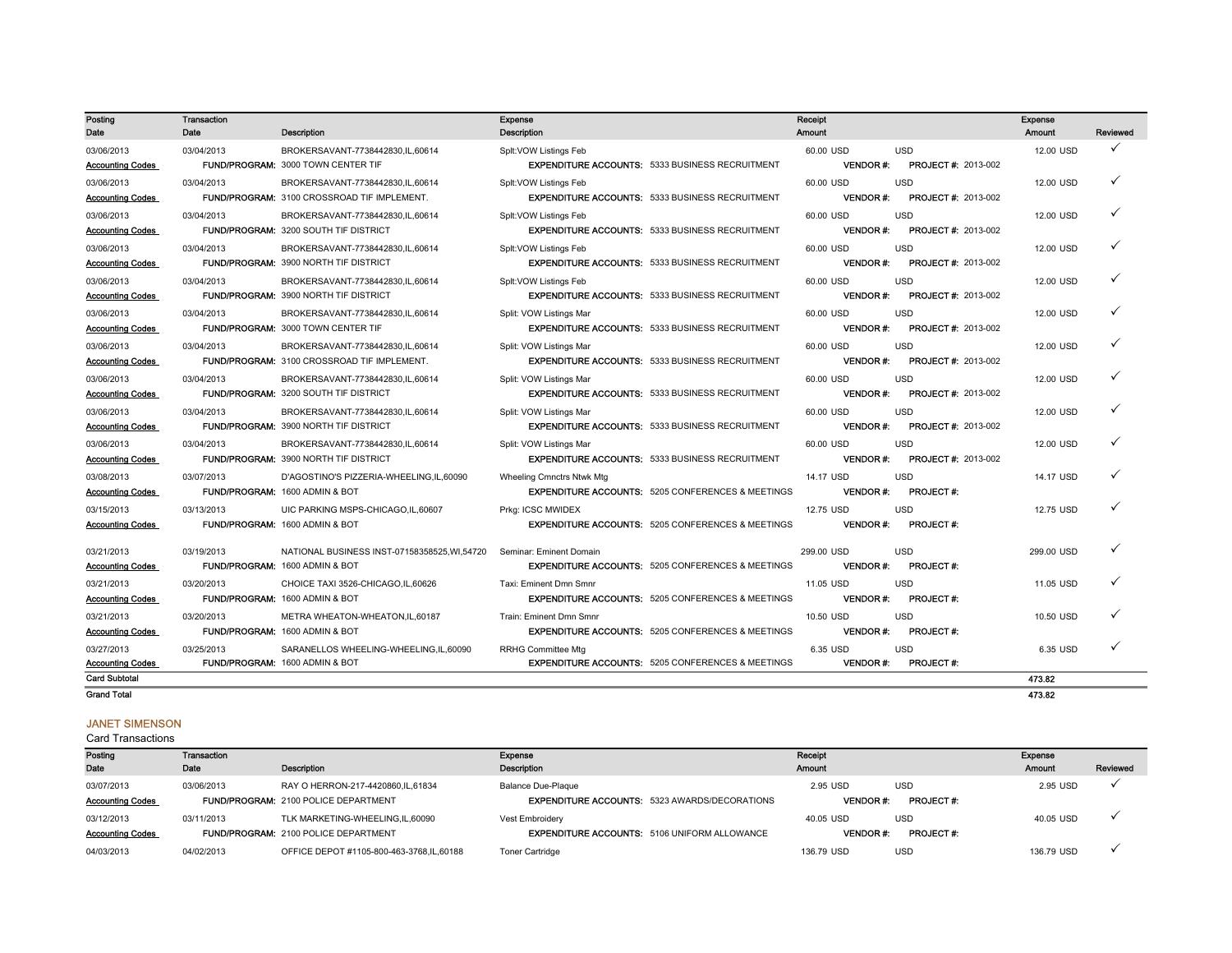#### Accounting Codes FUND/PROGRAM: 2100 POLICE DEPARTMENT **EXPENDITURE ACCOUNTS:** 5318 OFFICE SUPPLIES **VENDOR #: PROJECT #:** Card Subtotal Grand Total 179.79 179.79

#### JEFF WOLFGRAM

Card Transactions

| Posting                 | Transaction |                                          | Expense                                                    | Receipt         | Expense                  |          |
|-------------------------|-------------|------------------------------------------|------------------------------------------------------------|-----------------|--------------------------|----------|
| Date                    | Date        | <b>Description</b>                       | <b>Description</b>                                         | Amount          | Amount                   | Reviewed |
| <b>Accounting Codes</b> |             | <b>FUND/PROGRAM: 4200 SEWER DIVISION</b> | <b>EXPENDITURE ACCOUNTS: 5220 MAINT OFF/SPEC EQUIPMENT</b> | <b>VENDOR#:</b> | <b>PROJECT#:</b>         |          |
| 03/08/2013              | 03/06/2013  | FULLIFE SAFETY-ROSELLE, IL, 60172        | Artic Boots (10)                                           | 398.30 USD      | 398.30 USD<br><b>USD</b> |          |
| <b>Accounting Codes</b> |             | <b>FUND/PROGRAM: 4100 WATER DIVISION</b> | <b>EXPENDITURE ACCOUNTS: 5319 PROTECTIVE CLOTHING</b>      | <b>VENDOR#:</b> | <b>PROJECT#:</b>         |          |
| <b>Card Subtotal</b>    |             |                                          |                                                            |                 | 576.30                   |          |
| <b>Grand Total</b>      |             |                                          |                                                            |                 | 576.30                   |          |
|                         |             |                                          |                                                            |                 |                          |          |

#### JOHNNY PEREZ

Card Transactions

| Posting                 | Transaction |                                              | Expense                                               | Receipt         |                  | Exponso    |          |
|-------------------------|-------------|----------------------------------------------|-------------------------------------------------------|-----------------|------------------|------------|----------|
| Date                    | Date        | Description                                  | Description                                           | Amount          |                  | Amount     | Reviewed |
| 03/12/2013              | 03/11/2013  | ZEP SALES AND SERVICE-08774289937, GA, 30318 | Janitorial Supplies                                   | 654.33 USD      | <b>USD</b>       | 654.33 USD |          |
| <b>Accounting Codes</b> |             | <b>FUND/PROGRAM: 1220 BUILDING SERVICES</b>  | <b>EXPENDITURE ACCOUNTS: 5309 JANITORIAL SUPPLIES</b> | <b>VENDOR#:</b> | <b>PROJECT#:</b> |            |          |
| <b>Card Subtotal</b>    |             |                                              |                                                       |                 |                  | 654.33     |          |
| <b>Grand Total</b>      |             |                                              |                                                       |                 |                  | 654.33     |          |

### JON SFONDILIS

Card Transactions

| Posting                 | Transaction |                                                                     | Expense                                                      | Receipt          |                  | Expense    |              |
|-------------------------|-------------|---------------------------------------------------------------------|--------------------------------------------------------------|------------------|------------------|------------|--------------|
| Date                    | Date        | Description                                                         | Description                                                  | Amount           |                  | Amount     | Reviewed     |
|                         |             |                                                                     |                                                              |                  |                  |            |              |
| 03/07/2013              | 03/06/2013  | STAPLS7097056648000001-877-8267755,MI,48375                         | Office Supplies                                              | 29.16 USD        | <b>USD</b>       | 29.16 USD  | v            |
| <b>Accounting Codes</b> |             | FUND/PROGRAM: 1600 ADMIN & BOT                                      | <b>EXPENDITURE ACCOUNTS: 5318 OFFICE SUPPLIES</b>            | <b>VENDOR#:</b>  | <b>PROJECT#:</b> |            |              |
| 04/01/2013              | 03/28/2013  | SARANELLOS WHEELING-WHEELING, IL, 60090                             | Lunch W/Laz Lopez                                            | 49.58 USD        | <b>USD</b>       | 49.58 USD  | ✓            |
| <b>Accounting Codes</b> |             | FUND/PROGRAM: 1600 ADMIN & BOT                                      | <b>EXPENDITURE ACCOUNTS: 5105 TRAINING</b>                   | <b>VENDOR</b> #: | <b>PROJECT#:</b> |            |              |
| 04/03/2013              | 04/01/2013  | AMERICAN AIRLINES-MANKATO.MN.74133-1208                             | Airfare/Lobbyist Mtgs                                        | 637.80 USD       | <b>USD</b>       | 637.80 USD | v            |
| <b>Accounting Codes</b> |             | FUND/PROGRAM: 1600 ADMIN & BOT                                      | <b>EXPENDITURE ACCOUNTS: 5205 CONFERENCES &amp; MEETINGS</b> | <b>VENDOR#:</b>  | <b>PROJECT#:</b> |            |              |
| 04/03/2013              | 04/02/2013  | TRAVEL INSURANCE POLIC-08007296021, VA, 23286 Airfare/Lobbyist Mtgs |                                                              | 33.48 USD        | <b>USD</b>       | 33.48 USD  | $\checkmark$ |
| <b>Accounting Codes</b> |             | FUND/PROGRAM: 1600 ADMIN & BOT                                      | <b>EXPENDITURE ACCOUNTS: 5205 CONFERENCES &amp; MEETINGS</b> | <b>VENDOR#:</b>  | <b>PROJECT#:</b> |            |              |
| <b>Card Subtotal</b>    |             |                                                                     |                                                              |                  |                  | 750.02     |              |
| <b>Grand Total</b>      |             |                                                                     |                                                              |                  |                  | 750.02     |              |

### JOSHUA BERMAN

| Posting                               | Transaction |                                                                                      | Expense                                                                                | Receipt                      |                                | Expense       |          |
|---------------------------------------|-------------|--------------------------------------------------------------------------------------|----------------------------------------------------------------------------------------|------------------------------|--------------------------------|---------------|----------|
| Date                                  | Date        | Description                                                                          | Description                                                                            | <b>Amount</b>                |                                | <b>Amount</b> | Reviewed |
| 03/20/2013<br><b>Accounting Codes</b> | 03/18/2013  | THE HOME DEPOT 1913-MT PROSPECT.IL.60056<br><b>FUND/PROGRAM: 4100 WATER DIVISION</b> | <b>Painting Supplies</b><br><b>EXPENDITURE ACCOUNTS: 5311 BLDG/GROUNDS MAINTENANCE</b> | 81.10 USD<br><b>VENDOR#:</b> | <b>USD</b><br><b>PROJECT#:</b> | 81.10 USD     |          |
| 03/20/2013                            | 03/18/2013  | THE HOME DEPOT 1913-MT PROSPECT, IL, 60056                                           | Paint/Painting Supplies                                                                | 58.91 USD                    | <b>USD</b>                     | 58.91 USD     |          |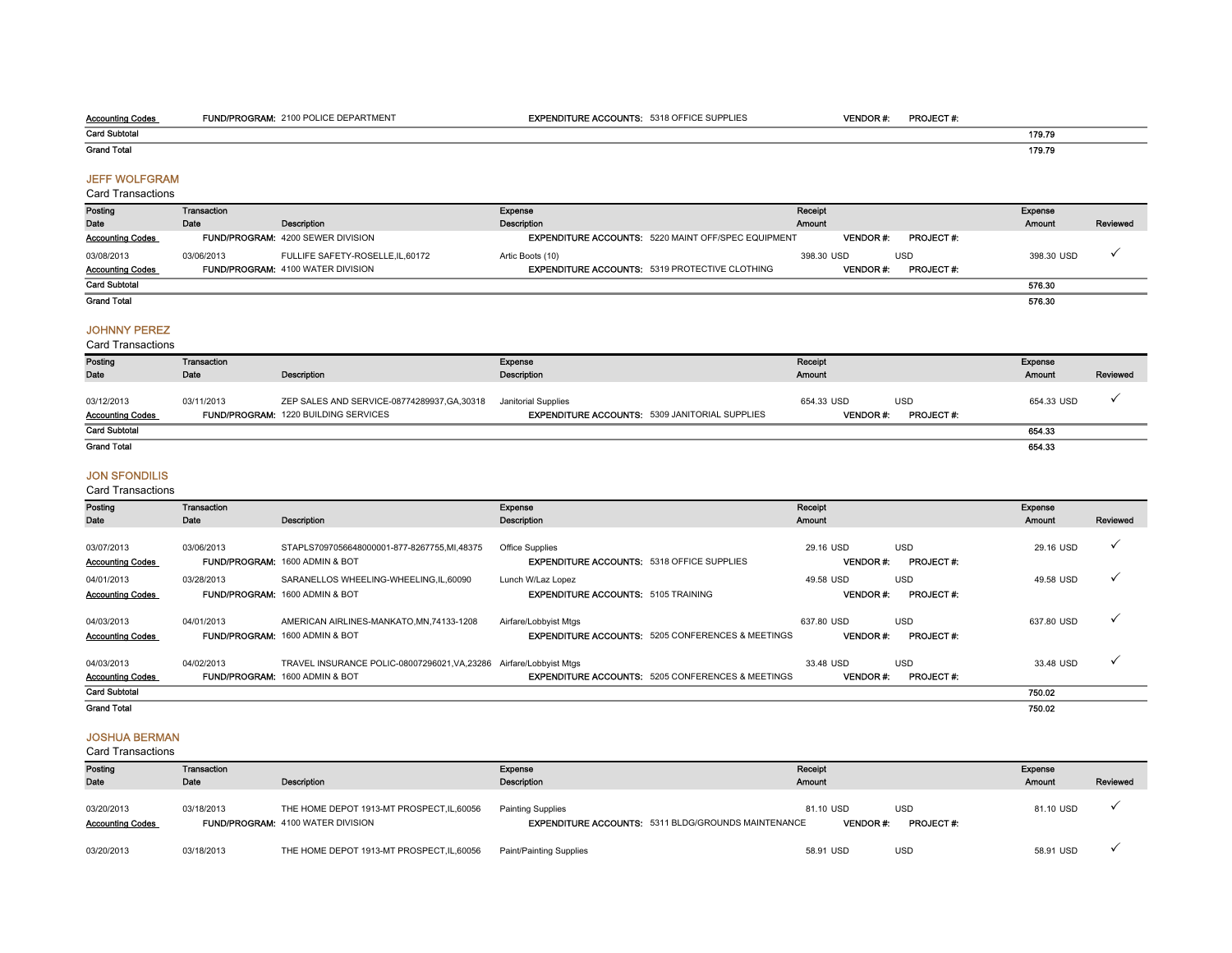| <b>Accounting Codes</b>               |            | <b>FUND/PROGRAM: 4100 WATER DIVISION</b>                                             |                          | <b>EXPENDITURE ACCOUNTS: 5311 BLDG/GROUNDS MAINTENANCE</b>    | <b>VENDOR#:</b>               | <b>PROJECT#:</b>               |            |  |
|---------------------------------------|------------|--------------------------------------------------------------------------------------|--------------------------|---------------------------------------------------------------|-------------------------------|--------------------------------|------------|--|
| 03/25/2013<br><b>Accounting Codes</b> | 03/21/2013 | THE HOME DEPOT 1913-MT PROSPECT.IL.60056<br><b>FUND/PROGRAM: 4100 WATER DIVISION</b> | <b>Painting Supplies</b> | <b>EXPENDITURE ACCOUNTS: 5311 BLDG/GROUNDS MAINTENANCE</b>    | 76.11 USD<br><b>VENDOR#:</b>  | <b>USD</b><br><b>PROJECT#:</b> | 76.11 USD  |  |
| 03/25/2013<br><b>Accounting Codes</b> | 03/23/2013 | AMAZON.COM-AMZN.COM/BILL.WA.98101<br><b>FUND/PROGRAM: 4100 WATER DIVISION</b>        | Cut-Off Saw Blade        | <b>EXPENDITURE ACCOUNTS: 5315 SMALL TOOLS &amp; EQUIPMENT</b> | 131.73 USD<br><b>VENDOR#:</b> | <b>USD</b><br><b>PROJECT#:</b> | 131.73 USD |  |
| 03/27/2013<br><b>Accounting Codes</b> | 03/25/2013 | THE HOME DEPOT 1913-MT PROSPECT.IL.60056<br><b>FUND/PROGRAM: 4100 WATER DIVISION</b> | <b>Painting Supplies</b> | <b>EXPENDITURE ACCOUNTS: 5311 BLDG/GROUNDS MAINTENANCE</b>    | 48.66 USD<br><b>VENDOR#:</b>  | <b>USD</b><br><b>PROJECT#:</b> | 48.66 USD  |  |
| <b>Card Subtotal</b>                  |            |                                                                                      |                          |                                                               |                               |                                | 396.51     |  |
| <b>Grand Total</b>                    |            |                                                                                      |                          |                                                               |                               |                                | 396.51     |  |

### LANA RUDNIK

Card Transactions

| Posting                 | Transaction |                                                     | Expense                                           |                                                                 | Receipt         |                            | Expense      |          |
|-------------------------|-------------|-----------------------------------------------------|---------------------------------------------------|-----------------------------------------------------------------|-----------------|----------------------------|--------------|----------|
| Date                    | Date        | Description                                         | Description                                       |                                                                 | <b>Amount</b>   |                            | Amount       | Reviewed |
| 03/05/2013              | 03/04/2013  | OFFICE DEPOT #1105-800-463-3768,IL,60188            | Office Supplies                                   |                                                                 | 5.14 USD        | <b>USD</b>                 | 5.14 USD     |          |
| <b>Accounting Codes</b> |             | <b>FUND/PROGRAM: 1400 CIP ENGINEERING</b>           | <b>EXPENDITURE ACCOUNTS: 5318 OFFICE SUPPLIES</b> |                                                                 | <b>VENDOR#:</b> | <b>PROJECT#:</b>           |              |          |
| 03/20/2013              | 03/19/2013  | PRECISION ROLLER-PHOENIX.AZ.85027-2656              | <b>Printer Repair Parts</b>                       |                                                                 | 28.95 USD       | <b>USD</b>                 | 28.95 USD    |          |
| <b>Accounting Codes</b> |             | <b>FUND/PROGRAM: 1400 CIP ENGINEERING</b>           |                                                   | <b>EXPENDITURE ACCOUNTS: 5315 SMALL TOOLS &amp; EQUIPMENT</b>   | <b>VENDOR#:</b> | <b>PROJECT#:</b>           |              |          |
| 03/21/2013              | 03/20/2013  | OFFICE DEPOT #1105-800-463-3768,IL,60188            | Toner                                             |                                                                 | 155.56 USD      | <b>USD</b>                 | 155.56 USD   |          |
| <b>Accounting Codes</b> |             | <b>FUND/PROGRAM: 1400 CIP ENGINEERING</b>           |                                                   | <b>EXPENDITURE ACCOUNTS: 5317 MISC OPERATING SUPPLIES</b>       | <b>VENDOR#:</b> | <b>PROJECT#:</b>           |              |          |
| 03/25/2013              | 03/22/2013  | NPC NEW PIG CORP-800-468-4647.PA.16684              | Spill Kits                                        |                                                                 | 1.336.00 USD    | <b>USD</b>                 | 1,336.00 USD |          |
| <b>Accounting Codes</b> |             | <b>FUND/PROGRAM: 3420 NON-INFRASTRUCTURE IMPROV</b> |                                                   | <b>EXPENDITURE ACCOUNTS: 5504 STORM SEWER IMPROVEMENTS</b>      | <b>VENDOR#:</b> | <b>PROJECT #: 2004-037</b> |              |          |
| 03/25/2013              | 03/23/2013  | TRIMBLE NAVIGATION LTD-SUNNYVALE,CA,94085           | <b>GPS Subscription</b>                           |                                                                 | 1.800.00 USD    | <b>USD</b>                 | 1.800.00 USD |          |
| <b>Accounting Codes</b> |             | FUND/PROGRAM: 1400 CIP ENGINEERING                  |                                                   | <b>EXPENDITURE ACCOUNTS: 5207 IS SERV &amp; MAINT AGREEMENT</b> | <b>VENDOR#:</b> | <b>PROJECT#:</b>           |              |          |
| <b>Card Subtotal</b>    |             |                                                     |                                                   |                                                                 |                 |                            | 3,325.65     |          |
| <b>Grand Total</b>      |             |                                                     |                                                   |                                                                 |                 |                            | 3,325.65     |          |

#### LINDA JOHNSON

Card Transactions

| Posting                               | Transaction |                                                                                                 | Expense                                                                              | Receipt                                                         | Expense                    |
|---------------------------------------|-------------|-------------------------------------------------------------------------------------------------|--------------------------------------------------------------------------------------|-----------------------------------------------------------------|----------------------------|
| Date                                  | Date        | <b>Description</b>                                                                              | Description                                                                          | Amount                                                          | Reviewed<br><b>Amount</b>  |
| 03/25/2013<br><b>Accounting Codes</b> | 03/22/2013  | OFFICE DEPOT #1105-800-463-3768.IL.60188<br><b>FUND/PROGRAM: 1500 PUBLIC WORKS ADMINISTRATI</b> | <b>Brochure Paper</b><br><b>EXPENDITURE ACCOUNTS: 5318 OFFICE SUPPLIES</b>           | <b>USD</b><br>98.63 USD<br><b>PROJECT#:</b><br><b>VENDOR#:</b>  | $\checkmark$<br>20.99 USD  |
| 03/25/2013<br><b>Accounting Codes</b> | 03/22/2013  | OFFICE DEPOT #1105-800-463-3768.IL.60188<br><b>FUND/PROGRAM: 1420 STREETS DIVISION</b>          | Plotter Paper<br><b>EXPENDITURE ACCOUNTS: 5318 OFFICE SUPPLIES</b>                   | <b>USD</b><br>98.63 USD<br><b>VENDOR#:</b><br><b>PROJECT#:</b>  | ٧<br>38.82 USD             |
| 03/25/2013<br><b>Accounting Codes</b> | 03/22/2013  | OFFICE DEPOT #1105-800-463-3768.IL.60188<br><b>FUND/PROGRAM: 1400 CIP ENGINEERING</b>           | <b>Plotter Paper</b><br><b>EXPENDITURE ACCOUNTS: 5318 OFFICE SUPPLIES</b>            | <b>USD</b><br>98.63 USD<br><b>PROJECT#:</b><br><b>VENDOR#:</b>  | ✓<br>38.82 USD             |
| 04/04/2013<br><b>Accounting Codes</b> | 04/03/2013  | AMAZON.COM-AMZN.COM/BILL.WA.98101<br><b>FUND/PROGRAM: 1400 CIP ENGINEERING</b>                  | Replace Brother Printer<br><b>EXPENDITURE ACCOUNTS: 5317 MISC OPERATING SUPPLIES</b> | <b>USD</b><br>149.99 USD<br><b>VENDOR#:</b><br><b>PROJECT#:</b> | $\checkmark$<br>149.99 USD |
| <b>Card Subtotal</b>                  |             |                                                                                                 |                                                                                      |                                                                 | 248.62                     |
| <b>Grand Total</b>                    |             |                                                                                                 |                                                                                      |                                                                 | 248.62                     |

### LORI HAZLEWOOD

| Posting | Transaction |             | Expense     | Receip<br>Expense<br>. |        |          |
|---------|-------------|-------------|-------------|------------------------|--------|----------|
| Date    | Date        | Description | Description | Amount                 | Amount | Reviewed |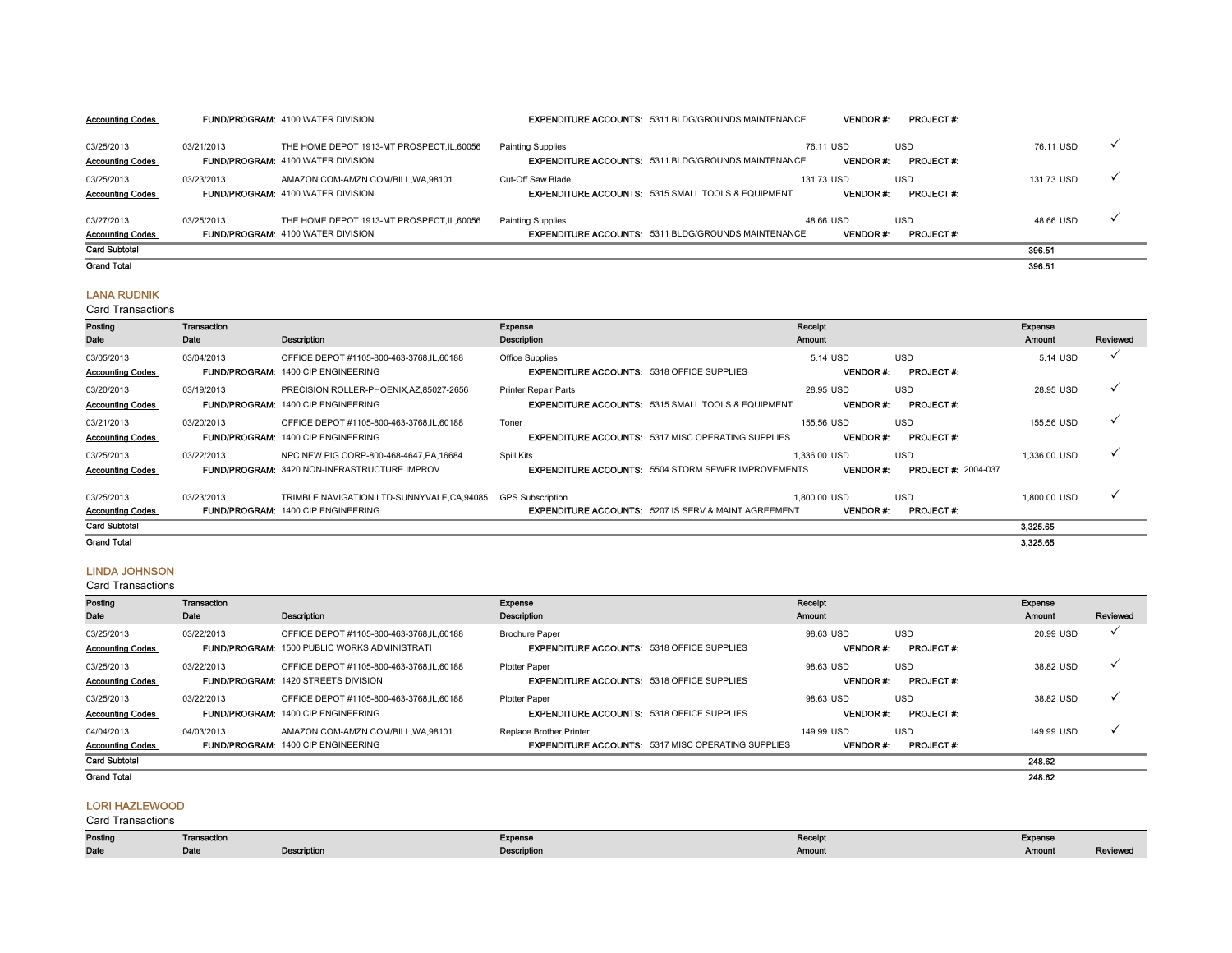| <b>Grand Total</b>                    |            |                                                                                         |                                                                                         |                                 |                                | 8.371.57     |              |
|---------------------------------------|------------|-----------------------------------------------------------------------------------------|-----------------------------------------------------------------------------------------|---------------------------------|--------------------------------|--------------|--------------|
| <b>Card Subtotal</b>                  |            |                                                                                         |                                                                                         |                                 |                                | 8.371.57     |              |
| 03/29/2013<br><b>Accounting Codes</b> | 03/28/2013 | FLOWERS BY DESIGN-800-833-7455.IL.60188<br><b>FUND/PROGRAM: 1430 FORESTRY DIVISION</b>  | Silk Flower for Baskets<br><b>EXPENDITURE ACCOUNTS: 5506 STREETSCAPE IMPROVEMENTS</b>   | 3.942.00 USD<br><b>VENDOR#:</b> | <b>USD</b><br><b>PROJECT#:</b> | 3.942.00 USD | $\checkmark$ |
| 03/28/2013<br><b>Accounting Codes</b> | 03/27/2013 | AFLORAL.COM-JAMESTOWN.NY.14701<br><b>FUND/PROGRAM: 1430 FORESTRY DIVISION</b>           | Silk Flower Shipping<br><b>EXPENDITURE ACCOUNTS: 5506 STREETSCAPE IMPROVEMENTS</b>      | 400.00 USD<br><b>VENDOR#:</b>   | <b>USD</b><br><b>PROJECT#:</b> | 400.00 USD   | $\checkmark$ |
| 03/27/2013<br><b>Accounting Codes</b> | 03/26/2013 | ARLINGTON POWER EQUIPM-PALATINE.IL.60074<br><b>FUND/PROGRAM: 1430 FORESTRY DIVISION</b> | Bar/Chain for Chainsaw<br><b>EXPENDITURE ACCOUNTS: 5315 SMALL TOOLS &amp; EQUIPMENT</b> | 132.37 USD<br><b>VENDOR#:</b>   | <b>USD</b><br><b>PROJECT#:</b> | 132.37 USD   | $\checkmark$ |
| 03/25/2013<br><b>Accounting Codes</b> | 03/22/2013 | FULLIFE SAFETY-ROSELLE.IL.60172<br><b>FUND/PROGRAM: 1430 FORESTRY DIVISION</b>          | Gloves/Saftey Glasses<br><b>EXPENDITURE ACCOUNTS: 5319 PROTECTIVE CLOTHING</b>          | 323.60 USD<br><b>VENDOR#:</b>   | <b>USD</b><br><b>PROJECT#:</b> | 323.60 USD   | $\checkmark$ |
| 03/15/2013<br><b>Accounting Codes</b> | 03/14/2013 | AFLORAL.COM-JAMESTOWN.NY.14701<br><b>FUND/PROGRAM: 1430 FORESTRY DIVISION</b>           | Silk Flowers for Baskets<br><b>EXPENDITURE ACCOUNTS: 5506 STREETSCAPE IMPROVEMENTS</b>  | 3.573.60 USD<br><b>VENDOR#:</b> | <b>USD</b><br><b>PROJECT#:</b> | 3.573.60 USD |              |

### LOUIS MAGURNO

| Posting                 | Transaction |                                             | Expense                                     |                                                               | Receipt       |                 |                  | <b>Expense</b> |          |
|-------------------------|-------------|---------------------------------------------|---------------------------------------------|---------------------------------------------------------------|---------------|-----------------|------------------|----------------|----------|
| Date                    | Date        | Description                                 | Description                                 |                                                               | <b>Amount</b> |                 |                  | Amount         | Reviewed |
|                         |             | MENARDS MOUNT PROSPECT-MT                   |                                             |                                                               |               |                 |                  |                |          |
| 03/11/2013              | 03/08/2013  | PROSPECT, IL, 60056                         | Vinyle Door Mold-Velcro                     |                                                               | 222.47 USD    |                 | <b>USD</b>       | 148.65 USD     | ✓        |
| <b>Accounting Codes</b> |             | <b>FUND/PROGRAM: 1220 BUILDING SERVICES</b> |                                             | <b>EXPENDITURE ACCOUNTS: 5311 BLDG/GROUNDS MAINTENANCE</b>    |               | <b>VENDOR#:</b> | <b>PROJECT#:</b> |                |          |
|                         |             | MENARDS MOUNT PROSPECT-MT                   |                                             |                                                               |               |                 |                  |                |          |
| 03/11/2013              | 03/08/2013  | PROSPECT, IL, 60056                         | 6 in One Tool                               |                                                               | 222.47 USD    |                 | <b>USD</b>       | 11.97 USD      | ✓        |
| <b>Accounting Codes</b> |             | <b>FUND/PROGRAM: 1220 BUILDING SERVICES</b> |                                             | <b>EXPENDITURE ACCOUNTS: 5315 SMALL TOOLS &amp; EQUIPMENT</b> |               | <b>VENDOR#:</b> | PROJECT#:        |                |          |
|                         |             | MENARDS MOUNT PROSPECT-MT                   |                                             |                                                               |               |                 |                  |                |          |
| 03/11/2013              | 03/08/2013  | PROSPECT.IL.60056                           | Caulk                                       |                                                               | 222.47 USD    |                 | <b>USD</b>       | 56.57 USD      | ✓        |
| <b>Accounting Codes</b> |             | <b>FUND/PROGRAM: 1220 BUILDING SERVICES</b> | <b>EXPENDITURE ACCOUNTS: 5303 CHEMICALS</b> |                                                               |               | <b>VENDOR#:</b> | <b>PROJECT#:</b> |                |          |
|                         |             | <b>MENARDS MOUNT PROSPECT-MT</b>            |                                             |                                                               |               |                 |                  |                |          |
| 03/11/2013              | 03/08/2013  | PROSPECT, IL, 60056                         | <b>Distilled Water</b>                      |                                                               | 222.47 USD    |                 | <b>USD</b>       | 5.28 USD       | ✓        |
| <b>Accounting Codes</b> |             | FUND/PROGRAM: 1220 BUILDING SERVICES        |                                             | <b>EXPENDITURE ACCOUNTS: 5310 VEHICLE MAINTENANCE</b>         |               | <b>VENDOR#:</b> | <b>PROJECT#:</b> |                |          |
|                         |             | MENARDS HANOVER PARK-HANOVER                |                                             |                                                               |               |                 |                  |                |          |
| 03/11/2013              | 03/10/2013  | PARK.IL.60133                               | 32 pc. Wrench Set                           |                                                               | 24.00 USD     |                 | <b>USD</b>       | 24.00 USD      | ✓        |
| <b>Accounting Codes</b> |             | <b>FUND/PROGRAM: 1220 BUILDING SERVICES</b> |                                             | <b>EXPENDITURE ACCOUNTS: 5315 SMALL TOOLS &amp; EQUIPMENT</b> |               | <b>VENDOR#:</b> | <b>PROJECT#:</b> |                |          |
| 03/13/2013              | 03/13/2013  | ULINE SHIP SUPPLIES-800-295-5510.IL.60044   | 95gal. Trash Bags                           |                                                               | 478.69 USD    |                 | <b>USD</b>       | 478.69 USD     | ✓        |
| <b>Accounting Codes</b> |             | <b>FUND/PROGRAM: 1220 BUILDING SERVICES</b> |                                             | <b>EXPENDITURE ACCOUNTS: 5309 JANITORIAL SUPPLIES</b>         |               | <b>VENDOR#:</b> | <b>PROJECT#:</b> |                |          |
|                         |             | ZIMMERMANN'S TRUE VALU-BUFFALO              |                                             |                                                               |               |                 |                  |                |          |
| 03/20/2013              | 03/19/2013  | GROVE.IL.60089                              | Water Line                                  |                                                               | 12.98 USD     |                 | <b>USD</b>       | 12.98 USD      | ✓        |
| <b>Accounting Codes</b> |             | FUND/PROGRAM: 1220 BUILDING SERVICES        |                                             | <b>EXPENDITURE ACCOUNTS: 5311 BLDG/GROUNDS MAINTENANCE</b>    |               | <b>VENDOR#:</b> | <b>PROJECT#:</b> |                |          |
|                         |             | MENARDS MOUNT PROSPECT-MT                   |                                             |                                                               |               |                 |                  |                |          |
| 04/01/2013              | 03/29/2013  | PROSPECT.IL.60056                           | Coat Hooks                                  |                                                               | 69.94 USD     |                 | <b>USD</b>       | 42.96 USD      | ✓        |
| <b>Accounting Codes</b> |             | <b>FUND/PROGRAM: 1220 BUILDING SERVICES</b> |                                             | <b>EXPENDITURE ACCOUNTS: 5311 BLDG/GROUNDS MAINTENANCE</b>    |               | <b>VENDOR#:</b> | <b>PROJECT#:</b> |                |          |
|                         |             | MENARDS MOUNT PROSPECT-MT                   |                                             |                                                               |               |                 |                  |                |          |
| 04/01/2013              | 03/29/2013  | PROSPECT, IL, 60056                         | <b>Drill Bits</b>                           |                                                               | 69.94 USD     |                 | <b>USD</b>       | 26.98 USD      | ✓        |
| <b>Accounting Codes</b> |             | FUND/PROGRAM: 1220 BUILDING SERVICES        |                                             | <b>EXPENDITURE ACCOUNTS: 5315 SMALL TOOLS &amp; EQUIPMENT</b> |               | <b>VENDOR#:</b> | <b>PROJECT#:</b> |                |          |
|                         |             | PLATINUM ELECTRIC SUPP-                     |                                             |                                                               |               |                 |                  |                |          |
| 04/02/2013              | 04/01/2013  | STREAMWOOD, IL, 60107                       | Dimming Ballast                             |                                                               | 1.102.40 USD  |                 | <b>USD</b>       | 1,102.40 USD   | ✓        |
| <b>Accounting Codes</b> |             | <b>FUND/PROGRAM: 2200 FIRE DEPARTMENT</b>   |                                             | <b>EXPENDITURE ACCOUNTS: 5311 BLDG/GROUNDS MAINTENANCE</b>    |               | <b>VENDOR#:</b> | <b>PROJECT#:</b> |                |          |
| 04/04/2013              | 04/03/2013  | SQ INTERNATIONAL FIRE-LAKE ZURICH.IL.60047  | Fire Alarm&Sprinkler Test                   |                                                               | 2,293.00 USD  |                 | <b>USD</b>       | 2,293.00 USD   | ✓        |
| <b>Accounting Codes</b> |             | <b>FUND/PROGRAM: 1220 BUILDING SERVICES</b> |                                             | <b>EXPENDITURE ACCOUNTS: 5220 MAINT OFF/SPEC EQUIPMENT</b>    |               | <b>VENDOR#:</b> | PROJECT#:        |                |          |
| <b>Card Subtotal</b>    |             |                                             |                                             |                                                               |               |                 |                  | 4,203.48       |          |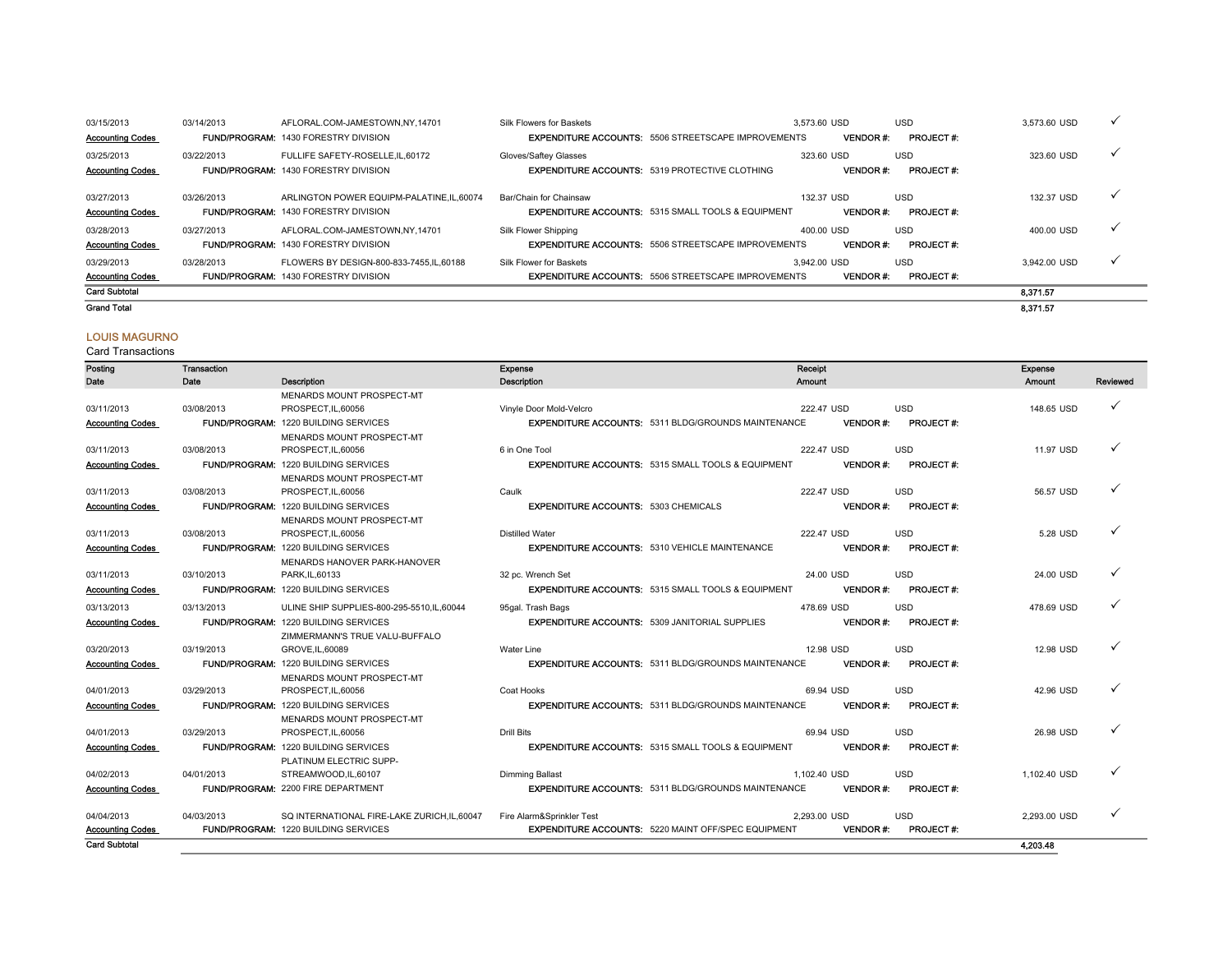#### Grand Total

### LUCA URSAN

| Posting                 | Transaction |                                                                                      | Expense                                                                          |                                                                 | Receipt    |                 |                                | Expense    |          |
|-------------------------|-------------|--------------------------------------------------------------------------------------|----------------------------------------------------------------------------------|-----------------------------------------------------------------|------------|-----------------|--------------------------------|------------|----------|
| Date                    | Date        | <b>Description</b>                                                                   | <b>Description</b>                                                               |                                                                 | Amount     |                 |                                | Amount     | Reviewed |
|                         |             | SERVER CENTRAL NETWORK-312-829-                                                      |                                                                                  |                                                                 |            |                 |                                |            |          |
| 03/05/2013              | 03/05/2013  | 1111, IL, 60606                                                                      | Website Hosting Fees-Mar                                                         |                                                                 | 325.00 USD |                 | <b>USD</b>                     | 325.00 USD | ✓        |
| <b>Accounting Codes</b> |             | FUND/PROGRAM: 1750 INFORMATION SYSTEMS                                               |                                                                                  | <b>EXPENDITURE ACCOUNTS: 5207 IS SERV &amp; MAINT AGREEMENT</b> |            | <b>VENDOR#:</b> | <b>PROJECT#:</b>               |            |          |
| 03/07/2013              | 03/07/2013  | COMCAST CHICAGO-800-COMCAST, IL, 60523                                               | <b>HighSpeed Internet Svc</b>                                                    |                                                                 | 396.90 USD |                 | <b>USD</b>                     | 396.90 USD |          |
| <b>Accounting Codes</b> |             | <b>FUND/PROGRAM: 1750 INFORMATION SYSTEMS</b>                                        |                                                                                  | <b>EXPENDITURE ACCOUNTS: 5207 IS SERV &amp; MAINT AGREEMENT</b> |            | <b>VENDOR#:</b> | <b>PROJECT#:</b>               |            |          |
| 03/11/2013              | 03/09/2013  | AT&T DATA-08003310500.GA.30004                                                       | <b>Wireless Data Sycs</b>                                                        |                                                                 | 25.00 USD  |                 | <b>USD</b>                     | 25.00 USD  |          |
| <b>Accounting Codes</b> |             | FUND/PROGRAM: 1600 ADMIN & BOT                                                       |                                                                                  | <b>EXPENDITURE ACCOUNTS: 5239 CELLULAR SERVICES</b>             |            | <b>VENDOR#:</b> | PROJECT #:                     |            |          |
| 03/12/2013              | 03/10/2013  | AT&T DATA-08003310500, GA, 30004                                                     | <b>Wireless Data Svcs</b>                                                        |                                                                 | 14.99 USD  |                 | <b>USD</b>                     | 14.99 USD  | ✓        |
| <b>Accounting Codes</b> |             | FUND/PROGRAM: 1600 ADMIN & BOT                                                       |                                                                                  | <b>EXPENDITURE ACCOUNTS: 5239 CELLULAR SERVICES</b>             |            | <b>VENDOR#:</b> | <b>PROJECT#:</b>               |            |          |
| 03/12/2013              | 03/10/2013  | AT&T DATA-08003310500, GA, 30004                                                     | <b>Wireless Data Svcs</b>                                                        |                                                                 | 30.00 USD  |                 | <b>USD</b>                     | 30.00 USD  | ✓        |
| <b>Accounting Codes</b> |             | FUND/PROGRAM: 1600 ADMIN & BOT                                                       | <b>EXPENDITURE ACCOUNTS: 5239 CELLULAR SERVICES</b>                              |                                                                 |            | <b>VENDOR#:</b> | <b>PROJECT#:</b>               |            |          |
| 03/12/2013              | 03/10/2013  | AT&T DATA-08003310500.GA.30004                                                       | <b>Wireless Data Svcs</b>                                                        |                                                                 | 25.00 USD  |                 | <b>USD</b>                     | 25.00 USD  | ✓        |
| <b>Accounting Codes</b> |             | FUND/PROGRAM: 1600 ADMIN & BOT                                                       | <b>EXPENDITURE ACCOUNTS: 5239 CELLULAR SERVICES</b>                              |                                                                 |            | <b>VENDOR#:</b> | PROJECT #:                     |            |          |
| 03/12/2013              | 03/11/2013  | AT&T DATA-08003310500, GA, 30004                                                     | <b>Wireless Data Svcs</b>                                                        |                                                                 | 14.99 USD  |                 | <b>USD</b>                     | 14.99 USD  |          |
| <b>Accounting Codes</b> |             | FUND/PROGRAM: 1600 ADMIN & BOT                                                       | <b>EXPENDITURE ACCOUNTS: 5239 CELLULAR SERVICES</b>                              |                                                                 |            | <b>VENDOR#:</b> | PROJECT #:                     |            |          |
|                         |             |                                                                                      |                                                                                  |                                                                 |            |                 |                                |            |          |
| 03/13/2013              | 03/11/2013  | PAYFLOW/PAYPAL-08888839770,CA,68128<br><b>FUND/PROGRAM: 1750 INFORMATION SYSTEMS</b> | Webpayments Fees-Mar                                                             | <b>EXPENDITURE ACCOUNTS: 5207 IS SERV &amp; MAINT AGREEMENT</b> | 19.95 USD  | <b>VENDOR#:</b> | <b>USD</b><br><b>PROJECT#:</b> | 19.95 USD  |          |
| <b>Accounting Codes</b> |             |                                                                                      |                                                                                  |                                                                 |            |                 |                                |            |          |
| 03/13/2013              | 03/11/2013  | AT&T DATA-08003310500, GA, 30004                                                     | <b>Wireless Data Sycs</b>                                                        |                                                                 | 14.99 USD  |                 | <b>USD</b>                     | 14.99 USD  |          |
| <b>Accounting Codes</b> |             | FUND/PROGRAM: 1600 ADMIN & BOT                                                       |                                                                                  | <b>EXPENDITURE ACCOUNTS: 5239 CELLULAR SERVICES</b>             |            | <b>VENDOR#:</b> | PROJECT #:                     |            |          |
| 03/13/2013              | 03/12/2013  | AT&T DATA-08003310500.GA.30004                                                       | <b>Wireless Data Svcs</b>                                                        |                                                                 | 25.00 USD  |                 | <b>USD</b>                     | 25.00 USD  | ✓        |
| <b>Accounting Codes</b> |             | FUND/PROGRAM: 1600 ADMIN & BOT                                                       |                                                                                  | <b>EXPENDITURE ACCOUNTS: 5239 CELLULAR SERVICES</b>             |            | <b>VENDOR#:</b> | <b>PROJECT#:</b>               |            |          |
| 03/13/2013              | 03/12/2013  | AT&T DATA-08003310500.GA.30004                                                       | <b>Wireless Data Sycs</b>                                                        |                                                                 | 30.00 USD  |                 | <b>USD</b>                     | 30.00 USD  | ✓        |
| <b>Accounting Codes</b> |             | FUND/PROGRAM: 1600 ADMIN & BOT                                                       |                                                                                  | <b>EXPENDITURE ACCOUNTS: 5239 CELLULAR SERVICES</b>             |            | <b>VENDOR#:</b> | PROJECT #:                     |            |          |
| 03/15/2013              | 03/13/2013  | DROBO-8669976268, CA, 95131                                                          | IT Support Svc                                                                   |                                                                 | 398.00 USD |                 | <b>USD</b>                     | 398.00 USD | ✓        |
| <b>Accounting Codes</b> |             | <b>FUND/PROGRAM: 1750 INFORMATION SYSTEMS</b>                                        |                                                                                  | <b>EXPENDITURE ACCOUNTS: 5207 IS SERV &amp; MAINT AGREEMENT</b> |            | <b>VENDOR#:</b> | PROJECT #:                     |            |          |
| 03/15/2013              | 03/14/2013  | AT&T DATA-08003310500, GA, 30004                                                     | <b>Wireless Data Svcs</b>                                                        |                                                                 | 25.00 USD  |                 | <b>USD</b>                     | 25.00 USD  | ✓        |
| <b>Accounting Codes</b> |             | FUND/PROGRAM: 1600 ADMIN & BOT                                                       |                                                                                  | <b>EXPENDITURE ACCOUNTS: 5239 CELLULAR SERVICES</b>             |            | <b>VENDOR#:</b> | <b>PROJECT#:</b>               |            |          |
| 03/15/2013              | 03/14/2013  | AT&T DATA-08003310500, GA, 30004                                                     | <b>Wireless Data Svcs</b>                                                        |                                                                 | 25.00 USD  |                 | <b>USD</b>                     | 25.00 USD  |          |
| <b>Accounting Codes</b> |             | FUND/PROGRAM: 1600 ADMIN & BOT                                                       | <b>EXPENDITURE ACCOUNTS: 5239 CELLULAR SERVICES</b>                              |                                                                 |            | <b>VENDOR#:</b> | <b>PROJECT#:</b>               |            |          |
| 03/18/2013              | 03/14/2013  | AT&T DATA-08003310500, GA, 30004                                                     | <b>Wireless Data Svcs</b>                                                        |                                                                 | 25.00 USD  |                 | <b>USD</b>                     | 25.00 USD  |          |
| <b>Accounting Codes</b> |             | <b>FUND/PROGRAM: 1600 ADMIN &amp; BOT</b>                                            |                                                                                  | <b>EXPENDITURE ACCOUNTS: 5239 CELLULAR SERVICES</b>             |            | <b>VENDOR#:</b> | <b>PROJECT#:</b>               |            |          |
| 03/18/2013              | 03/15/2013  | AT&T DATA-08003310500.GA.30004                                                       | <b>Wireless Data Sycs</b>                                                        |                                                                 | 25.00 USD  |                 | <b>USD</b>                     | 25.00 USD  |          |
| <b>Accounting Codes</b> |             | FUND/PROGRAM: 1600 ADMIN & BOT                                                       |                                                                                  | <b>EXPENDITURE ACCOUNTS: 5239 CELLULAR SERVICES</b>             |            | <b>VENDOR#:</b> | PROJECT #:                     |            |          |
| 03/20/2013              | 03/18/2013  | AT&T DATA-08003310500, GA, 30004                                                     | <b>Wireless Data Svcs</b>                                                        |                                                                 | 30.00 USD  |                 | <b>USD</b>                     | 30.00 USD  | ✓        |
| <b>Accounting Codes</b> |             | FUND/PROGRAM: 1600 ADMIN & BOT                                                       |                                                                                  | <b>EXPENDITURE ACCOUNTS: 5239 CELLULAR SERVICES</b>             |            | <b>VENDOR#:</b> | <b>PROJECT#:</b>               |            |          |
| 03/21/2013              | 03/20/2013  | DIGICERT-08017019600,UT,84042                                                        | <b>SSL Security Certificate</b>                                                  |                                                                 | 455.00 USD |                 | <b>USD</b>                     | 455.00 USD |          |
| <b>Accounting Codes</b> |             | FUND/PROGRAM: 1750 INFORMATION SYSTEMS                                               |                                                                                  | <b>EXPENDITURE ACCOUNTS: 5207 IS SERV &amp; MAINT AGREEMENT</b> |            | <b>VENDOR#:</b> | <b>PROJECT#:</b>               |            |          |
|                         |             |                                                                                      |                                                                                  |                                                                 |            |                 |                                |            |          |
| 03/25/2013              | 03/22/2013  | AT&T DATA-08003310500, GA, 30004<br>FUND/PROGRAM: 1600 ADMIN & BOT                   | <b>Wireless Data Svcs</b><br><b>EXPENDITURE ACCOUNTS: 5239 CELLULAR SERVICES</b> |                                                                 | 25.00 USD  | <b>VENDOR#:</b> | <b>USD</b><br>PROJECT #:       | 25.00 USD  |          |
| <b>Accounting Codes</b> |             |                                                                                      |                                                                                  |                                                                 |            |                 |                                |            |          |
| 03/25/2013              | 03/24/2013  | AMAZON.COM-AMZN.COM/BILL,WA,98101                                                    | Bare Drive-Surveillance                                                          |                                                                 | 174.07 USD |                 | <b>USD</b>                     | 174.07 USD |          |
| <b>Accounting Codes</b> |             | FUND/PROGRAM: 1750 INFORMATION SYSTEMS                                               |                                                                                  | <b>EXPENDITURE ACCOUNTS: 5313 IS MISC EQPT &amp; SUPPLIES</b>   |            | <b>VENDOR#:</b> | PROJECT #:                     |            |          |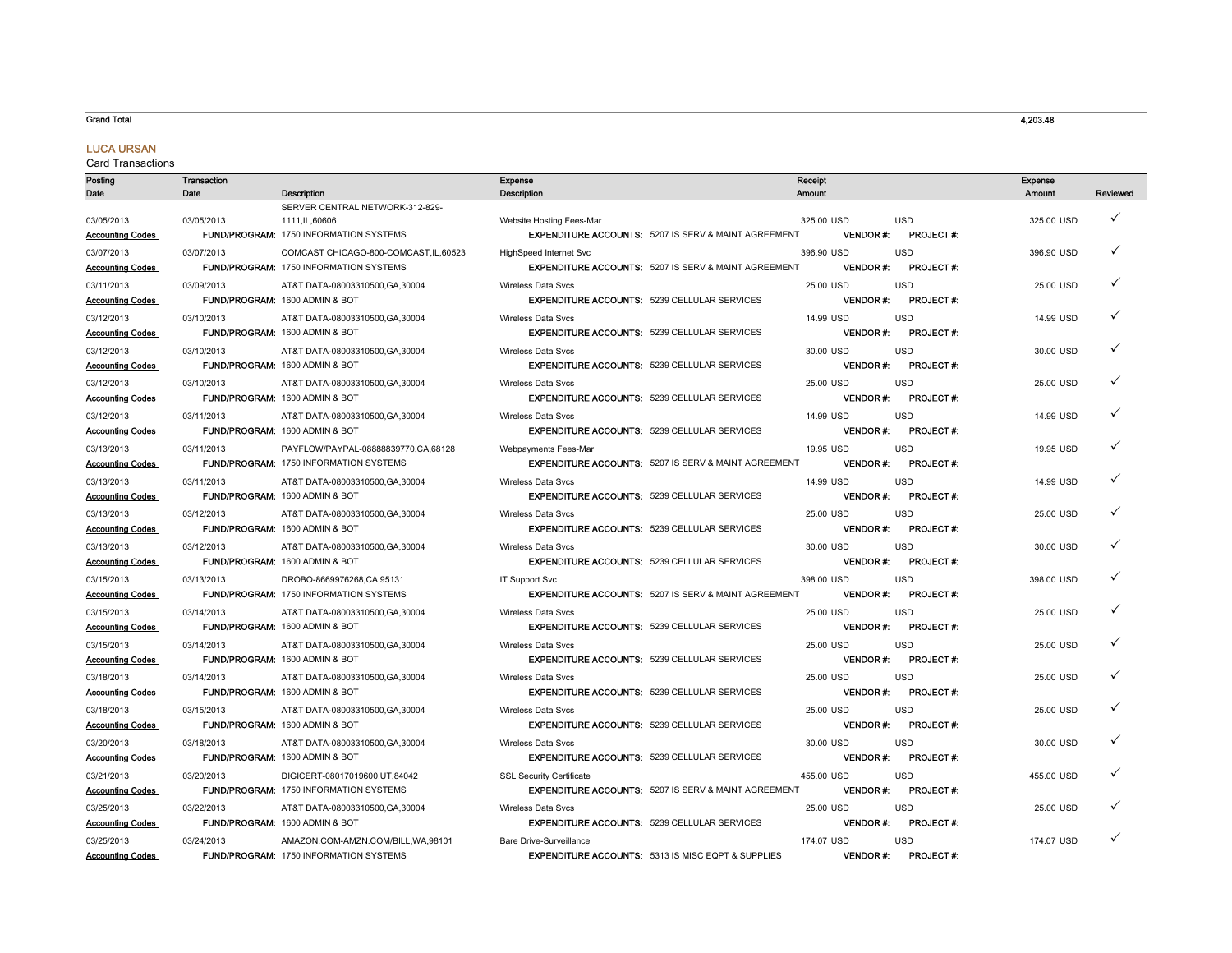| 03/26/2013<br><b>Accounting Codes</b>                         | 03/24/2013 | AT&T DATA-08003310500.GA.30004<br>FUND/PROGRAM: 1600 ADMIN & BOT                                      | <b>Wireless Data Svcs</b><br><b>EXPENDITURE ACCOUNTS: 5239 CELLULAR SERVICES</b> |                                                                 | 14.99 USD  | <b>VENDOR#:</b>  | <b>USD</b><br><b>PROJECT#:</b>  | 14.99 USD              |   |
|---------------------------------------------------------------|------------|-------------------------------------------------------------------------------------------------------|----------------------------------------------------------------------------------|-----------------------------------------------------------------|------------|------------------|---------------------------------|------------------------|---|
| 03/26/2013<br><b>Accounting Codes</b>                         | 03/25/2013 | AT&T DATA-08003310500.GA.30004<br><b>FUND/PROGRAM: 1600 ADMIN &amp; BOT</b>                           | <b>Wireless Data Svcs</b><br><b>EXPENDITURE ACCOUNTS: 5239 CELLULAR SERVICES</b> |                                                                 | 14.99 USD  | <b>VENDOR#:</b>  | <b>USD</b><br><b>PROJECT#:</b>  | 14.99 USD              |   |
| 03/27/2013<br><b>Accounting Codes</b>                         | 03/27/2013 | COMCAST CHICAGO-800-COMCAST.IL.60523<br><b>FUND/PROGRAM: 1750 INFORMATION SYSTEMS</b>                 | HighSpeed Internet Svc                                                           | <b>EXPENDITURE ACCOUNTS: 5207 IS SERV &amp; MAINT AGREEMENT</b> | 379.95 USD | <b>VENDOR#:</b>  | <b>USD</b><br><b>PROJECT#:</b>  | 379.95 USD             | ✓ |
| 03/29/2013<br><b>Accounting Codes</b>                         | 03/28/2013 | HSW HOSTWAY.COM-866-4678929.IL.60606<br><b>FUND/PROGRAM: 1750 INFORMATION SYSTEMS</b>                 | <b>Webhosting Fees</b>                                                           | <b>EXPENDITURE ACCOUNTS: 5207 IS SERV &amp; MAINT AGREEMENT</b> | 126,00 USD | <b>VENDOR#:</b>  | <b>USD</b><br><b>PROJECT#:</b>  | 126,00 USD             | ✓ |
| 04/01/2013<br><b>Accounting Codes</b>                         | 03/29/2013 | AT&T DATA-08003310500, GA, 30004<br><b>FUND/PROGRAM: 1600 ADMIN &amp; BOT</b>                         | <b>Wireless Data Svcs</b><br><b>EXPENDITURE ACCOUNTS: 5239 CELLULAR SERVICES</b> |                                                                 | 14.99 USD  | <b>VENDOR#:</b>  | <b>USD</b><br><b>PROJECT#:</b>  | 14.99 USD              | ✓ |
| 04/01/2013<br><b>Accounting Codes</b>                         | 03/30/2013 | AT&T DATA-08003310500.GA.30004<br>FUND/PROGRAM: 1600 ADMIN & BOT                                      | <b>Wireless Data Svcs</b><br><b>EXPENDITURE ACCOUNTS: 5239 CELLULAR SERVICES</b> |                                                                 | 14.99 USD  | <b>VENDOR#:</b>  | <b>USD</b><br><b>PROJECT#:</b>  | 14.99 USD              | ✓ |
| 04/01/2013<br><b>Accounting Codes</b>                         | 03/31/2013 | MEDIASERVE.COM-8003456600,TN,37064<br><b>FUND/PROGRAM: 1750 INFORMATION SYSTEMS</b>                   | Webcasting Fees-Apr                                                              | <b>EXPENDITURE ACCOUNTS: 5207 IS SERV &amp; MAINT AGREEMENT</b> | 63.00 USD  | <b>VENDOR#:</b>  | <b>USD</b><br><b>PROJECT#:</b>  | 63.00 USD              | ✓ |
| 04/01/2013<br><b>Accounting Codes</b>                         | 03/31/2013 | AT&T DATA-08003310500.GA.30004<br>FUND/PROGRAM: 1600 ADMIN & BOT                                      | <b>Wireless Data Svcs</b><br><b>EXPENDITURE ACCOUNTS: 5239 CELLULAR SERVICES</b> |                                                                 | 14.99 USD  | <b>VENDOR#:</b>  | <b>USD</b><br><b>PROJECT#:</b>  | 14.99 USD              | ✓ |
| 04/01/2013<br><b>Accounting Codes</b>                         | 03/31/2013 | AT&T DATA-08003310500, GA, 30004<br>FUND/PROGRAM: 1600 ADMIN & BOT                                    | <b>Wireless Data Svcs</b><br><b>EXPENDITURE ACCOUNTS: 5239 CELLULAR SERVICES</b> |                                                                 | 14.99 USD  | <b>VENDOR#:</b>  | <b>USD</b><br><b>PROJECT#:</b>  | 14.99 USD              | ✓ |
| 04/02/2013<br><b>Accounting Codes</b>                         | 04/01/2013 | AT&T DATA-08003310500, GA, 30004<br>FUND/PROGRAM: 1600 ADMIN & BOT<br>SERVER CENTRAL NETWORK-312-829- | Wireless Data Svcs<br><b>EXPENDITURE ACCOUNTS: 5239 CELLULAR SERVICES</b>        |                                                                 | 14.99 USD  | <b>VENDOR#:</b>  | <b>USD</b><br><b>PROJECT #:</b> | 14.99 USD              | ✓ |
| 04/02/2013<br><b>Accounting Codes</b>                         | 04/02/2013 | 1111.IL.60604<br><b>FUND/PROGRAM: 1750 INFORMATION SYSTEMS</b>                                        | <b>Website Hosting Fees</b>                                                      | <b>EXPENDITURE ACCOUNTS:</b> 5207 IS SERV & MAINT AGREEMENT     | 325.00 USD | <b>VENDOR</b> #: | <b>USD</b><br><b>PROJECT#:</b>  | 325.00 USD             | ✓ |
| 04/03/2013<br><b>Accounting Codes</b>                         | 04/01/2013 | AT&T DATA-08003310500.GA.30004<br>FUND/PROGRAM: 1600 ADMIN & BOT                                      | <b>Wireless Data Svcs</b><br><b>EXPENDITURE ACCOUNTS: 5239 CELLULAR SERVICES</b> |                                                                 | 25.00 USD  | <b>VENDOR#:</b>  | <b>USD</b><br><b>PROJECT#:</b>  | 25.00 USD              | ✓ |
| 04/03/2013<br><b>Accounting Codes</b>                         | 04/01/2013 | AT&T DATA-08003310500.GA.30004<br>FUND/PROGRAM: 1600 ADMIN & BOT                                      | <b>Wireless Data Svcs</b><br><b>EXPENDITURE ACCOUNTS: 5239 CELLULAR SERVICES</b> |                                                                 | 25.00 USD  | <b>VENDOR#:</b>  | <b>USD</b><br><b>PROJECT#:</b>  | 25.00 USD              | ✓ |
| 04/04/2013<br><b>Accounting Codes</b><br><b>Card Subtotal</b> | 04/04/2013 | COMCAST CHICAGO-800-COMCAST, IL, 60523<br><b>FUND/PROGRAM: 1750 INFORMATION SYSTEMS</b>               | HighSpeed Internet Svc                                                           | <b>EXPENDITURE ACCOUNTS: 5207 IS SERV &amp; MAINT AGREEMENT</b> | 396.90 USD | <b>VENDOR#:</b>  | <b>USD</b><br>PROJECT #:        | 396.90 USD<br>3.549.67 | ✓ |

## Grand Total

MELODY BONK

Card Transactions

| Posting                 | Transaction |                                                         | Expense                                                       | Receipt         |                  | Expense    |              |
|-------------------------|-------------|---------------------------------------------------------|---------------------------------------------------------------|-----------------|------------------|------------|--------------|
| Date                    | Date        | <b>Description</b>                                      | Description                                                   | Amount          |                  | Amount     | Reviewed     |
|                         |             | AMAZON MKTPLACE PMTS-                                   |                                                               |                 |                  |            |              |
| 03/08/2013              | 03/08/2013  | AMZN.COM/BILL.WA.98108                                  | Dymo DiscPainter Cartridg                                     | 38.91 USD       | <b>USD</b>       | 38.91 USD  |              |
| <b>Accounting Codes</b> |             | <b>FUND/PROGRAM: 2100 POLICE DEPARTMENT</b>             | <b>EXPENDITURE ACCOUNTS: 5317 MISC OPERATING SUPPLIES</b>     | <b>VENDOR#:</b> | <b>PROJECT#:</b> |            |              |
| 03/11/2013              | 03/08/2013  | AMAZON.COM-AMZN.COM/BILL.WA.98101                       | Tri-pod for Recorder                                          | 25.69 USD       | <b>USD</b>       | 25.69 USD  | $\checkmark$ |
| <b>Accounting Codes</b> |             | <b>FUND/PROGRAM: 2100 POLICE DEPARTMENT</b>             | <b>EXPENDITURE ACCOUNTS: 5317 MISC OPERATING SUPPLIES</b>     | <b>VENDOR#:</b> | <b>PROJECT#:</b> |            |              |
| 03/11/2013              | 03/08/2013  | PAYPAL DUNCANSONLI-4029357733.MT.59254                  | Video Recorder-Metra                                          | 42.45 USD       | <b>USD</b>       | 42.45 USD  | √            |
| <b>Accounting Codes</b> |             | <b>FUND/PROGRAM: 2100 POLICE DEPARTMENT</b>             | <b>EXPENDITURE ACCOUNTS: 5313 IS MISC EQPT &amp; SUPPLIES</b> | <b>VENDOR#:</b> | <b>PROJECT#:</b> |            |              |
| 03/11/2013              | 03/08/2013  | NENA-703-812-4600.VA.22314                              | NENA Mebership-Weider                                         | 130.00 USD      | <b>USD</b>       | 130.00 USD | $\checkmark$ |
| <b>Accounting Codes</b> |             | <b>FUND/PROGRAM: 0015 EMERGENCY TELEPHONE SYS (911)</b> | <b>EXPENDITURE ACCOUNTS: 5222 MEMBERSHIP DUES</b>             | <b>VENDOR#:</b> | <b>PROJECT#:</b> |            |              |
| 03/15/2013              | 03/15/2013  | ULINE SHIP SUPPLIES-800-295-5510.IL.60044               | Poly-Tubing - Storage                                         | 182.11 USD      | <b>USD</b>       | 182.11 USD | $\checkmark$ |
| <b>Accounting Codes</b> |             | <b>FUND/PROGRAM: 2100 POLICE DEPARTMENT</b>             | <b>EXPENDITURE ACCOUNTS: 5229 PRISONER WELFARE</b>            | <b>VENDOR#:</b> | <b>PROJECT#:</b> |            |              |

3,549.67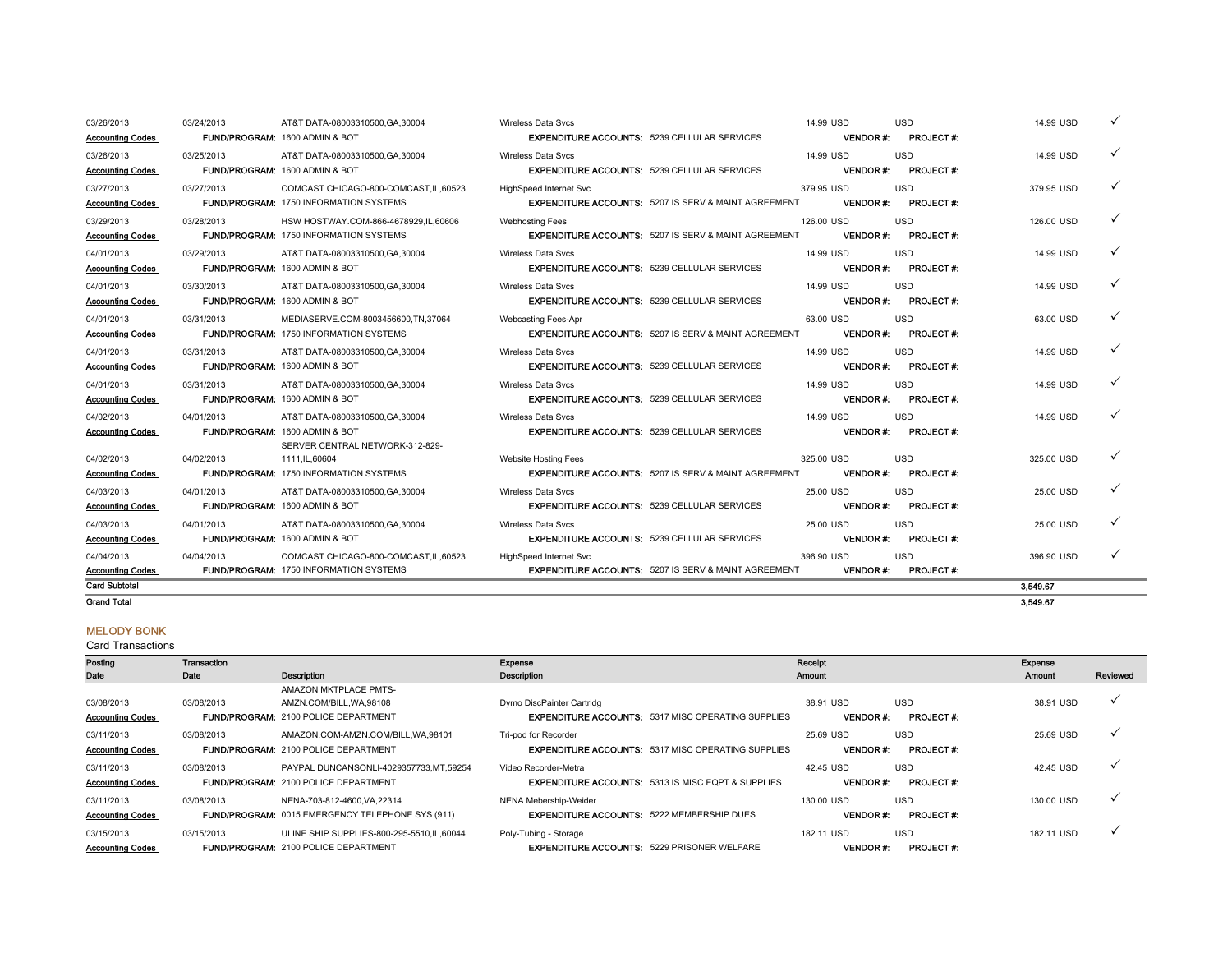| 03/21/2013              | 03/19/2013 | RADKIDS-WEST HARWICH, MA.02671              | RadKids Equip-To Be Reimb                                |                                                               | 85.00 USD       | <b>USD</b>       | 85.00 USD  |   |
|-------------------------|------------|---------------------------------------------|----------------------------------------------------------|---------------------------------------------------------------|-----------------|------------------|------------|---|
| <b>Accounting Codes</b> |            | <b>FUND/PROGRAM: 2100 POLICE DEPARTMENT</b> | <b>EXPENDITURE ACCOUNTS: 5228 PRINTING &amp; BINDING</b> |                                                               | <b>VENDOR#:</b> | <b>PROJECT#:</b> |            |   |
| 03/27/2013              | 03/26/2013 | PROVANTAGE LLC-800-3361166.OH.44720-7137    | In-car Camera System                                     |                                                               | 569.73 USD      | <b>USD</b>       | 569.73 USD | ✓ |
| <b>Accounting Codes</b> |            | <b>FUND/PROGRAM: 2100 POLICE DEPARTMENT</b> |                                                          | <b>EXPENDITURE ACCOUNTS: 5313 IS MISC EQPT &amp; SUPPLIES</b> | <b>VENDOR#:</b> | <b>PROJECT#:</b> |            |   |
| 03/27/2013              | 03/27/2013 | INT LAW ENF TRAINING-262-767-1406.WI.53105  | ILEETA Seminar-Chirio&Mar                                |                                                               | 714.00 USD      | <b>USD</b>       | 714.00 USD | ✓ |
| <b>Accounting Codes</b> |            | <b>FUND/PROGRAM: 2100 POLICE DEPARTMENT</b> | <b>EXPENDITURE ACCOUNTS: 5105 TRAINING</b>               |                                                               | <b>VENDOR#:</b> | <b>PROJECT#:</b> |            |   |
| 04/01/2013              | 03/31/2013 | AMAZON.COM-AMZN.COM/BILL.WA.98101           | DVDs & CDs                                               |                                                               | 190.97 USD      | <b>USD</b>       | 190.97 USD | √ |
| <b>Accounting Codes</b> |            | FUND/PROGRAM: 2100 POLICE DEPARTMENT        |                                                          | <b>EXPENDITURE ACCOUNTS: 5317 MISC OPERATING SUPPLIES</b>     | <b>VENDOR#:</b> | <b>PROJECT#:</b> |            |   |
| 04/03/2013              | 04/01/2013 | MONOPRICE INC-09099896887.CA.91730          | iPhone/Pad chargers                                      |                                                               | 15.31 USD       | <b>USD</b>       | 15.31 USD  |   |
| <b>Accounting Codes</b> |            | <b>FUND/PROGRAM: 2100 POLICE DEPARTMENT</b> |                                                          | <b>EXPENDITURE ACCOUNTS: 5106 UNIFORM ALLOWANCE</b>           | <b>VENDOR#:</b> | <b>PROJECT#:</b> |            |   |
| 04/03/2013              | 04/02/2013 | TEAM SALES-CAROL STREAM.IL.60188            | Basic Uniform/Robertson                                  |                                                               | 165.00 USD      | <b>USD</b>       | 165.00 USD |   |
| <b>Accounting Codes</b> |            | <b>FUND/PROGRAM: 2100 POLICE DEPARTMENT</b> |                                                          | <b>EXPENDITURE ACCOUNTS: 5106 UNIFORM ALLOWANCE</b>           | <b>VENDOR#:</b> | <b>PROJECT#:</b> |            |   |
| 04/03/2013              | 04/02/2013 | PAYPAL ILLINOISLAW-4029357733,CA,95131      | Officers' Law Bulletin                                   |                                                               | 100.00 USD      | <b>USD</b>       | 100.00 USD | ✓ |
| <b>Accounting Codes</b> |            | <b>FUND/PROGRAM: 2100 POLICE DEPARTMENT</b> |                                                          | <b>EXPENDITURE ACCOUNTS: 5302 BOOKS &amp; SUBSCRIPTIONS</b>   | <b>VENDOR#:</b> | <b>PROJECT#:</b> |            |   |
|                         |            | LAW ENFORCEMENT SUPPLY-                     |                                                          |                                                               |                 |                  |            |   |
| 04/04/2013              | 04/03/2013 | 08003463174.MI.49401                        | Phone-clips                                              |                                                               | 136.48 USD      | <b>USD</b>       | 136.48 USD | v |
| <b>Accounting Codes</b> |            | <b>FUND/PROGRAM: 2100 POLICE DEPARTMENT</b> |                                                          | <b>EXPENDITURE ACCOUNTS: 5106 UNIFORM ALLOWANCE</b>           | <b>VENDOR#:</b> | <b>PROJECT#:</b> |            |   |
| <b>Card Subtotal</b>    |            |                                             |                                                          |                                                               |                 |                  | 2,395.65   |   |
| <b>Grand Total</b>      |            |                                             |                                                          |                                                               |                 |                  | 2,395.65   |   |

#### MICHAEL BLIEFERNICH

Card Transactions

| Posting                 | Transaction |                                                    | Expense                                               |                                                            | Receipt          |                  | Expense       |              |
|-------------------------|-------------|----------------------------------------------------|-------------------------------------------------------|------------------------------------------------------------|------------------|------------------|---------------|--------------|
| Date                    | Date        | <b>Description</b>                                 | Description                                           |                                                            | <b>Amount</b>    |                  | <b>Amount</b> | Reviewed     |
| 03/06/2013              | 03/05/2013  | A & J SEWER SERVICE-WHEELING.IL.60090              | Pump Grease Trap                                      |                                                            | 325.00 USD       | <b>USD</b>       | 190.00 USD    | $\checkmark$ |
| <b>Accounting Codes</b> |             | <b>FUND/PROGRAM: 1320 SENIOR CITIZENS SERVICES</b> |                                                       | <b>EXPENDITURE ACCOUNTS: 5311 BLDG/GROUNDS MAINTENANCE</b> | <b>VENDOR #:</b> | <b>PROJECT#:</b> |               |              |
| 03/06/2013              | 03/05/2013  | A & J SEWER SERVICE-WHEELING, IL, 60090            | Pump Grease Trap                                      |                                                            | 325.00 USD       | <b>USD</b>       | 135.00 USD    | $\checkmark$ |
| <b>Accounting Codes</b> |             | <b>FUND/PROGRAM: 2200 FIRE DEPARTMENT</b>          |                                                       | <b>EXPENDITURE ACCOUNTS: 5311 BLDG/GROUNDS MAINTENANCE</b> | <b>VENDOR#:</b>  | <b>PROJECT#:</b> |               |              |
| 03/11/2013              | 03/07/2013  | FULLIFE SAFETY-ROSELLE.IL.60172                    | Gloves                                                |                                                            | 274.68 USD       | <b>USD</b>       | 274.68 USD    | ✓            |
| <b>Accounting Codes</b> |             | FUND/PROGRAM: 1220 BUILDING SERVICES               | <b>EXPENDITURE ACCOUNTS: 5319 PROTECTIVE CLOTHING</b> |                                                            | <b>VENDOR#:</b>  | <b>PROJECT#:</b> |               |              |
| 03/29/2013              | 03/27/2013  | FULLIFE SAFETY-ROSELLE.IL.60172                    | Rain Suit                                             |                                                            | 65.75 USD        | <b>USD</b>       | 65.75 USD     | $\checkmark$ |
| <b>Accounting Codes</b> |             | <b>FUND/PROGRAM: 1220 BUILDING SERVICES</b>        | <b>EXPENDITURE ACCOUNTS: 5319 PROTECTIVE CLOTHING</b> |                                                            | <b>VENDOR #:</b> | <b>PROJECT#:</b> |               |              |
| 04/04/2013              | 04/03/2013  | SQ INTERNATIONAL FIRE-LAKE ZURICH.IL.60047         | Fire Sprinkler & Alarm Certification                  |                                                            | 905.66 USD       | <b>USD</b>       | 905.66 USD    | $\checkmark$ |
| <b>Accounting Codes</b> |             | <b>FUND/PROGRAM: 1220 BUILDING SERVICES</b>        |                                                       | <b>EXPENDITURE ACCOUNTS: 5220 MAINT OFF/SPEC EQUIPMENT</b> | <b>VENDOR#:</b>  | <b>PROJECT#:</b> |               |              |
| <b>Card Subtotal</b>    |             |                                                    |                                                       |                                                            |                  |                  | 1.571.09      |              |
| <b>Grand Total</b>      |             |                                                    |                                                       |                                                            |                  |                  | 1,571.09      |              |

### MICHAEL CROTTY

| Posting                 | Transaction |                                                | Expense                                                   | Receipt         |                  | Expense    |          |
|-------------------------|-------------|------------------------------------------------|-----------------------------------------------------------|-----------------|------------------|------------|----------|
| Date                    | Date        | Description                                    | <b>Description</b>                                        | <b>Amount</b>   |                  | Amount     | Reviewed |
| 03/05/2013              | 03/05/2013  | PUBLICSALARY-630-541-5489.IL.60516             | Public Salary Renewal                                     | 390.00 USD      | <b>USD</b>       | 390.00 USD |          |
| <b>Accounting Codes</b> |             | <b>FUND/PROGRAM: 1800 HUMAN RESOURCES DEPT</b> | <b>EXPENDITURE ACCOUNTS: 5222 MEMBERSHIP DUES</b>         | <b>VENDOR#:</b> | <b>PROJECT#:</b> |            |          |
|                         |             | AMAZON MKTPLACE PMTS-                          |                                                           |                 |                  |            |          |
| 04/01/2013              | 03/30/2013  | AMZN.COM/BILL.WA.98108                         | Digital Recorder/BOFPC                                    | 127.99 USD      | <b>USD</b>       | 127.99 USD |          |
| <b>Accounting Codes</b> |             | <b>FUND/PROGRAM: 1800 HUMAN RESOURCES DEPT</b> | <b>EXPENDITURE ACCOUNTS: 5317 MISC OPERATING SUPPLIES</b> | <b>VENDOR#</b>  | <b>PROJECT#:</b> |            |          |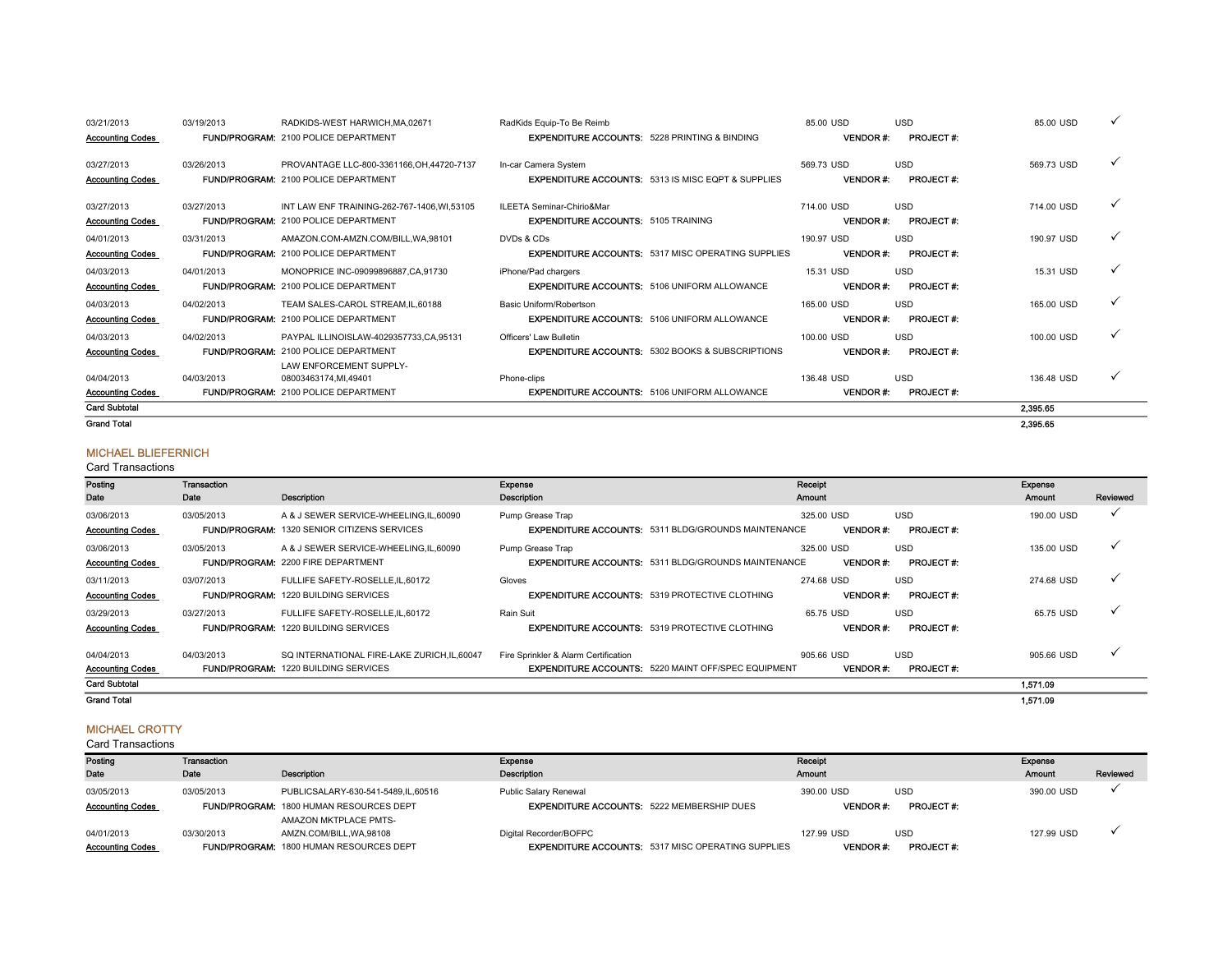#### Card Subtotal

Grand Total

#### MICHAEL MONDSCHAIN

Card Transactions

| Posting                 | Transaction |                                                                      | Expense                                              | Receipt                             | Expense    |          |
|-------------------------|-------------|----------------------------------------------------------------------|------------------------------------------------------|-------------------------------------|------------|----------|
| Date                    | Date        | Description                                                          | <b>Description</b>                                   | <b>Amount</b>                       | Amount     | Reviewed |
|                         |             |                                                                      |                                                      |                                     |            |          |
|                         |             |                                                                      |                                                      |                                     |            |          |
| 03/28/2013              | 03/26/2013  | GOVERNMENT FINANCE OFF-03129779700,IL,60601 Budget Award Program Fee |                                                      | <b>USD</b><br>425.00 USD            | 425.00 USD |          |
| <b>Accounting Codes</b> |             | FUND/PROGRAM: 1700 FINANCE DEPARTMENT                                | <b>EXPENDITURE ACCOUNTS: 5323 AWARDS/DECORATIONS</b> | <b>PROJECT#:</b><br><b>VENDOR#:</b> |            |          |
| <b>Card Subtotal</b>    |             |                                                                      |                                                      |                                     | 425.00     |          |
| <b>Grand Total</b>      |             |                                                                      |                                                      |                                     | 425.00     |          |
|                         |             |                                                                      |                                                      |                                     |            |          |

#### MICHAEL SCHROEDER

Card Transactions

| Posting<br>Date                       | <b>Transaction</b><br>Date | <b>Description</b>                                                                       | Expense<br><b>Description</b>                                                                 | Receipt<br><b>Amount</b> |                                                             | <b>Expense</b><br><b>Amount</b> | Reviewed     |
|---------------------------------------|----------------------------|------------------------------------------------------------------------------------------|-----------------------------------------------------------------------------------------------|--------------------------|-------------------------------------------------------------|---------------------------------|--------------|
| 03/07/2013<br><b>Accounting Codes</b> | 03/06/2013                 | VESCO VENTILATION EQUI-06308348600,IL,60126<br><b>FUND/PROGRAM: 2200 FIRE DEPARTMENT</b> | Humidifier Control Board<br><b>EXPENDITURE ACCOUNTS: 5311 BLDG/GROUNDS MAINTENANCE</b>        | 750.00 USD               | <b>USD</b><br><b>VENDOR#:</b><br><b>PROJECT#:</b>           | 750.00 USD                      | ✓            |
| 03/11/2013<br><b>Accounting Codes</b> | 03/07/2013                 | CERTIFIED LABORATORIES-972-4380391.TX.75062<br><b>FUND/PROGRAM: 4100 WATER DIVISION</b>  | Pressure Washer Hoses<br><b>EXPENDITURE ACCOUNTS: 5311 BLDG/GROUNDS MAINTENANCE</b>           | 167.72 USD               | <b>USD</b><br><b>VENDOR#:</b><br><b>PROJECT#:</b>           | 167.72 USD                      | $\checkmark$ |
| 03/11/2013<br><b>Accounting Codes</b> | 03/08/2013                 | ABT ELECTRONICS-GLENVIEW.IL.60025<br>FUND/PROGRAM: 4100 WATER DIVISION                   | Clothes Washing Machine<br><b>EXPENDITURE ACCOUNTS: 5311 BLDG/GROUNDS MAINTENANCE</b>         | 764.00 USD               | <b>USD</b><br><b>VENDOR#:</b><br><b>PROJECT#:</b>           | 764.00 USD                      | ✓            |
| 03/12/2013<br><b>Accounting Codes</b> | 03/11/2013                 | WW GRAINGER-877-2022594.PA.15201-1416<br><b>FUND/PROGRAM: 1220 BUILDING SERVICES</b>     | Compr Pressure Switch<br><b>EXPENDITURE ACCOUNTS: 5311 BLDG/GROUNDS MAINTENANCE</b>           | 32.63 USD                | <b>USD</b><br><b>VENDOR#:</b><br><b>PROJECT#:</b>           | 32.63 USD                       |              |
| 03/13/2013<br><b>Accounting Codes</b> | 03/12/2013                 | WW GRAINGER-877-2022594, PA, 15201-1416<br><b>FUND/PROGRAM: 1220 BUILDING SERVICES</b>   | <b>Emergency Light Fixtures</b><br><b>EXPENDITURE ACCOUNTS: 5311 BLDG/GROUNDS MAINTENANCE</b> | 81.00 USD                | <b>USD</b><br><b>VENDOR#:</b><br><b>PROJECT#:</b>           | 81.00 USD                       | ✓            |
| 03/13/2013<br><b>Accounting Codes</b> | 03/12/2013                 | WW GRAINGER-877-2022594, PA, 15201-1416<br><b>FUND/PROGRAM: 1220 BUILDING SERVICES</b>   | <b>Exit Light Fixtures</b><br><b>EXPENDITURE ACCOUNTS: 5311 BLDG/GROUNDS MAINTENANCE</b>      | 191.16 USD               | <b>USD</b><br><b>VENDOR#:</b><br><b>PROJECT#:</b>           | 191.16 USD                      |              |
| 03/15/2013<br><b>Accounting Codes</b> | 03/14/2013                 | WW GRAINGER-877-2022594, PA, 15201-1416<br><b>FUND/PROGRAM: 1220 BUILDING SERVICES</b>   | Garage Opener Belt/Fuses<br><b>EXPENDITURE ACCOUNTS: 5311 BLDG/GROUNDS MAINTENANCE</b>        | 10.16 USD                | <b>USD</b><br><b>VENDOR#:</b><br><b>PROJECT #: 2009-032</b> | 10.16 USD                       | ✓            |
| 03/26/2013<br><b>Accounting Codes</b> | 03/25/2013                 | JOHNSTONE SUPPLY OF NI-NILES.IL.60714<br><b>FUND/PROGRAM: 1220 BUILDING SERVICES</b>     | <b>HVAC Limit Switch</b><br><b>EXPENDITURE ACCOUNTS: 5311 BLDG/GROUNDS MAINTENANCE</b>        | 16.45 USD                | <b>USD</b><br><b>VENDOR#:</b><br><b>PROJECT#:</b>           | 16.45 USD                       |              |
| 03/29/2013<br><b>Accounting Codes</b> | 03/28/2013                 | MENARDS LONG GROVE-LONG GROVE.IL.60047<br><b>FUND/PROGRAM: 1420 STREETS DIVISION</b>     | 4 x 8 Marine Plywood<br><b>EXPENDITURE ACCOUNTS: 5320 STREET SIGNS</b>                        | 474.18 USD               | <b>USD</b><br><b>VENDOR#:</b><br><b>PROJECT#:</b>           | 153.97 USD                      |              |
| 03/29/2013<br><b>Accounting Codes</b> | 03/28/2013                 | MENARDS LONG GROVE-LONG GROVE.IL.60047<br><b>FUND/PROGRAM: 1220 BUILDING SERVICES</b>    | Propane Torch<br><b>EXPENDITURE ACCOUNTS: 5315 SMALL TOOLS &amp; EQUIPMENT</b>                | 474.18 USD               | <b>USD</b><br><b>VENDOR#:</b><br><b>PROJECT#:</b>           | 49.97 USD                       | $\checkmark$ |
| 03/29/2013<br><b>Accounting Codes</b> | 03/28/2013                 | MENARDS LONG GROVE-LONG GROVE.IL.60047<br><b>FUND/PROGRAM: 1220 BUILDING SERVICES</b>    | Roofing Materials<br><b>EXPENDITURE ACCOUNTS: 5311 BLDG/GROUNDS MAINTENANCE</b>               | 474.18 USD               | <b>USD</b><br><b>VENDOR#:</b><br><b>PROJECT#:</b>           | 270.24 USD                      | ✓            |
| 03/29/2013<br><b>Accounting Codes</b> | 03/28/2013                 | WW GRAINGER-877-2022594.PA.15201-1416<br><b>FUND/PROGRAM: 1220 BUILDING SERVICES</b>     | <b>Exit Light Fixture</b><br><b>EXPENDITURE ACCOUNTS: 5311 BLDG/GROUNDS MAINTENANCE</b>       | 47.79 USD                | <b>USD</b><br><b>VENDOR#:</b><br><b>PROJECT#:</b>           | 47.79 USD                       | ✓            |
| <b>Card Subtotal</b>                  |                            |                                                                                          |                                                                                               |                          |                                                             | 2.535.09                        |              |
| <b>Grand Total</b>                    |                            |                                                                                          |                                                                                               |                          |                                                             | 2.535.09                        |              |

517.99 517.99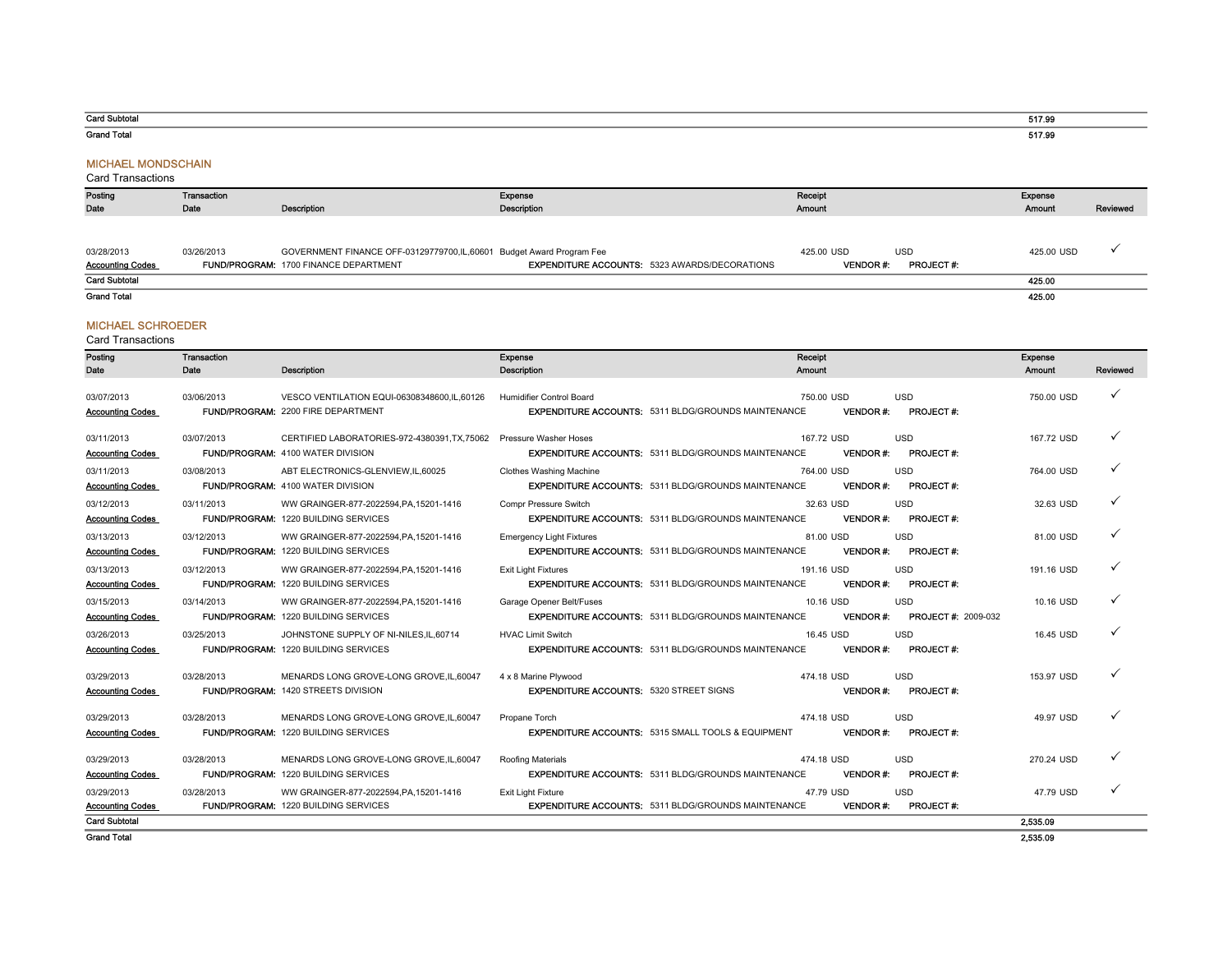#### PETER RODGERS

#### Card Transactions

| Posting<br>Date                       | Transaction<br>Date | <b>Description</b>                                                                                                     | Expense<br>Description                                                         | Rocoipt<br><b>Amount</b>      |                                | Expense<br>Amount | Reviewed |
|---------------------------------------|---------------------|------------------------------------------------------------------------------------------------------------------------|--------------------------------------------------------------------------------|-------------------------------|--------------------------------|-------------------|----------|
| 03/13/2013<br><b>Accounting Codes</b> | 03/12/2013          | RAY O HERRON-217-4420860.IL.61834<br><b>FUND/PROGRAM: 2100 POLICE DEPARTMENT</b>                                       | <b>Cell Mattresses</b><br><b>EXPENDITURE ACCOUNTS: 5229 PRISONER WELFARE</b>   | 520.95 USD<br><b>VENDOR#:</b> | <b>USD</b><br><b>PROJECT#:</b> | 520.95 USD        |          |
| 03/14/2013<br><b>Accounting Codes</b> | 03/14/2013          | GALLS INTERN-859-266-7227.KY.40505<br><b>FUND/PROGRAM: 2100 POLICE DEPARTMENT</b>                                      | <b>Prisoner Blankets</b><br><b>EXPENDITURE ACCOUNTS: 5229 PRISONER WELFARE</b> | 985.40 USD<br><b>VENDOR#:</b> | <b>USD</b><br><b>PROJECT#:</b> | 985.40 USD        |          |
| 03/25/2013<br><b>Accounting Codes</b> | 03/22/2013          | FEDEXOFFICE 00036178-BUFFALO GROVE, IL, 60089 Chief's Challange Materia<br><b>FUND/PROGRAM: 2100 POLICE DEPARTMENT</b> | <b>EXPENDITURE ACCOUNTS: 5228 PRINTING &amp; BINDING</b>                       | 495.64 USD<br><b>VENDOR#:</b> | <b>USD</b><br><b>PROJECT#:</b> | 495.64 USD        |          |
| <b>Card Subtotal</b>                  |                     |                                                                                                                        |                                                                                |                               |                                | 2,001.99          |          |
| <b>Grand Total</b>                    |                     |                                                                                                                        |                                                                                |                               |                                | 2.001.99          |          |

### SCOTT WILSON

| Posting<br>Date                       | Transaction<br>Date | <b>Description</b>                                                                                                 | Expense<br>Description                                                            | Receipt<br><b>Amount</b>      |                                | Expense<br>Amount | Reviewed |
|---------------------------------------|---------------------|--------------------------------------------------------------------------------------------------------------------|-----------------------------------------------------------------------------------|-------------------------------|--------------------------------|-------------------|----------|
| 03/05/2013<br><b>Accounting Codes</b> | 03/04/2013          | HORCHERS SERVICE, INC.-WHEELING,IL,60090<br><b>FUND/PROGRAM: 4100 WATER DIVISION</b>                               | Tire Repair-#838<br><b>EXPENDITURE ACCOUNTS: 5310 VEHICLE MAINTENANCE</b>         | 41.04 USD<br><b>VENDOR#:</b>  | <b>USD</b><br><b>PROJECT#:</b> | 41.04 USD         | ✓        |
| 03/13/2013<br><b>Accounting Codes</b> | 03/12/2013          | HORCHERS SERVICE, INC.-WHEELING,IL,60090<br><b>FUND/PROGRAM: 1420 STREETS DIVISION</b>                             | Tire Repair-#132<br><b>EXPENDITURE ACCOUNTS: 5310 VEHICLE MAINTENANCE</b>         | 60.35 USD<br><b>VENDOR#:</b>  | <b>USD</b><br><b>PROJECT#:</b> | 60.35 USD         | ✓        |
| 03/13/2013<br><b>Accounting Codes</b> | 03/12/2013          | HORCHERS SERVICE, INC.-WHEELING,IL,60090<br>FUND/PROGRAM: 1420 STREETS DIVISION                                    | Tire Repair-#132<br><b>EXPENDITURE ACCOUNTS: 5310 VEHICLE MAINTENANCE</b>         | 75.31 USD<br><b>VENDOR#:</b>  | <b>USD</b><br><b>PROJECT#:</b> | 75.31 USD         | ✓        |
| 03/15/2013<br><b>Accounting Codes</b> | 03/13/2013          | WEST MARINE #1727-ARLINGTON HEI, IL, 60004<br><b>FUND/PROGRAM: 1420 STREETS DIVISION</b>                           | Gel Coat Repair Kit-#118<br><b>EXPENDITURE ACCOUNTS: 5310 VEHICLE MAINTENANCE</b> | 57.99 USD<br><b>VENDOR#:</b>  | <b>USD</b><br><b>PROJECT#:</b> | 57.99 USD         | ✓        |
| 03/26/2013<br><b>Accounting Codes</b> | 03/23/2013          | EL-COR INDUSTRIES INC-PROSPECT HEIG, IL, 60070 Misc Lens & Bulbs/Stock<br><b>FUND/PROGRAM: 1240 FLEET SERVICES</b> | <b>EXPENDITURE ACCOUNTS: 5317 MISC OPERATING SUPPLIES</b>                         | 63.94 USD<br><b>VENDOR#:</b>  | <b>USD</b><br><b>PROJECT#:</b> | 63.94 USD         | ✓        |
| 03/26/2013<br><b>Accounting Codes</b> | 03/23/2013          | EL-COR INDUSTRIES INC-PROSPECT HEIG,IL,60070 R-Lok Surface Dics<br>FUND/PROGRAM: 1240 FLEET SERVICES               | <b>EXPENDITURE ACCOUNTS: 5317 MISC OPERATING SUPPLIES</b>                         | 103.00 USD<br><b>VENDOR#:</b> | <b>USD</b><br><b>PROJECT#:</b> | 103.00 USD        | ✓        |
| 03/26/2013<br><b>Accounting Codes</b> | 03/23/2013          | EL-COR INDUSTRIES INC-PROSPECT HEIG, IL, 60070 Halogen Bulbs<br><b>FUND/PROGRAM: 2200 FIRE DEPARTMENT</b>          | <b>EXPENDITURE ACCOUNTS: 5310 VEHICLE MAINTENANCE</b>                             | 107.00 USD<br><b>VENDOR#:</b> | <b>USD</b><br><b>PROJECT#:</b> | 107.00 USD        | ✓        |
| 03/26/2013<br><b>Accounting Codes</b> | 03/23/2013          | EL-COR INDUSTRIES INC-PROSPECT HEIG, IL, 60070 Spotlight Bulbs<br><b>FUND/PROGRAM: 2100 POLICE DEPARTMENT</b>      | <b>EXPENDITURE ACCOUNTS: 5310 VEHICLE MAINTENANCE</b>                             | 153.67 USD<br><b>VENDOR#:</b> | <b>USD</b><br>PROJECT#:        | 58.40 USD         | ✓        |
| 03/26/2013<br><b>Accounting Codes</b> | 03/23/2013          | EL-COR INDUSTRIES INC-PROSPECT HEIG.IL.60070 Clamps/Stock<br><b>FUND/PROGRAM: 1240 FLEET SERVICES</b>              | <b>EXPENDITURE ACCOUNTS: 5317 MISC OPERATING SUPPLIES</b>                         | 153.67 USD<br><b>VENDOR#:</b> | <b>USD</b><br><b>PROJECT#:</b> | 95.27 USD         | ✓        |
| 03/26/2013<br><b>Accounting Codes</b> | 03/23/2013          | EL-COR INDUSTRIES INC-PROSPECT HEIG, IL, 60070 Brake Cleaner & Grease<br><b>FUND/PROGRAM: 1240 FLEET SERVICES</b>  | <b>EXPENDITURE ACCOUNTS: 5303 CHEMICALS</b>                                       | 177,86 USD<br><b>VENDOR#:</b> | <b>USD</b><br><b>PROJECT#:</b> | 177.86 USD        | ✓        |
| 03/26/2013<br><b>Accounting Codes</b> | 03/23/2013          | EL-COR INDUSTRIES INC-PROSPECT HEIG,IL,60070 Plow Bolts<br><b>FUND/PROGRAM: 1420 STREETS DIVISION</b>              | <b>EXPENDITURE ACCOUNTS: 5310 VEHICLE MAINTENANCE</b>                             | 498.63 USD<br><b>VENDOR#:</b> | <b>USD</b><br><b>PROJECT#:</b> | 69.44 USD         | ✓        |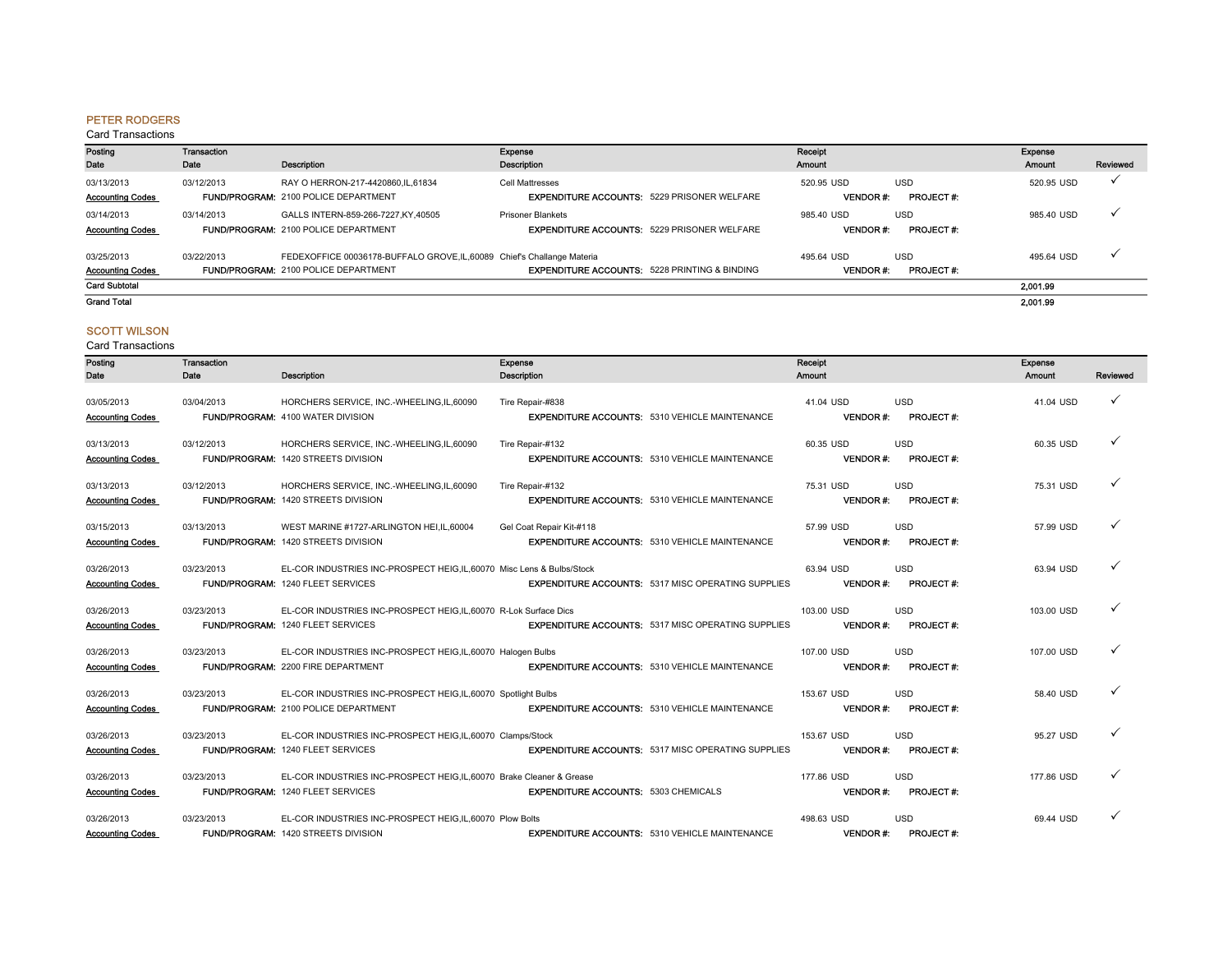| 03/26/2013                            | 03/23/2013 | EL-COR INDUSTRIES INC-PROSPECT HEIG.IL.60070 Plow Bolts                                                   |                                                                  | 498.63 USD                    | <b>USD</b>                     | 69.43 USD  |              |
|---------------------------------------|------------|-----------------------------------------------------------------------------------------------------------|------------------------------------------------------------------|-------------------------------|--------------------------------|------------|--------------|
| <b>Accounting Codes</b>               |            | <b>FUND/PROGRAM: 4100 WATER DIVISION</b>                                                                  | <b>EXPENDITURE ACCOUNTS: 5310 VEHICLE MAINTENANCE</b>            | <b>VENDOR#:</b>               | <b>PROJECT#:</b>               |            |              |
| 03/26/2013<br><b>Accounting Codes</b> | 03/23/2013 | EL-COR INDUSTRIES INC-PROSPECT HEIG.IL.60070 Plow Bolts<br><b>FUND/PROGRAM: 4200 SEWER DIVISION</b>       | <b>EXPENDITURE ACCOUNTS: 5310 VEHICLE MAINTENANCE</b>            | 498.63 USD<br><b>VENDOR#:</b> | <b>USD</b><br><b>PROJECT#:</b> | 69.43 USD  | $\checkmark$ |
| 03/26/2013<br><b>Accounting Codes</b> | 03/23/2013 | EL-COR INDUSTRIES INC-PROSPECT HEIG.IL.60070 Parts Room Stock<br><b>FUND/PROGRAM: 1240 FLEET SERVICES</b> | <b>EXPENDITURE ACCOUNTS: 5317 MISC OPERATING SUPPLIES</b>        | 498.63 USD<br><b>VENDOR#:</b> | <b>USD</b><br><b>PROJECT#:</b> | 290.33 USD |              |
| 04/04/2013<br><b>Accounting Codes</b> | 04/03/2013 | MENARDS LONG GROVE-LONG GROVE.IL.60047<br><b>FUND/PROGRAM: 2200 FIRE DEPARTMENT</b>                       | U-Bolts<br><b>EXPENDITURE ACCOUNTS: 5310 VEHICLE MAINTENANCE</b> | 13.76 USD<br><b>VENDOR#:</b>  | <b>USD</b><br><b>PROJECT#:</b> | 13.76 USD  |              |
| <b>Card Subtotal</b>                  |            |                                                                                                           |                                                                  |                               |                                | 1.352.55   |              |
| <b>Grand Total</b>                    |            |                                                                                                           |                                                                  |                               |                                | 1,352.55   |              |

### SEAN LINDSAY

| Posting                 | Transaction |                                                    | Expense                                                     | Receipt         |                            | Expense    |              |
|-------------------------|-------------|----------------------------------------------------|-------------------------------------------------------------|-----------------|----------------------------|------------|--------------|
| Date                    | Date        | Description                                        | Description                                                 | Amount          |                            | Amount     | Reviewed     |
| 03/18/2013              | 03/15/2013  | HI DIRECT-08007482927, OH, 44139                   | Ballasts & Bulbs                                            | 406.80 USD      | <b>USD</b>                 | 406.80 USD | ✓            |
| <b>Accounting Codes</b> |             | <b>FUND/PROGRAM: 1220 BUILDING SERVICES</b>        | <b>EXPENDITURE ACCOUNTS: 5311 BLDG/GROUNDS MAINTENANCE</b>  | <b>VENDOR#:</b> | <b>PROJECT#:</b>           |            |              |
| 03/22/2013              | 03/21/2013  | HI DIRECT-08007482927.OH.44139                     | <b>Ballasts</b>                                             | 518.39 USD      | <b>USD</b>                 | 518.39 USD | ✓            |
| <b>Accounting Codes</b> |             | <b>FUND/PROGRAM: 1220 BUILDING SERVICES</b>        | <b>EXPENDITURE ACCOUNTS: 5311 BLDG/GROUNDS MAINTENANCE</b>  | <b>VENDOR#:</b> | <b>PROJECT#:</b>           |            |              |
| 03/27/2013              | 03/26/2013  | AMERICAN BUILDING SVCS-WHEELING, IL, 60090         | Lock Core-Street Div                                        | 75.03 USD       | <b>USD</b>                 | 75.03 USD  |              |
| <b>Accounting Codes</b> |             | FUND/PROGRAM: 1420 STREETS DIVISION                | <b>EXPENDITURE ACCOUNTS: 5317 MISC OPERATING SUPPLIES</b>   | <b>VENDOR#:</b> | <b>PROJECT#:</b>           |            |              |
| 03/29/2013              | 03/27/2013  | GARAGE DOOR SPECIALIST-WHEELING,IL,60090           | Garage Door Remotes                                         | 707.00 USD      | <b>USD</b>                 | 235.67 USD |              |
| <b>Accounting Codes</b> |             | <b>FUND/PROGRAM: 1220 BUILDING SERVICES</b>        | <b>EXPENDITURE ACCOUNTS: 5311 BLDG/GROUNDS MAINTENANCE</b>  | <b>VENDOR#:</b> | <b>PROJECT#:</b>           |            |              |
| 03/29/2013              | 03/27/2013  | GARAGE DOOR SPECIALIST-WHEELING,IL,60090           | Garage Door Remotes                                         | 707.00 USD      | <b>USD</b>                 | 235.67 USD |              |
| <b>Accounting Codes</b> |             | <b>FUND/PROGRAM: 2200 FIRE DEPARTMENT</b>          | <b>EXPENDITURE ACCOUNTS: 5311 BLDG/GROUNDS MAINTENANCE</b>  | <b>VENDOR#:</b> | <b>PROJECT#:</b>           |            |              |
| 03/29/2013              | 03/27/2013  | GARAGE DOOR SPECIALIST-WHEELING,IL,60090           | Garage Door Remotes                                         | 707.00 USD      | <b>USD</b>                 | 235.66 USD |              |
| <b>Accounting Codes</b> |             | <b>FUND/PROGRAM: 4100 WATER DIVISION</b>           | <b>EXPENDITURE ACCOUNTS: 5311 BLDG/GROUNDS MAINTENANCE</b>  | <b>VENDOR#:</b> | <b>PROJECT#:</b>           |            |              |
| 04/03/2013              | 04/02/2013  | SQ INTERNATIONAL FIRE-LAKE ZURICH.IL.60047         | Fire Alarm Maintenance                                      | 2,155.25 USD    | <b>USD</b>                 | 492.75 USD |              |
| <b>Accounting Codes</b> |             | <b>FUND/PROGRAM: 1220 BUILDING SERVICES</b>        | <b>EXPENDITURE ACCOUNTS: 5220 MAINT OFF/SPEC EQUIPMENT</b>  | <b>VENDOR#:</b> | <b>PROJECT #: 2009-032</b> |            |              |
| 04/03/2013              | 04/02/2013  | SQ INTERNATIONAL FIRE-LAKE ZURICH.IL.60047         | Fire Alarm Maintenance                                      | 2.155.25 USD    | <b>USD</b>                 | 393.50 USD | $\checkmark$ |
| <b>Accounting Codes</b> |             | <b>FUND/PROGRAM: 1170 COMMUTER PARKING</b>         | <b>EXPENDITURE ACCOUNTS: 5220 MAINT OFF/SPEC EQUIPMENT</b>  | <b>VENDOR#:</b> | <b>PROJECT#:</b>           |            |              |
| 04/03/2013              | 04/02/2013  | SQ INTERNATIONAL FIRE-LAKE ZURICH.IL.60047         | Fire Alarm Maintenance                                      | 2.155.25 USD    | <b>USD</b>                 | 497.40 USD | ✓            |
| <b>Accounting Codes</b> |             | <b>FUND/PROGRAM: 2200 FIRE DEPARTMENT</b>          | <b>EXPENDITURE ACCOUNTS: 5211 EXTINGUISHER SERVICE</b>      | <b>VENDOR#:</b> | <b>PROJECT#:</b>           |            |              |
| 04/03/2013              | 04/02/2013  | SQ INTERNATIONAL FIRE-LAKE ZURICH.IL.60047         | Fire Alarm Maintenance                                      | 2,155.25 USD    | <b>USD</b>                 | 315.40 USD |              |
| <b>Accounting Codes</b> |             | <b>FUND/PROGRAM: 2200 FIRE DEPARTMENT</b>          | <b>EXPENDITURE ACCOUNTS: 5211 EXTINGUISHER SERVICE</b>      | <b>VENDOR#:</b> | <b>PROJECT#:</b>           |            |              |
| 04/03/2013              | 04/02/2013  | SQ INTERNATIONAL FIRE-LAKE ZURICH,IL,60047         | Fire Alarm Maintenance                                      | 2,155.25 USD    | <b>USD</b>                 | 456.20 USD |              |
| <b>Accounting Codes</b> |             | <b>FUND/PROGRAM: 1320 SENIOR CITIZENS SERVICES</b> | <b>EXPENDITURE ACCOUNTS: 5220 MAINT OFF/SPEC EQUIPMENT</b>  | <b>VENDOR#:</b> | <b>PROJECT#:</b>           |            |              |
| 04/04/2013              | 04/03/2013  | THE TRANE COMPANY-888-8325266, WI, 54601           | <b>HVAC Troubleshooting</b>                                 | 700.00 USD      | <b>USD</b>                 | 700.00 USD |              |
| <b>Accounting Codes</b> |             | <b>FUND/PROGRAM: 1220 BUILDING SERVICES</b>        | <b>EXPENDITURE ACCOUNTS: 5299 MISC CONTRACTUAL SERVICES</b> | <b>VENDOR#:</b> | <b>PROJECT#:</b>           |            |              |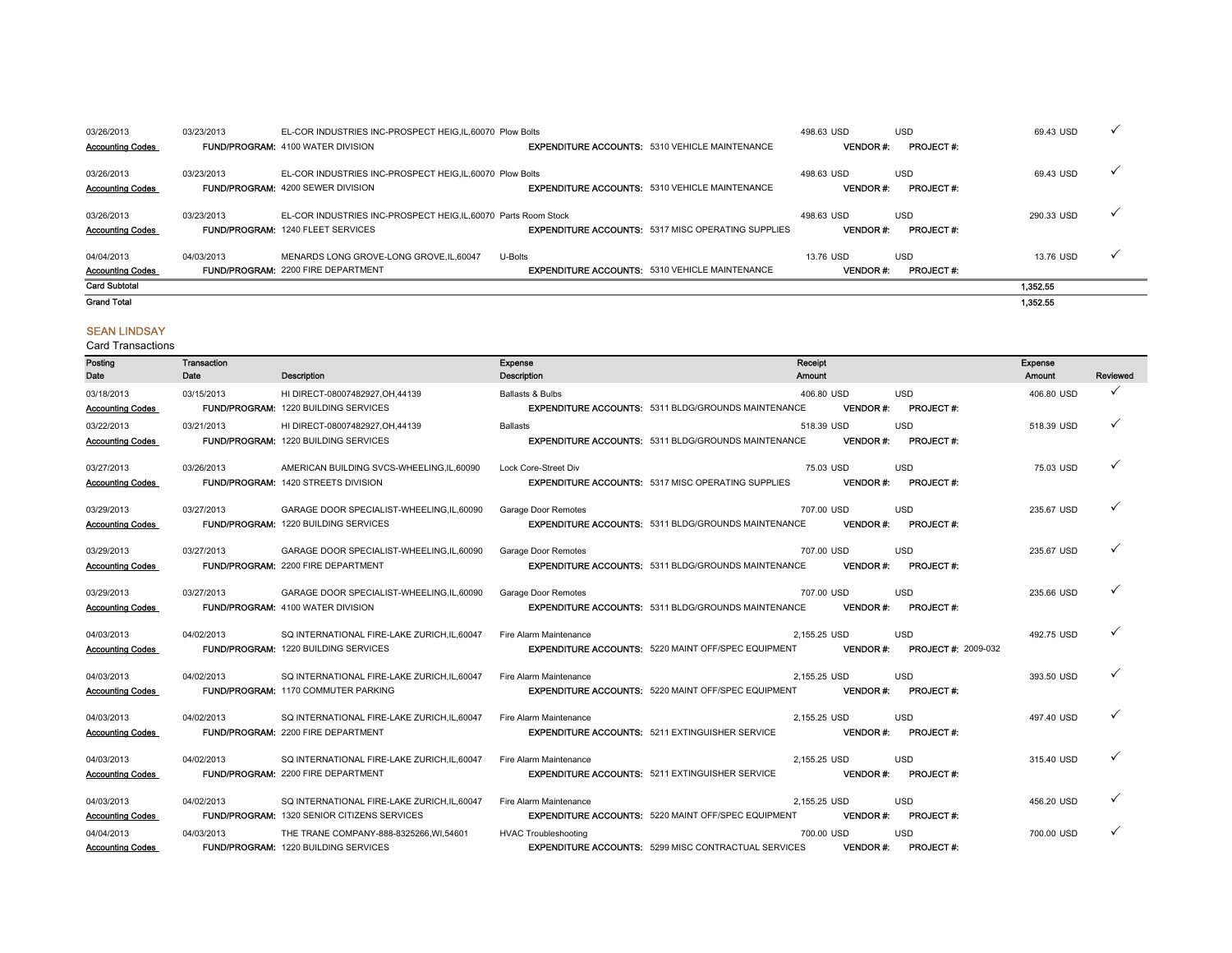| Card Subtotal      | 1 EPO 17<br>562 A  |
|--------------------|--------------------|
| <b>Grand Total</b> | 4.500A7<br>1,562.4 |

#### SHARI MATTHEWS HUIZAR

#### Card Transactions

| Posting                 | Transaction |                                                                   | Expense                                                      | Receipt         |                  | Expense   |              |
|-------------------------|-------------|-------------------------------------------------------------------|--------------------------------------------------------------|-----------------|------------------|-----------|--------------|
| Date                    | Date        | Description                                                       | <b>Description</b>                                           | <b>Amount</b>   |                  | Amount    | Reviewed     |
| 03/07/2013              | 03/05/2013  | NCOA-02024796648.DC.20036                                         | Savy Saving Sr Guides                                        | 64.95 USD       | <b>USD</b>       | 64.95 USD | $\checkmark$ |
| <b>Accounting Codes</b> |             | <b>FUND/PROGRAM: 1315 SOCIAL SERVICES</b>                         | <b>EXPENDITURE ACCOUNTS: 5205 CONFERENCES &amp; MEETINGS</b> | <b>VENDOR#:</b> | <b>PROJECT#:</b> |           |              |
| 03/08/2013              | 03/07/2013  | DES PLAINES HEALTHY CO-DES PLAINES.IL.60016 Mental Health Cert/JC |                                                              | 85.00 USD       | <b>USD</b>       | 85.00 USD | $\checkmark$ |
| <b>Accounting Codes</b> |             | <b>FUND/PROGRAM: 1315 SOCIAL SERVICES</b>                         | <b>EXPENDITURE ACCOUNTS: 5205 CONFERENCES &amp; MEETINGS</b> | <b>VENDOR#:</b> | <b>PROJECT#:</b> |           |              |
|                         |             | LONG GROVE CONFECTIONE-BUFFALO                                    |                                                              |                 |                  |           |              |
| 03/22/2013              | 03/21/2013  | GROVE.IL.60089                                                    | Volunteer Party Favors                                       | 36.00 USD       | <b>USD</b>       | 36.00 USD | $\checkmark$ |
| <b>Accounting Codes</b> |             | <b>FUND/PROGRAM: 1320 SENIOR CITIZENS SERVICES</b>                | <b>EXPENDITURE ACCOUNTS: 5205 CONFERENCES &amp; MEETINGS</b> | <b>VENDOR#:</b> | <b>PROJECT#:</b> |           |              |
| <b>Card Subtotal</b>    |             |                                                                   |                                                              |                 |                  | 185.95    |              |
| <b>Grand Total</b>      |             |                                                                   |                                                              |                 |                  | 185.95    |              |

### STEPHEN D KRAUS

Card Transactions

| Posting                               | Transaction |                                                                                        | Expense                                                                             | Receipt                       | Expense                        |               |          |
|---------------------------------------|-------------|----------------------------------------------------------------------------------------|-------------------------------------------------------------------------------------|-------------------------------|--------------------------------|---------------|----------|
| Date                                  | Date        | Description                                                                            | <b>Description</b>                                                                  | <b>Amount</b>                 |                                | <b>Amount</b> | Reviewed |
| 03/22/2013<br><b>Accounting Codes</b> | 03/20/2013  | THE HOME DEPOT 1913-MT PROSPECT, IL, 60056<br><b>FUND/PROGRAM: 4100 WATER DIVISION</b> | <b>Paint Supplies</b><br><b>EXPENDITURE ACCOUNTS: 5311 BLDG/GROUNDS MAINTENANCE</b> | 103.22 USD<br><b>VENDOR#:</b> | <b>USD</b><br><b>PROJECT#:</b> | 103.22 USD    |          |
| <b>Card Subtotal</b>                  |             |                                                                                        |                                                                                     |                               |                                | 103.22        |          |
| <b>Grand Total</b>                    |             |                                                                                        |                                                                                     |                               |                                | 103.22        |          |

#### THOMAS LUEDERS

Card Transactions

| Posting                 | Transaction                              |                                | Expense                                                 | Receipt                             |            | Expense       |          |
|-------------------------|------------------------------------------|--------------------------------|---------------------------------------------------------|-------------------------------------|------------|---------------|----------|
| Date                    | Date                                     | <b>Description</b>             | Description                                             | <b>Amount</b>                       |            | <b>Amount</b> | Reviewed |
|                         |                                          | ZIMMERMANN'S TRUE VALU-BUFFALO |                                                         |                                     |            |               |          |
| 03/08/2013              | 03/07/2013                               | GROVE.IL.60089                 | Paint Roller                                            | 5.98 USD                            | <b>USD</b> | 5.98 USD      |          |
| <b>Accounting Codes</b> | <b>FUND/PROGRAM: 4100 WATER DIVISION</b> |                                | <b>EXPENDITURE ACCOUNTS: 5243 PUMPHOUSE MAINTENANCE</b> | <b>VENDOR#:</b><br><b>PROJECT#:</b> |            |               |          |
| <b>Card Subtotal</b>    |                                          |                                |                                                         |                                     |            | 5.98          |          |
| <b>Grand Total</b>      |                                          |                                |                                                         |                                     |            | 5.98          |          |

#### TY JOHNSON

| Posting                 | Transaction |                                             | Expense                                                    | Receipt         |                  | Expense       |          |
|-------------------------|-------------|---------------------------------------------|------------------------------------------------------------|-----------------|------------------|---------------|----------|
| Date                    | Date        | <b>Description</b>                          | <b>Description</b>                                         | <b>Amount</b>   |                  | <b>Amount</b> | Reviewed |
| 03/06/2013              | 03/05/2013  | FASTENAL COMPANY01-WHEELING.IL.60090        | Shear Bolts-trackless                                      | 62.12 USD       | <b>USD</b>       | 62.12 USD     |          |
| <b>Accounting Codes</b> |             | <b>FUND/PROGRAM: 1220 BUILDING SERVICES</b> | <b>EXPENDITURE ACCOUNTS: 5310 VEHICLE MAINTENANCE</b>      | <b>VENDOR#:</b> | <b>PROJECT#:</b> |               |          |
|                         |             | PLATINUM ELECTRIC SUPP-                     |                                                            |                 |                  |               |          |
| 03/08/2013              | 03/07/2013  | STREAMWOOD.IL.60107                         | Exit Light Bulbs                                           | 40.70 USD       | <b>USD</b>       | 40.70 USD     |          |
| <b>Accounting Codes</b> |             | <b>FUND/PROGRAM: 1220 BUILDING SERVICES</b> | <b>EXPENDITURE ACCOUNTS: 5311 BLDG/GROUNDS MAINTENANCE</b> | <b>VENDOR#:</b> | <b>PROJECT#:</b> |               |          |
| 03/08/2013              | 03/07/2013  | FASTENAL COMPANY01-WHEELING.IL.60090        | Shear Bolts-Trackless                                      | 13.79 USD       | <b>USD</b>       | 13.79 USD     |          |
| <b>Accounting Codes</b> |             | <b>FUND/PROGRAM: 1220 BUILDING SERVICES</b> | <b>EXPENDITURE ACCOUNTS: 5310 VEHICLE MAINTENANCE</b>      | <b>VENDOR#:</b> | <b>PROJECT#:</b> |               |          |
| 03/11/2013              | 03/07/2013  | MUNCHS SUPPLY 1-847-2299333.IL.60090        | Flu End Cap                                                | 3.49 USD        | <b>USD</b>       | 3.49 USD      |          |
| <b>Accounting Codes</b> |             | <b>FUND/PROGRAM: 1220 BUILDING SERVICES</b> | <b>EXPENDITURE ACCOUNTS: 5311 BLDG/GROUNDS MAINTENANCE</b> | <b>VENDOR#:</b> | <b>PROJECT#:</b> |               |          |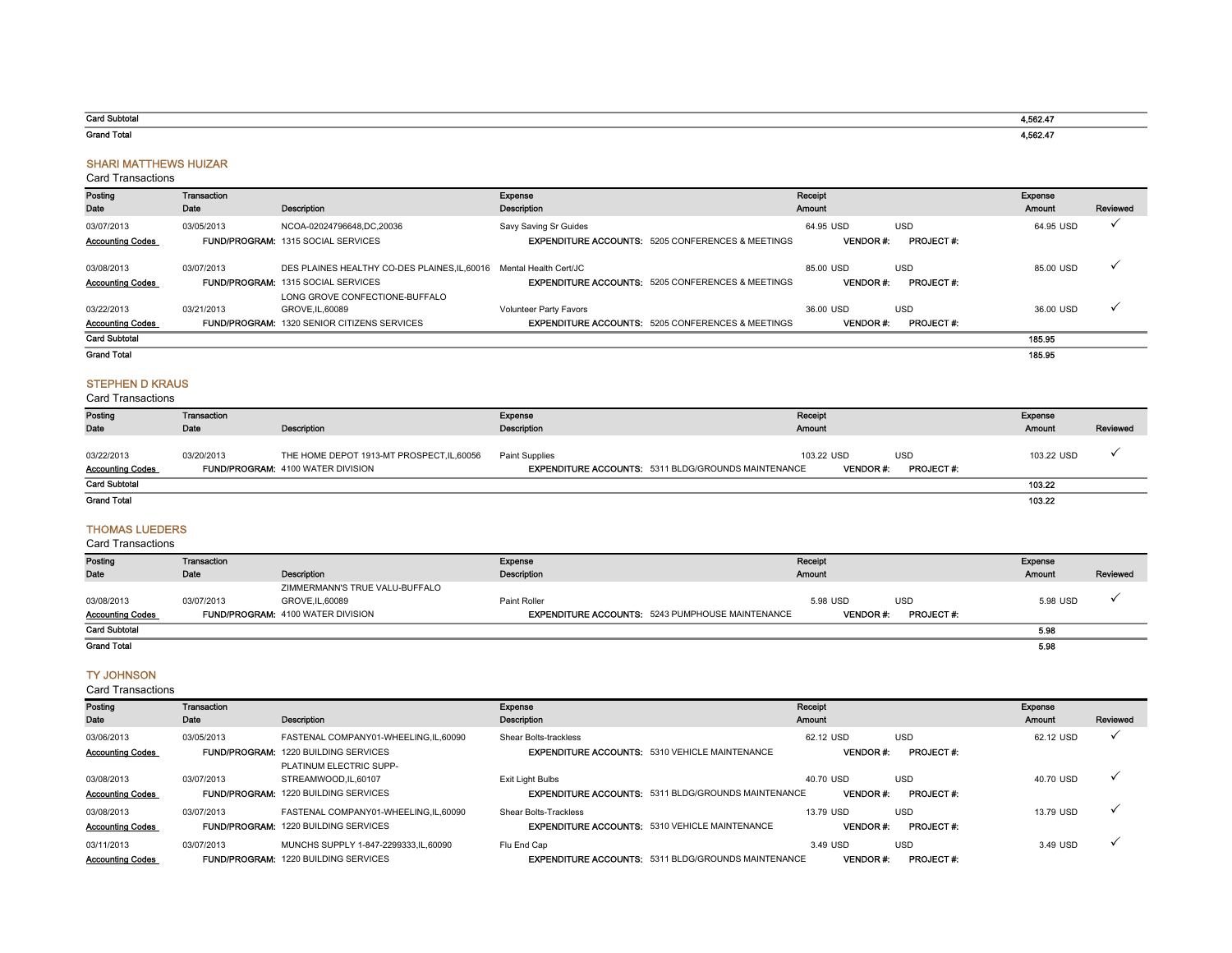| <b>Grand Total</b>      |            |                                                                    |                       |                                                            |            |                  |                            | 3.326.00   |  |
|-------------------------|------------|--------------------------------------------------------------------|-----------------------|------------------------------------------------------------|------------|------------------|----------------------------|------------|--|
| <b>Card Subtotal</b>    |            |                                                                    |                       |                                                            |            |                  |                            | 3.326.00   |  |
| <b>Accounting Codes</b> |            | <b>FUND/PROGRAM: 1430 FORESTRY DIVISION</b>                        |                       | <b>EXPENDITURE ACCOUNTS: 5311 BLDG/GROUNDS MAINTENANCE</b> |            | <b>VENDOR#:</b>  | <b>PROJECT#:</b>           |            |  |
| 04/04/2013              | 04/03/2013 | WW GRAINGER-877-2022594.PA.15201-1416                              | Nylon Rope            |                                                            | 72.99 USD  |                  | <b>USD</b>                 | 72.99 USD  |  |
| <b>Accounting Codes</b> |            | <b>FUND/PROGRAM: 2200 FIRE DEPARTMENT</b>                          |                       | <b>EXPENDITURE ACCOUNTS: 5311 BLDG/GROUNDS MAINTENANCE</b> |            | <b>VENDOR#:</b>  | <b>PROJECT#:</b>           |            |  |
| 04/01/2013              | 03/28/2013 | ECOMELECTRO-7185047348,NY,11220                                    | <b>EM Battery</b>     |                                                            | 159.93 USD |                  | <b>USD</b>                 | 17.77 USD  |  |
| <b>Accounting Codes</b> |            | FUND/PROGRAM: 1220 BUILDING SERVICES                               |                       | <b>EXPENDITURE ACCOUNTS: 5311 BLDG/GROUNDS MAINTENANCE</b> |            | <b>VENDOR#:</b>  | <b>PROJECT#:</b>           |            |  |
| 04/01/2013              | 03/28/2013 | ECOMELECTRO-7185047348.NY.11220                                    | <b>FA Batteries</b>   |                                                            | 159.93 USD |                  | <b>USD</b>                 | 71.08 USD  |  |
| <b>Accounting Codes</b> |            | <b>FUND/PROGRAM: 1170 COMMUTER PARKING</b>                         |                       | <b>EXPENDITURE ACCOUNTS: 5311 BLDG/GROUNDS MAINTENANCE</b> |            | <b>VENDOR#:</b>  | <b>PROJECT#:</b>           |            |  |
| 04/01/2013              | 03/28/2013 | ECOMELECTRO-7185047348.NY.11220                                    | <b>FA Batteries</b>   |                                                            | 159.93 USD |                  | <b>USD</b>                 | 71.08 USD  |  |
| <b>Accounting Codes</b> |            | <b>FUND/PROGRAM: 1220 BUILDING SERVICES</b>                        |                       | <b>EXPENDITURE ACCOUNTS: 5311 BLDG/GROUNDS MAINTENANCE</b> |            | <b>VENDOR #:</b> | <b>PROJECT #:</b>          |            |  |
| 03/29/2013              | 03/28/2013 | STREAMWOOD.IL.60107                                                | <b>Light Bulbs</b>    |                                                            | 932.19 USD |                  | <b>USD</b>                 | 303.07 USD |  |
|                         |            | PLATINUM ELECTRIC SUPP-                                            |                       |                                                            |            |                  |                            |            |  |
| <b>Accounting Codes</b> |            | <b>FUND/PROGRAM: 4100 WATER DIVISION</b>                           |                       | <b>EXPENDITURE ACCOUNTS: 5243 PUMPHOUSE MAINTENANCE</b>    |            | <b>VENDOR#:</b>  | <b>PROJECT#:</b>           |            |  |
| 03/29/2013              | 03/28/2013 | STREAMWOOD.IL.60107                                                | <b>Light Bulbs</b>    |                                                            | 932.19 USD |                  | <b>USD</b>                 | 491.78 USD |  |
| <b>Accounting Codes</b> |            | PLATINUM ELECTRIC SUPP-                                            |                       | <b>EXPENDITURE ACCOUNTS: 5311 BLDG/GROUNDS MAINTENANCE</b> |            | <b>VENDOR#:</b>  | <b>PROJECT#:</b>           |            |  |
| 03/29/2013              | 03/28/2013 | STREAMWOOD, IL, 60107<br><b>FUND/PROGRAM: 2200 FIRE DEPARTMENT</b> | Sensor & Light Bulbs  |                                                            | 932.19 USD |                  | <b>USD</b>                 | 137.34 USD |  |
|                         |            | PLATINUM ELECTRIC SUPP-                                            |                       |                                                            |            |                  |                            |            |  |
| <b>Accounting Codes</b> |            | <b>FUND/PROGRAM: 1170 COMMUTER PARKING</b>                         |                       | <b>EXPENDITURE ACCOUNTS: 5311 BLDG/GROUNDS MAINTENANCE</b> |            | <b>VENDOR#:</b>  | <b>PROJECT#:</b>           |            |  |
| 03/28/2013              | 03/27/2013 | HI DIRECT-08007482927.OH.44139                                     | <b>Light Bulbs</b>    |                                                            | 111.60 USD |                  | USD                        | 111.60 USD |  |
| <b>Accounting Codes</b> |            | <b>FUND/PROGRAM: 1170 COMMUTER PARKING</b>                         |                       | <b>EXPENDITURE ACCOUNTS: 5311 BLDG/GROUNDS MAINTENANCE</b> |            | <b>VENDOR #:</b> | <b>PROJECT#:</b>           |            |  |
| 03/28/2013              | 03/27/2013 | HI DIRECT-08007482927.OH.44139                                     | <b>Light Bulbs</b>    |                                                            | 583.20 USD |                  | <b>USD</b>                 | 111.60 USD |  |
| <b>Accounting Codes</b> |            | <b>FUND/PROGRAM: 1220 BUILDING SERVICES</b>                        |                       | <b>EXPENDITURE ACCOUNTS: 5311 BLDG/GROUNDS MAINTENANCE</b> |            | <b>VENDOR#:</b>  | <b>PROJECT#:</b>           |            |  |
| 03/28/2013              | 03/27/2013 | HI DIRECT-08007482927, OH, 44139                                   | Light Bulbs           |                                                            | 583.20 USD |                  | <b>USD</b>                 | 291.60 USD |  |
| <b>Accounting Codes</b> |            | FUND/PROGRAM: 1430 FORESTRY DIVISION                               |                       | <b>EXPENDITURE ACCOUNTS: 5506 STREETSCAPE IMPROVEMENTS</b> |            | <b>VENDOR#:</b>  | <b>PROJECT #: 2007-013</b> |            |  |
| 03/28/2013              | 03/27/2013 | HI DIRECT-08007482927, OH, 44139                                   | <b>Light Bulbs</b>    |                                                            | 583.20 USD |                  | <b>USD</b>                 | 180.00 USD |  |
| <b>Accounting Codes</b> |            | <b>FUND/PROGRAM: 2200 FIRE DEPARTMENT</b>                          |                       | <b>EXPENDITURE ACCOUNTS: 5311 BLDG/GROUNDS MAINTENANCE</b> |            | <b>VENDOR #:</b> | <b>PROJECT#:</b>           |            |  |
| 03/27/2013              | 03/26/2013 | 2923                                                               | Air Fittings          |                                                            | 46.50 USD  |                  | <b>USD</b>                 | 46.50 USD  |  |
|                         |            | JORDAN INDUSTRIAL SUPP-WHEELING.IL.60090-                          |                       |                                                            |            |                  |                            |            |  |
| <b>Accounting Codes</b> |            | FUND/PROGRAM: 1220 BUILDING SERVICES                               |                       | <b>EXPENDITURE ACCOUNTS: 5311 BLDG/GROUNDS MAINTENANCE</b> |            | <b>VENDOR#:</b>  | <b>PROJECT#:</b>           |            |  |
| 03/26/2013              | 03/25/2013 | ADI SECURITY PRD EG-08479568161.IL.60007                           | <b>Card Readers</b>   |                                                            | 860.08 USD |                  | <b>USD</b>                 | 860.08 USD |  |
| <b>Accounting Codes</b> |            | <b>FUND/PROGRAM: 1220 BUILDING SERVICES</b>                        |                       | <b>EXPENDITURE ACCOUNTS: 5311 BLDG/GROUNDS MAINTENANCE</b> |            | <b>VENDOR#:</b>  | <b>PROJECT#:</b>           |            |  |
| 03/25/2013              | 03/22/2013 | STREAMWOOD.IL.60107                                                | <b>Light Ballasts</b> |                                                            | 439.41 USD |                  | <b>USD</b>                 | 439.41 USD |  |
|                         |            | PLATINUM ELECTRIC SUPP-                                            |                       |                                                            |            |                  |                            |            |  |

### VINCENT HOFFMAN

| Posting<br>Date                       | Transaction<br>Date | Description                                                                                  | Expense<br>Description                                                                       | Receipt<br><b>Amount</b>        |                                | Expense<br><b>Amount</b> | Reviewed     |
|---------------------------------------|---------------------|----------------------------------------------------------------------------------------------|----------------------------------------------------------------------------------------------|---------------------------------|--------------------------------|--------------------------|--------------|
| 03/12/2013<br><b>Accounting Codes</b> | 03/11/2013          | WALGREENS #5609-WHEELING.IL.60090<br><b>FUND/PROGRAM: 1430 FORESTRY DIVISION</b>             | <b>Bags for Flower Baskets</b><br><b>EXPENDITURE ACCOUNTS: 5506 STREETSCAPE IMPROVEMENTS</b> | 14.76 USD<br><b>VENDOR#:</b>    | <b>USD</b><br><b>PROJECT#:</b> | 14.76 USD                |              |
| 03/15/2013<br><b>Accounting Codes</b> | 03/14/2013          | MENARDS MOUNT PROSPECT-MT<br>PROSPECT.IL.60056<br><b>FUND/PROGRAM: 1420 STREETS DIVISION</b> | Lumber/Sign Repairs<br><b>EXPENDITURE ACCOUNTS: 5317 MISC OPERATING SUPPLIES</b>             | 105.51 USD<br><b>VENDOR#:</b>   | <b>USD</b><br><b>PROJECT#:</b> | 105.51 USD               | $\checkmark$ |
| 03/15/2013<br><b>Accounting Codes</b> | 03/14/2013          | AFLORAL.COM-JAMESTOWN.NY.14701<br><b>FUND/PROGRAM: 1430 FORESTRY DIVISION</b>                | Silk Flowers for Baskets<br><b>EXPENDITURE ACCOUNTS: 5506 STREETSCAPE IMPROVEMENTS</b>       | 3.634.80 USD<br><b>VENDOR#:</b> | <b>USD</b><br><b>PROJECT#:</b> | 3.634.80 USD             | $\checkmark$ |
| 03/18/2013<br><b>Accounting Codes</b> | 03/14/2013          | THE HOME DEPOT 1913-MT PROSPECT.IL.60056<br><b>FUND/PROGRAM: 1420 STREETS DIVISION</b>       | Torch & Propane<br><b>EXPENDITURE ACCOUNTS: 5315 SMALL TOOLS &amp; EQUIPMENT</b>             | 64.36 USD<br><b>VENDOR#:</b>    | <b>USD</b><br><b>PROJECT#:</b> | 14.41 USD                | $\checkmark$ |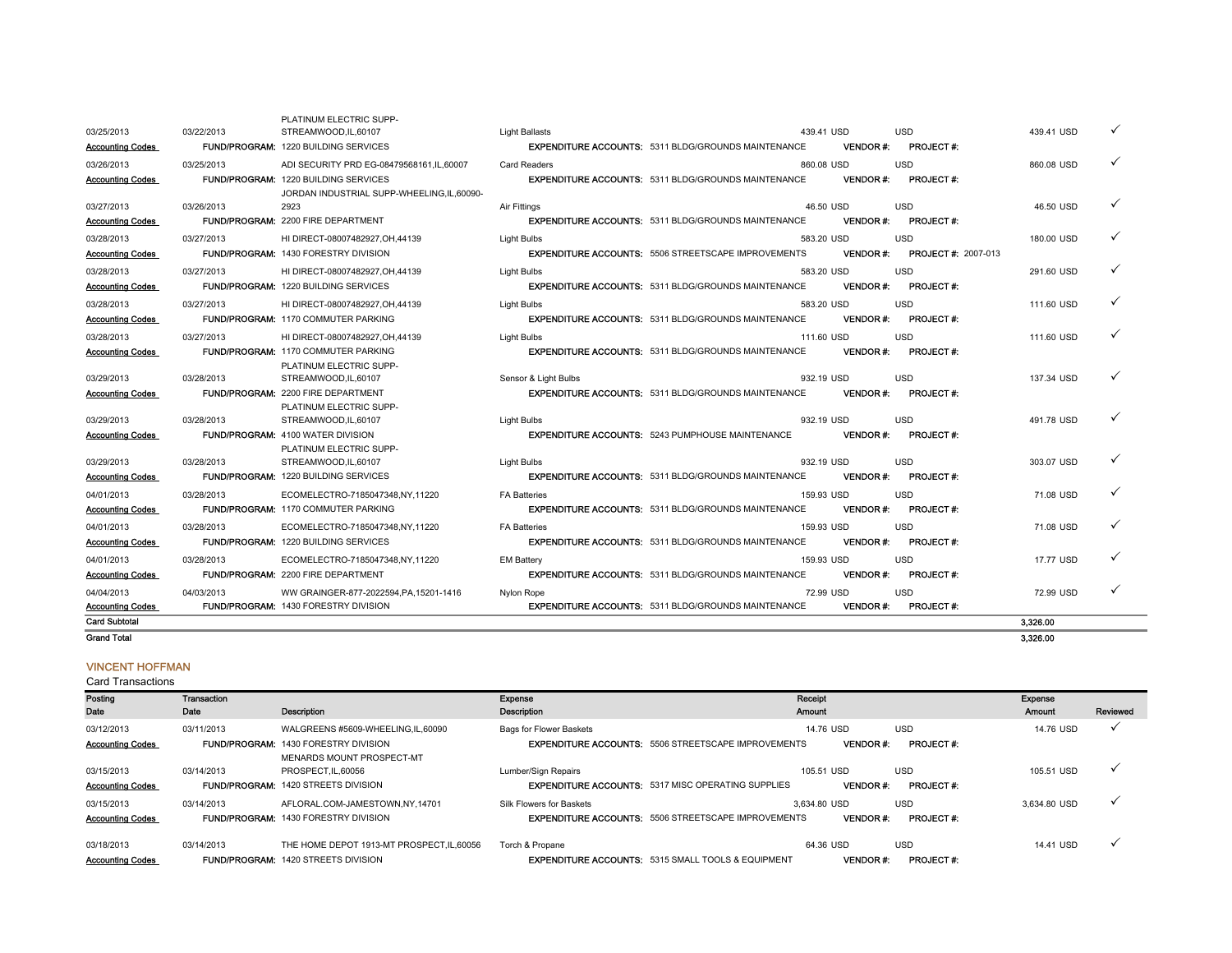| 03/18/2013              | 03/14/2013 | THE HOME DEPOT 1913-MT PROSPECT, IL, 60056  | Paint & Paint Supplies                         |                                                            | 64.36 USD       | <b>USD</b>       | 49.95 USD |  |
|-------------------------|------------|---------------------------------------------|------------------------------------------------|------------------------------------------------------------|-----------------|------------------|-----------|--|
| <b>Accounting Codes</b> |            | <b>FUND/PROGRAM: 1420 STREETS DIVISION</b>  |                                                | <b>EXPENDITURE ACCOUNTS: 5317 MISC OPERATING SUPPLIES</b>  | <b>VENDOR#:</b> | <b>PROJECT#:</b> |           |  |
|                         |            | ZIMMERMANN'S TRUE VALU-BUFFALO              |                                                |                                                            |                 |                  |           |  |
| 03/26/2013              | 03/25/2013 | GROVE, IL, 60089                            | Eye Bolts for Sign Shop                        |                                                            | 14.04 USD       | <b>USD</b>       | 14.04 USD |  |
| <b>Accounting Codes</b> |            | <b>FUND/PROGRAM: 1420 STREETS DIVISION</b>  | <b>EXPENDITURE ACCOUNTS: 5320 STREET SIGNS</b> |                                                            | <b>VENDOR#:</b> | <b>PROJECT#:</b> |           |  |
|                         |            | JORDAN INDUSTRIAL SUPP-WHEELING,IL,60090-   |                                                |                                                            |                 |                  |           |  |
| 04/03/2013              | 04/02/2013 | 2923                                        | Zip Ties for Baskets                           |                                                            | 33.68 USD       | <b>USD</b>       | 33.68 USD |  |
| <b>Accounting Codes</b> |            | <b>FUND/PROGRAM: 1430 FORESTRY DIVISION</b> |                                                | <b>EXPENDITURE ACCOUNTS: 5506 STREETSCAPE IMPROVEMENTS</b> | <b>VENDOR#:</b> | <b>PROJECT#:</b> |           |  |
| <b>Card Subtotal</b>    |            |                                             |                                                |                                                            |                 |                  | 3,867.15  |  |
| <b>Grand Total</b>      |            |                                             |                                                |                                                            |                 |                  | 3,867.15  |  |
|                         |            |                                             |                                                |                                                            |                 |                  |           |  |

Signed Date **Date of the Contract of Contract Contract Only in the Contract Only in the Date** 

 $\blacksquare$ 

Authorized

Report Run By: Nancy Hoppe (NHOPPE, Company Program Administrator) © 1994-2013. MasterCard. All rights reserved.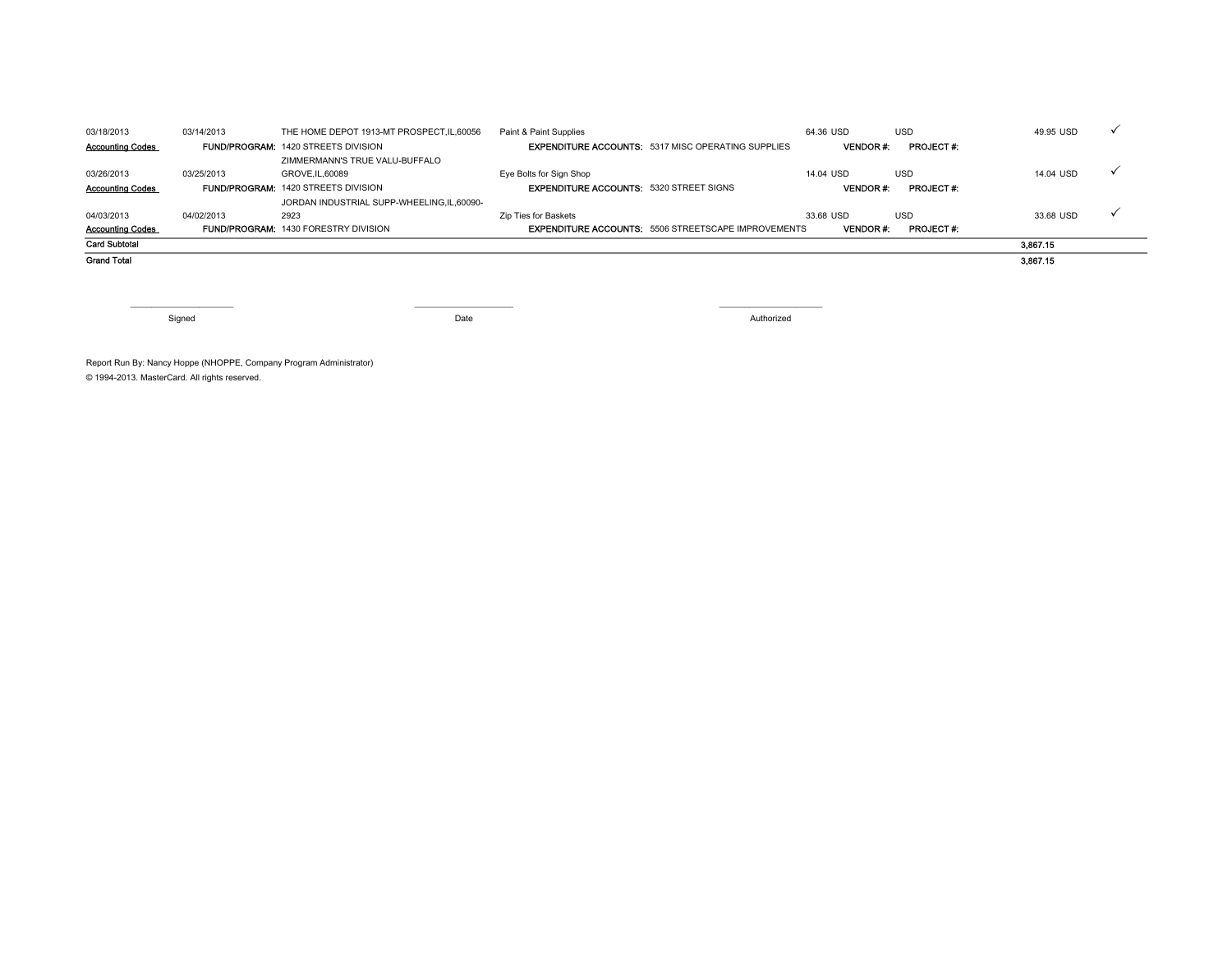# **Village of Wheeling Payroll Summary**

# **Pay Period Ended 5/24/2013**

| <b>Fund Number</b> | Fund                            | <b>Salaries</b> | <b>Benefits</b> | <b>Total Payroll</b> |
|--------------------|---------------------------------|-----------------|-----------------|----------------------|
|                    |                                 |                 |                 |                      |
| 01                 | <b>General Fund</b>             | 784,362.45      | 325,530.01      | 1,109,892.46         |
| 30                 | <b>Town Center TIF</b>          | 636.40          | 294.62          | 931.02               |
| 31                 | <b>Crossroads TIF</b>           | 636.40          | 294.62          | 931.02               |
| 32                 | So Milwaukee TIF                | 636.40          | 294.62          | 931.02               |
| 37                 | <b>Southeast TIF</b>            | 636.40          | 294.62          | 931.02               |
| 39                 | Lake Cook/Milwaukee TIF         | 636.39          | 294.63          | 931.02               |
| 40                 | Water & Sewer Fund              | 52,385.27       | 32,001.39       | 84,386.66            |
| 55                 | <b>Grant Fund</b>               | 3,776.03        | 2,435.35        | 6,211.38             |
|                    |                                 |                 |                 |                      |
|                    | <b>Total Gross Payroll</b>      | 843,705.74      | 361,439.86      | 1,205,145.60         |
|                    |                                 |                 |                 |                      |
|                    | <b>Total Payroll Deductions</b> | 327,990.47      | 361,439.86      | 689,430.33           |
|                    |                                 |                 |                 |                      |
|                    | <b>Total Net Payroll</b>        | 515,715.27      | 0.00            | 515,715.27           |
|                    |                                 |                 |                 |                      |
|                    |                                 |                 |                 |                      |
|                    | <b>Payroll Checks</b>           | 0.00            |                 |                      |
|                    |                                 |                 |                 |                      |
|                    | <b>Direct Deposits</b>          | 515,715.27      |                 |                      |
|                    |                                 |                 |                 |                      |
|                    | <b>Total Net Payroll</b>        | 515,715.27      |                 |                      |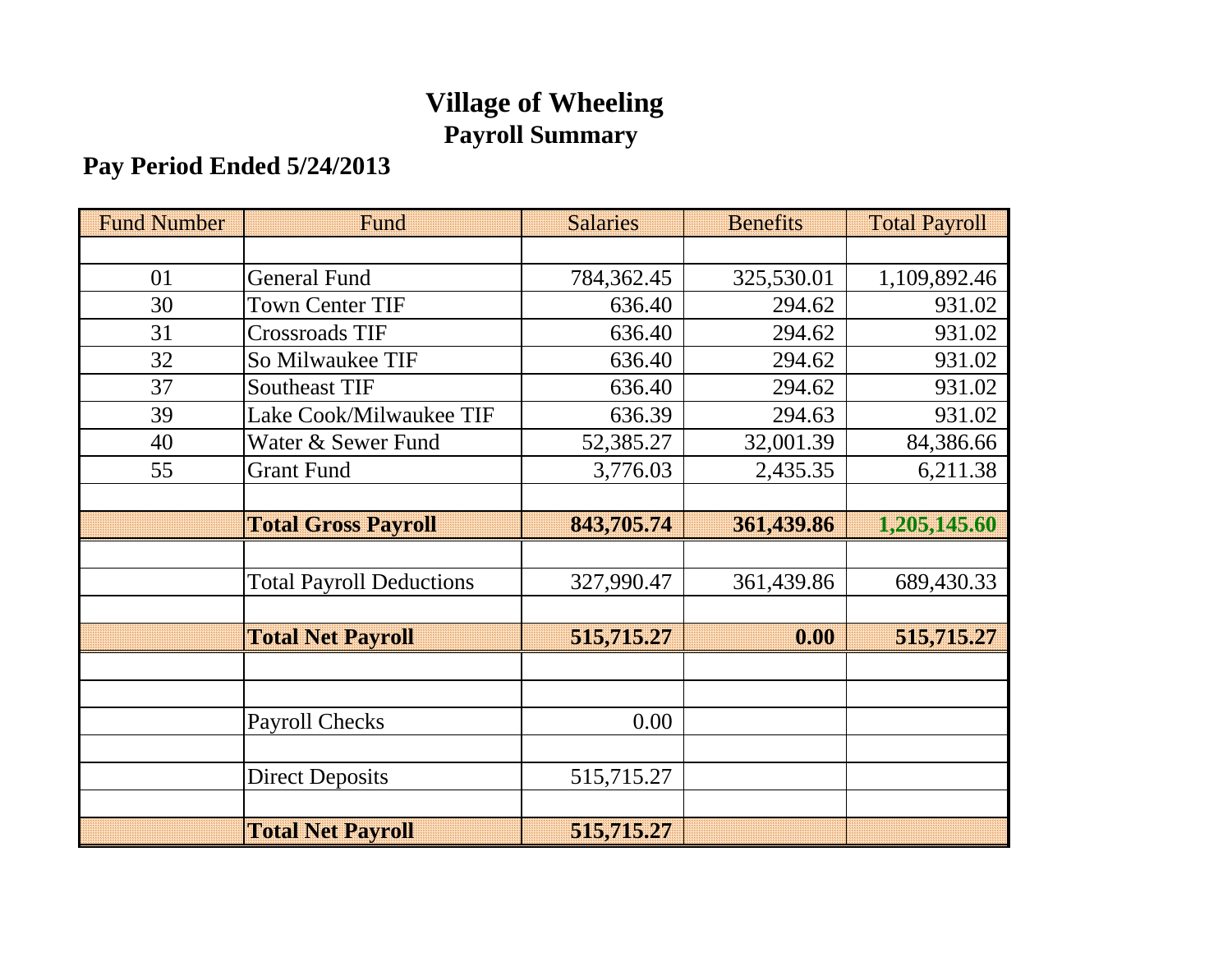| SUNGARD PENTAMATION                          |                                                           | PAGE NUMBER:               |  |  |  |  |
|----------------------------------------------|-----------------------------------------------------------|----------------------------|--|--|--|--|
| DATE: 05/30/2013                             | VILLAGE OF WHEELING                                       | ACCTPA51                   |  |  |  |  |
| TIME: 11:16:13                               | CASH REOUIREMENTS - CHECK FORMAT - DUE DATE: $06/04/2013$ | 5/13<br>ACCOUNTING PERIOD: |  |  |  |  |
| SELECTION CRITERIA: payable.batch='AMM06/04' |                                                           |                            |  |  |  |  |

| <b>VENDOR</b>                                       | ORGANIZATION | <b>ACCOUNT</b> | PURCHASE OR INVOICE  |                  | <b>AMOUNT</b>                  | DESCRIPTION                                      |
|-----------------------------------------------------|--------------|----------------|----------------------|------------------|--------------------------------|--------------------------------------------------|
| 50<br>ACCURATE TANK TECHNOLOGIES                    | 1220         | 5220           | 13001151             | 21056            | 180.00                         | SERVICE CALL FOR TANK ALA                        |
| TOTAL CHECK                                         |              |                |                      |                  | 180.00                         |                                                  |
| 6369<br>ADVANTAGE MIRCOFILM SERVICES<br>TOTAL CHECK | 1300         | 5220           | 13001192             | $13 - 135$       | 630.00<br>630.00               | YEARLY ANNUAL SERVICE AGR                        |
|                                                     |              |                |                      |                  |                                |                                                  |
| 8124<br>AEC FIRE & SAFETY<br>TOTAL CHECK            | 2200         | 5220           | 13000860             | 96091            | 485.85<br>485.85               | REPAIR HOLMATRO EQUIP.                           |
| 7109<br>AECOM                                       | 4310         | 5503           | 13000514             | 37344756         | 4,221.00                       | SCADA UPGRADE                                    |
| TOTAL CHECK                                         |              |                |                      |                  | 4,221.00                       |                                                  |
| 84<br>AIR ONE EQUIPMENT, INC                        | 2200         | 5220           | 13001224             | 87922            | 103.03                         | SCBA MAINTENANCE                                 |
| TOTAL CHECK                                         |              |                |                      |                  | 103.03                         |                                                  |
| 7639                                                | 2200         | 5305           | 13000830             | 0045880-IN       | 1,345.00                       | FIRE HOSE                                        |
| ALEXIS FIRE EQUIPMENT<br>TOTAL CHECK                |              |                |                      |                  | 1,345.00                       |                                                  |
| 8035<br>AMERICAN WELDING & GAS INC                  | 1220         | 5301           | 13001157             | 02202550         | 117.33                         | CYLINDER RENTAL                                  |
| TOTAL CHECK                                         |              |                |                      |                  | 117.33                         |                                                  |
| 7467<br>ARC IMAGING RESOURCES                       | 1400         | 5207           | 13001268             | IL70002938       | 900.00                         | PLOTTER MAINT AGREMT 2013                        |
| TOTAL CHECK                                         |              |                |                      |                  | 900.00                         |                                                  |
| 7417<br>ARTISTIC FRAMING INC                        | 2100         | 5323           | 13001196             |                  | 90.00                          | PLAQUES / AWARDS                                 |
| TOTAL CHECK                                         |              |                |                      |                  | 90.00                          |                                                  |
| 263<br>AUTO TECH CENTERS INC<br>TOTAL CHECK         | 2100<br>4100 | 5310<br>5310   | 13001152<br>13001152 |                  | 3,528.82<br>776.12<br>4,304.94 | REPL TIRES FOR FLEET<br>REPL TIRES FOR FLEET     |
| 6060                                                | 1600         | 5207           | 13001214             | 149307           | 3,396.74                       | GIS AERIAL PHOTOGRAPHY                           |
| AYRES ASSOCIATES INC                                | 4100<br>4200 | 5207<br>5207   | 13001214<br>13001214 | 149307<br>149307 | 1,698.38<br>1,698.38           | GIS AERIAL PHOTOGRAPHY<br>GIS AERIAL PHOTOGRAPHY |
| TOTAL CHECK                                         |              |                |                      |                  | 6,793.50                       |                                                  |
| 301<br>BELLI & BELLI                                | 1300         | 5206           | 13001264             | $13 - 3738$      | 3,467.50                       | BUILDING INSPECTION                              |
| TOTAL CHECK                                         |              |                |                      |                  | 3,467.50                       |                                                  |
| 3006<br>CHRISTOPHER B BURKE ENGINEER                | 1300         | 5206           | 13001231             | 110773           | 6,958.45                       | UPDATE CAV REPORT                                |
| TOTAL CHECK                                         |              |                |                      |                  | 6,958.45                       |                                                  |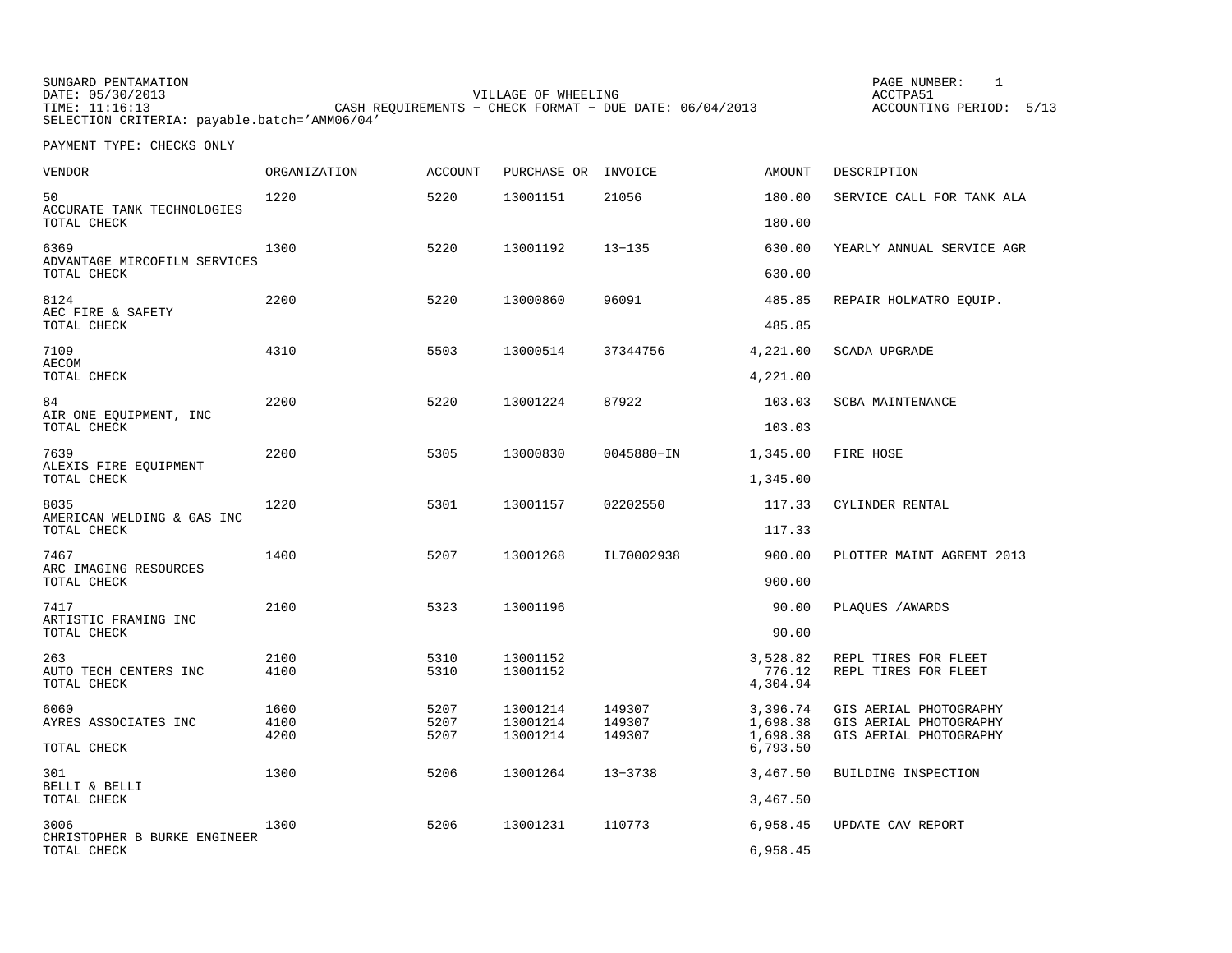SUNGARD PENTAMATION PAGE NUMBER: 2 DATE: 05/30/2013 VILLAGE OF WHEELING ACCTPA51 TIME: 11:16:13 CASH REQUIREMENTS − CHECK FORMAT − DUE DATE: 06/04/2013 ACCOUNTING PERIOD: 5/13 SELECTION CRITERIA: payable.batch='AMM06/04'

| VENDOR                                             | ORGANIZATION                 | ACCOUNT                      | PURCHASE OR INVOICE                          |                                              | AMOUNT                                           | DESCRIPTION                                                  |
|----------------------------------------------------|------------------------------|------------------------------|----------------------------------------------|----------------------------------------------|--------------------------------------------------|--------------------------------------------------------------|
| 385<br>BURRIS EQUIPMENT COMPANY<br>TOTAL CHECK     | 1420<br>4200                 | 5310<br>5310                 | 13001168<br>13001168                         | PI24575<br>PI24575                           | 883.65<br>883.64<br>1,767.29                     | PRTS FOR SERVICING PUMPS<br>PRTS FOR SERVICING PUMPS         |
| 456<br>CERTIFIED FLEET SERVICES INC<br>TOTAL CHECK | 2200                         | 5310                         | 13001161                                     | S14419                                       | 92.62<br>92.62                                   | REPAIR PARTS                                                 |
|                                                    |                              |                              |                                              |                                              |                                                  |                                                              |
| 461<br>CHAPMAN & CUTLER                            | 3410                         | 5218                         | 13001184                                     | 1570381                                      | 5,000.00                                         | MABAS TAX ANALYSIS                                           |
| TOTAL CHECK                                        |                              |                              |                                              |                                              | 5,000.00                                         |                                                              |
| 3161<br>CHEVY CHASE COUNTRY CLUB                   | 1320                         | 5205                         | 13001239                                     | 7418                                         | 1,802.05                                         | 50/90 PARTY                                                  |
| TOTAL CHECK                                        |                              |                              |                                              |                                              | 1,802.05                                         |                                                              |
| 4174<br>CHICAGO INTERNATIONAL TRUCK<br>TOTAL CHECK | 1420<br>2200<br>4100<br>4200 | 5310<br>5310<br>5310<br>5310 | 13001160<br>13001160<br>13001160<br>13001160 | 16084805<br>16084805<br>16084805<br>16084805 | 660.00<br>660.00<br>340.00<br>340.00<br>2,000.00 | REPAIR PARTS<br>REPAIR PARTS<br>REPAIR PARTS<br>REPAIR PARTS |
|                                                    |                              |                              |                                              |                                              |                                                  |                                                              |
| 573<br>COMPUTERIZED FLEET ANALYSIS<br>TOTAL CHECK  | 1240                         | 5207                         | 13001154                                     | 12068                                        | 1,595.00<br>1,595.00                             | SOFTWARE SUPPORT                                             |
|                                                    |                              |                              |                                              |                                              |                                                  |                                                              |
| 598<br>COOK COUNTY TREASURER<br>TOTAL CHECK        | 3700<br>3700                 | 5299<br>5299                 | 13001211<br>13001213                         |                                              | 185,701.24<br>128,447.44<br>314, 148.68          | 2010 TIF TAX SURPLUS<br>2011 TIF TAX SURPLUS                 |
| 881<br>FIRE INVESTIGATORS STRIKE FO                | 2200                         | 5105                         | 13001218                                     |                                              | 90.00                                            | SEMINAR                                                      |
| TOTAL CHECK                                        |                              |                              |                                              |                                              | 90.00                                            |                                                              |
| 4984<br>FOSTER COACH SALES INC                     | 2200                         | 5310                         | 13001162                                     | 5312                                         | 105.84                                           | REPAIR PARTS                                                 |
| TOTAL CHECK                                        |                              |                              |                                              |                                              | 105.84                                           |                                                              |
| 3136<br>FOUNTAIN TECHNOLOGIES LTD                  | 1420                         | 5506                         | 13001191                                     | 7694                                         | 564.00                                           | <b>FOUNTAIN REPAIRS</b>                                      |
| TOTAL CHECK                                        |                              |                              |                                              |                                              | 564.00                                           |                                                              |
| 5704<br>FUELMAN<br>TOTAL CHECK                     | 1240<br>2100                 | 5301<br>5301                 | 13001149<br>13001149                         | NP37965397<br>NP37965397                     | 5.28<br>322.17<br>327.45                         | FUEL FOR FLEET<br>FUEL FOR FLEET                             |
| 3628                                               | 2100                         | 5228                         | 13001199                                     |                                              | 195.56                                           | ADMIN TOW RED FILES                                          |
| GARVEY'S OFFICE PRODUCTS<br>TOTAL CHECK            |                              |                              |                                              |                                              | 195.56                                           |                                                              |
| 2752<br><b>GRAINGER</b><br>TOTAL CHECK             | 1240<br>4200                 | 5315<br>5310                 | 13001155<br>13001155                         |                                              | 158.63<br>34.25<br>192.88                        | PNEUMATIC SHOP VAC<br>PNEUMATIC SHOP VAC                     |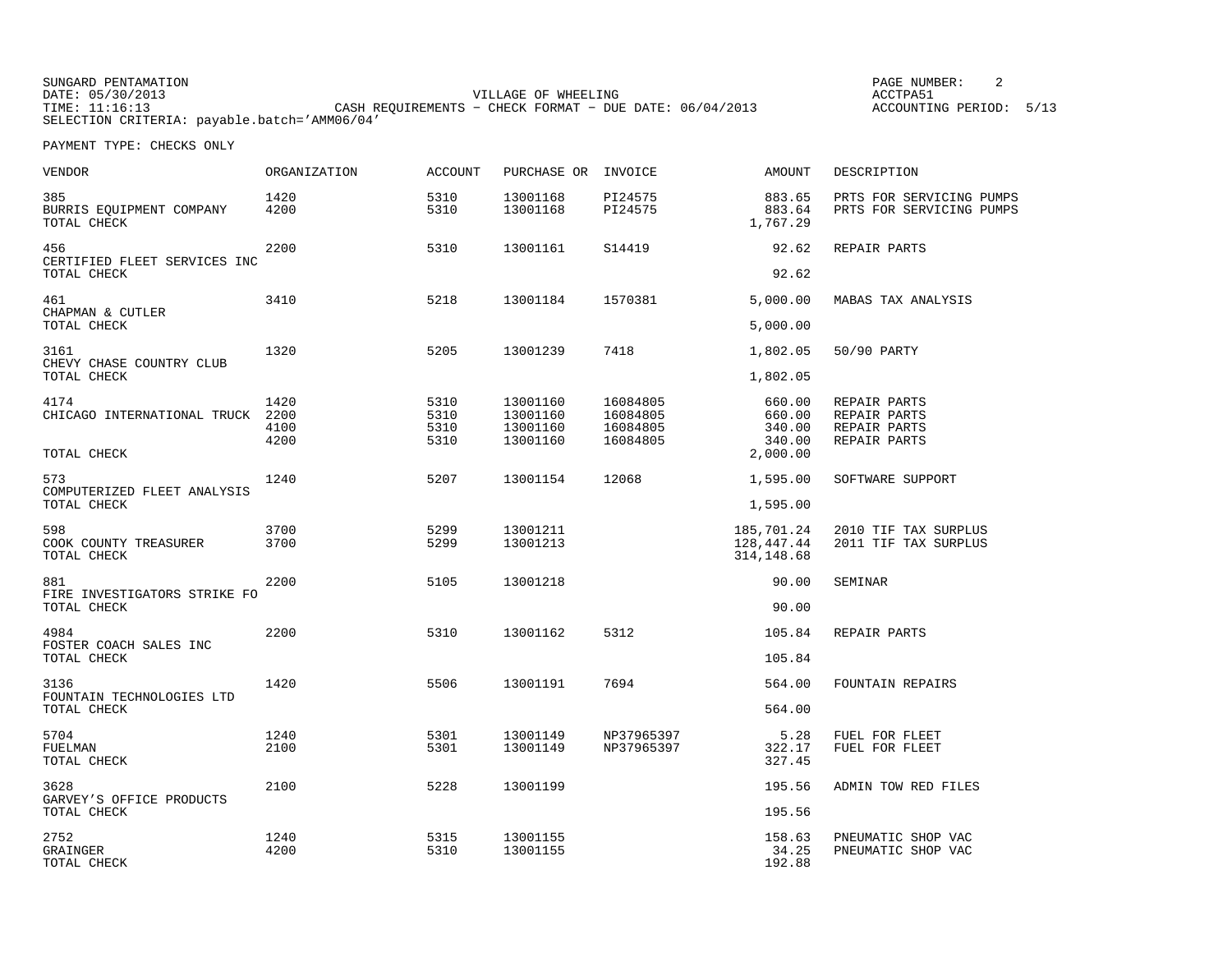SUNGARD PENTAMATION DATE: 05/30/2013 VILLAGE OF WHEELING ACCTPA51 TIME: 11:16:13 CASH REQUIREMENTS − CHECK FORMAT − DUE DATE: 06/04/2013 ACCOUNTING PERIOD: 5/13 SELECTION CRITERIA: payable.batch='AMM06/04'

PAGE NUMBER: 3

| VENDOR                                            | <b>ORGANIZATION</b>                                          | <b>ACCOUNT</b>                                                       | PURCHASE OR INVOICE                                                                                      |                                                                                                                   | AMOUNT                                                                    | DESCRIPTION                                                                                                                                  |
|---------------------------------------------------|--------------------------------------------------------------|----------------------------------------------------------------------|----------------------------------------------------------------------------------------------------------|-------------------------------------------------------------------------------------------------------------------|---------------------------------------------------------------------------|----------------------------------------------------------------------------------------------------------------------------------------------|
| 3606<br>GUARDIAN                                  | 01                                                           | 2011                                                                 | 13001271                                                                                                 |                                                                                                                   | 594.15                                                                    | AIRPORT/COBRA DENTAL                                                                                                                         |
| TOTAL CHECK                                       |                                                              |                                                                      |                                                                                                          |                                                                                                                   | 594.15                                                                    |                                                                                                                                              |
| 4542<br>HEALTH ENDEAVORS, SC                      | 1800                                                         | 5246                                                                 | 13001178                                                                                                 | 3266                                                                                                              | 735.00                                                                    | MEDICAL EXAMINATIONS                                                                                                                         |
| TOTAL CHECK                                       |                                                              |                                                                      |                                                                                                          |                                                                                                                   | 735.00                                                                    |                                                                                                                                              |
| 6946<br>ICCI                                      | 1300                                                         | 5206                                                                 | 13001210                                                                                                 | 20130504                                                                                                          | 4,600.00                                                                  | FOX POINTE INSPECTIONS AN                                                                                                                    |
| TOTAL CHECK                                       |                                                              |                                                                      |                                                                                                          |                                                                                                                   | 4,600.00                                                                  |                                                                                                                                              |
| 1164<br>IL STATE TOLL HIGHWAY AUTHOR 1240         | 1220<br>1300<br>1400<br>1420<br>1430<br>1500<br>4100<br>4200 | 5205<br>5205<br>5205<br>5205<br>5205<br>5205<br>5205<br>5205<br>5205 | 13001171<br>13001171<br>13001171<br>13001171<br>13001171<br>13001171<br>13001171<br>13001171<br>13001171 | G13498225<br>G13498225<br>G13498225<br>G13498225<br>G13498225<br>G13498225<br>G13498225<br>G13498225<br>G13498225 | 11.08<br>22.78<br>.95<br>6.18<br>14.63<br>12.11<br>6.18<br>13.73<br>12.19 | TOLLWAY FEES<br>TOLLWAY FEES<br>TOLLWAY FEES<br>TOLLWAY FEES<br>TOLLWAY FEES<br>TOLLWAY FEES<br>TOLLWAY FEES<br>TOLLWAY FEES<br>TOLLWAY FEES |
| TOTAL CHECK                                       |                                                              |                                                                      |                                                                                                          |                                                                                                                   | 99.83                                                                     |                                                                                                                                              |
| 1214<br>ILLINOIS TAX INCREMENT ASSOC 3100         | 3000<br>3200<br>3700<br>3900                                 | 5222<br>5222<br>5222<br>5222<br>5222                                 | 13001223<br>13001223<br>13001223<br>13001223<br>13001223                                                 | 672337<br>672337<br>672337<br>672337<br>672337                                                                    | 170.00<br>170.00<br>170.00<br>170.00<br>170.00                            | MEMBERSHIP DUES<br>MEMBERSHIP DUES<br>MEMBERSHIP DUES<br>MEMBERSHIP DUES<br>MEMBERSHIP DUES                                                  |
| TOTAL CHECK                                       |                                                              |                                                                      |                                                                                                          |                                                                                                                   | 850.00                                                                    |                                                                                                                                              |
| 3254<br>INTERNATIONAL CODE COUNCIL<br>TOTAL CHECK | 2200                                                         | 5302                                                                 | 13001219                                                                                                 | INV0283343                                                                                                        | 45.00<br>45.00                                                            | CODE COUNCIL BOOKLET                                                                                                                         |
|                                                   |                                                              |                                                                      |                                                                                                          |                                                                                                                   |                                                                           |                                                                                                                                              |
| 7793<br>STEVE JUSTMAN                             | 1320                                                         | 5205                                                                 | 13001251                                                                                                 |                                                                                                                   | 150.00                                                                    | ENTERTAINMENT 6-13-13                                                                                                                        |
| TOTAL CHECK                                       |                                                              |                                                                      |                                                                                                          |                                                                                                                   | 150.00                                                                    |                                                                                                                                              |
| 4023<br>KNOX SWAN & DOG LLC                       | 1220                                                         | 5299                                                                 | 13001165                                                                                                 | 915428                                                                                                            | 525.00                                                                    | DOG PROGRAM - MAY                                                                                                                            |
| TOTAL CHECK                                       |                                                              |                                                                      |                                                                                                          |                                                                                                                   | 525.00                                                                    |                                                                                                                                              |
| 1531<br>LEACH ENTERPRISES, INC                    | 2200                                                         | 5310                                                                 | 13001153                                                                                                 | 950370                                                                                                            | 82.74                                                                     | REPL BRAKE PARTS                                                                                                                             |
| TOTAL CHECK                                       |                                                              |                                                                      |                                                                                                          |                                                                                                                   | 82.74                                                                     |                                                                                                                                              |
| 3956<br>LEROY'S WELDING & FABRICATIN              | 4200                                                         | 5310                                                                 | 13001163                                                                                                 | 41600                                                                                                             | 148.00                                                                    | REPL SHEET METAL                                                                                                                             |
| TOTAL CHECK                                       |                                                              |                                                                      |                                                                                                          |                                                                                                                   | 148.00                                                                    |                                                                                                                                              |
| 1915<br>NORTH EAST MULTI REGIONAL TR              | 2100                                                         | 5105                                                                 | 13001198                                                                                                 | 169242                                                                                                            | 150.00                                                                    | TRAINING                                                                                                                                     |
| TOTAL CHECK                                       |                                                              |                                                                      |                                                                                                          |                                                                                                                   | 150.00                                                                    |                                                                                                                                              |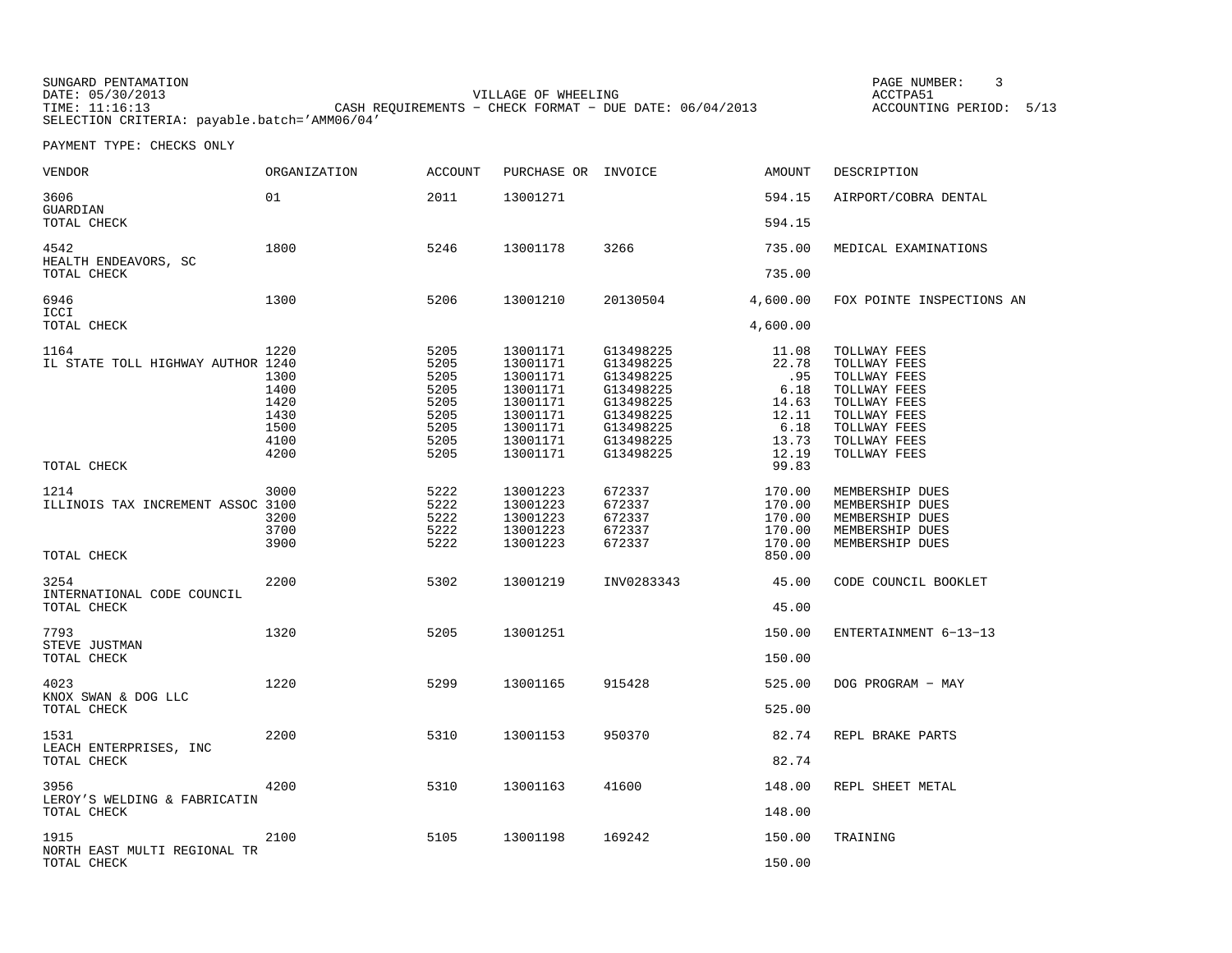SUNGARD PENTAMATION DATE: 05/30/2013 VILLAGE OF WHEELING ACCTPA51 TIME: 11:16:13 CASH REQUIREMENTS − CHECK FORMAT − DUE DATE: 06/04/2013 ACCOUNTING PERIOD: 5/13 SELECTION CRITERIA: payable.batch='AMM06/04'

PAGE NUMBER: 4

| VENDOR                                       | <b>ORGANIZATION</b>                                  | <b>ACCOUNT</b>                                       | PURCHASE OR INVOICE                                                              |                        | <b>AMOUNT</b>                                                         | DESCRIPTION                                                                                                                       |
|----------------------------------------------|------------------------------------------------------|------------------------------------------------------|----------------------------------------------------------------------------------|------------------------|-----------------------------------------------------------------------|-----------------------------------------------------------------------------------------------------------------------------------|
| 6361<br>NORTHSHORE UNIVERSITY<br>TOTAL CHECK | 1800<br>1800<br>1800<br>1800<br>1800                 | 5246<br>5246<br>5246<br>5246<br>5246                 | 13001137<br>13001138<br>13001139<br>13001173<br>13001174                         |                        | 206.00<br>206.00<br>206.00<br>91.00<br>206.00<br>915.00               | MEDICAL EXAMINATION<br>MEDICAL EXAMINATIONS<br>MEDICAL EXAMINATIONS<br>MEDICAL EXAMINATIONS<br>MEDICAL EXAMINATIONS               |
| 3092                                         | 1600                                                 | 5318                                                 | 13001187                                                                         | 655610725001           | 44.02                                                                 | OFFICE SUPPLIES                                                                                                                   |
| OFFICE DEPOT<br>TOTAL CHECK                  |                                                      |                                                      |                                                                                  |                        | 44.02                                                                 |                                                                                                                                   |
| 1989                                         | 1700                                                 | 5318                                                 | 13001140                                                                         | 621305                 | 137.93                                                                | OFFICE SUPPLIES                                                                                                                   |
| OFFICE MAX<br>TOTAL CHECK                    |                                                      |                                                      |                                                                                  |                        | 137.93                                                                |                                                                                                                                   |
| 6624<br>OLD DOMINION BRUSH                   | 1420                                                 | 5310                                                 | 13001158                                                                         | 0041857-IN             | 603.55                                                                | REPL MAIN BROOMS                                                                                                                  |
| TOTAL CHECK                                  |                                                      |                                                      |                                                                                  |                        | 603.55                                                                |                                                                                                                                   |
| 8336<br>PALATINE OIL CO<br>TOTAL CHECK       | 01<br>01                                             | 1551<br>1551                                         | 13001170<br>13001194                                                             | 7035425<br>7035808/809 | 50.00<br>24,220.80<br>24,270.80                                       | FUEL PROGRAM ADMIN FEE<br>FUEL FOR FLEET                                                                                          |
| 6778                                         | 01                                                   | 4409                                                 | 13001175                                                                         |                        | 657.35                                                                | APR BAL SERVICE FEE                                                                                                               |
| PARAMEDIC BILLING SERVICES I<br>TOTAL CHECK  |                                                      |                                                      |                                                                                  |                        | 657.35                                                                |                                                                                                                                   |
| 5892<br>PARENT PETROLEUM INC                 | 1240                                                 | 5310                                                 | 13001159                                                                         | 740441                 | 80.00                                                                 | DRUMS FOR WASTE                                                                                                                   |
| TOTAL CHECK                                  |                                                      |                                                      |                                                                                  |                        | 80.00                                                                 |                                                                                                                                   |
| 183<br>ANGELA PETERS<br>TOTAL CHECK          | 1300<br>1500<br>1600<br>1600<br>1600<br>2100<br>2100 | 5105<br>5105<br>5227<br>5239<br>5317<br>5105<br>5317 | 13001230<br>13001230<br>13001230<br>13001230<br>13001230<br>13001230<br>13001230 |                        | 134.95<br>23.30<br>4.40<br>30.00<br>7.62<br>140.00<br>23.96<br>364.23 | PETTY CASH FUND<br>PETTY CASH FUND<br>PETTY CASH FUND<br>PETTY CASH FUND<br>PETTY CASH FUND<br>PETTY CASH FUND<br>PETTY CASH FUND |
| 3884                                         | 4100                                                 | 5310                                                 | 13001156                                                                         | 280014273              | 659.50                                                                | REPLACEMENT TIRES                                                                                                                 |
| POMP'S TIRE SERVICE INC<br>TOTAL CHECK       | 4200                                                 | 5310                                                 | 13001156                                                                         | 280014273              | 235.00<br>894.50                                                      | REPLACEMENT TIRES                                                                                                                 |
| 4459                                         | 1400                                                 | 5228                                                 | 13001269                                                                         | 3734                   | 595.00                                                                | CIP BOOKS                                                                                                                         |
| POSITIVE PACKAGING & GRAPHIC<br>TOTAL CHECK  |                                                      |                                                      |                                                                                  |                        | 595.00                                                                |                                                                                                                                   |
| 2185<br>RED CENTER                           | 15                                                   | 5231                                                 | 13001036                                                                         | $301 - 14 - 06$        | 26,829.34                                                             | JUNE DISPATCH SERVICE                                                                                                             |
| TOTAL CHECK                                  |                                                      |                                                      |                                                                                  |                        | 26,829.34                                                             |                                                                                                                                   |
| 8414<br>ALEXANDER RESCHKE                    | 2100                                                 | 5325                                                 | 13001260                                                                         |                        | 130.00                                                                | YOUTH TOBACCO WORKER                                                                                                              |
| TOTAL CHECK                                  |                                                      |                                                      |                                                                                  |                        | 130.00                                                                |                                                                                                                                   |